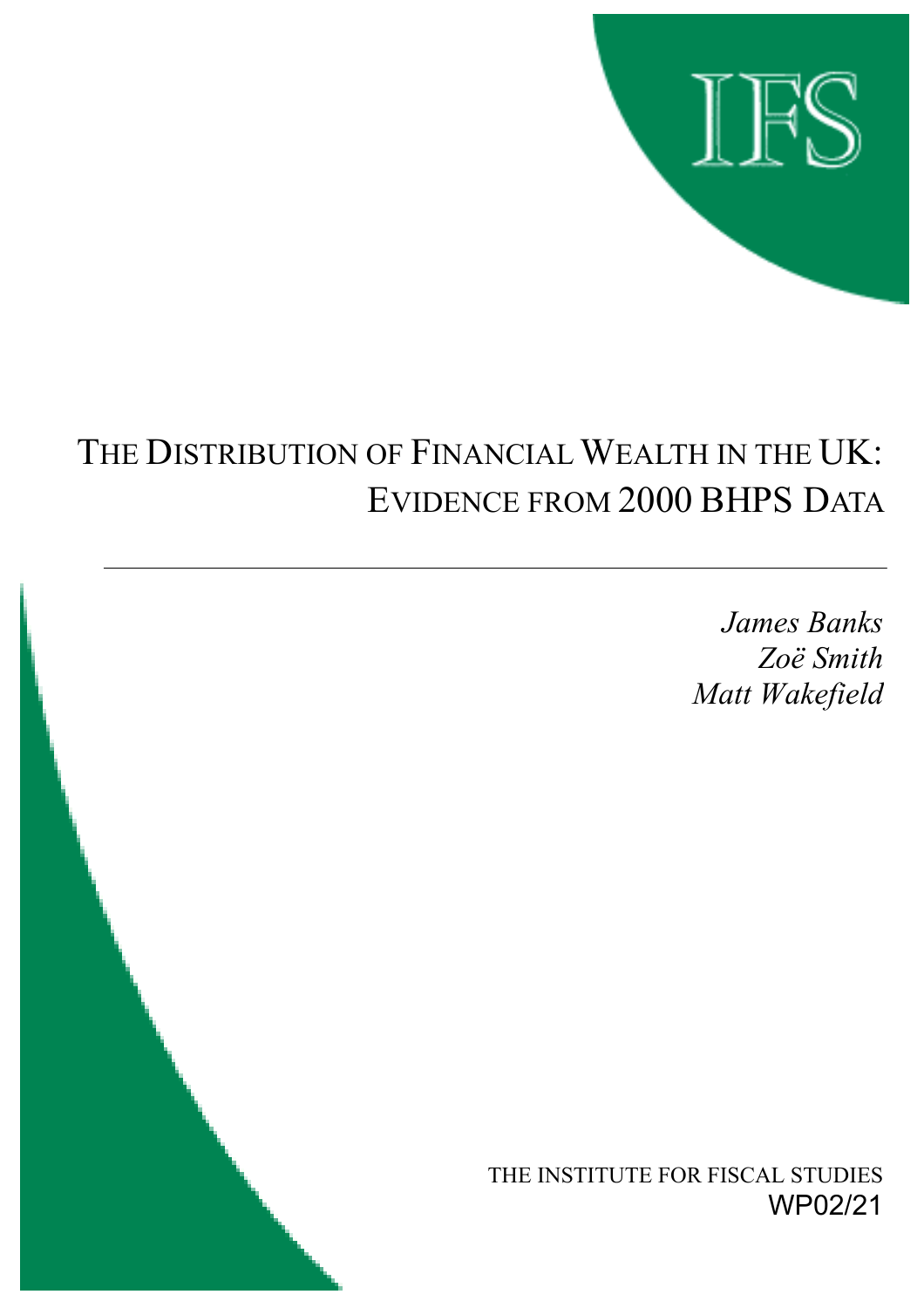## The distribution of financial wealth in the UK:

## Evidence from 2000 BHPS data

James Banks, Zoë Smith and Matt Wakefield

*Institute for Fiscal Studies* 

11 November 2002

#### **Acknowledgements**

We are grateful to the ESRC for funding this research through the Centre for the Microeconomic Analysis of Public Policy at IFS. Co-funding has come from the Leverhulme Trust under the research programme on 'the changing distribution of consumption, economic resources and the well-being of households' and from HM Treasury. Data from the British Household Panel Study were provided by the ESRC Data Archive. We are grateful to Richard Blundell, Robert Chote, Andrew Dilnot, Richard Disney and Carl Emmerson for helpful comments. All errors and interpretations of the data are the responsibility of the authors alone.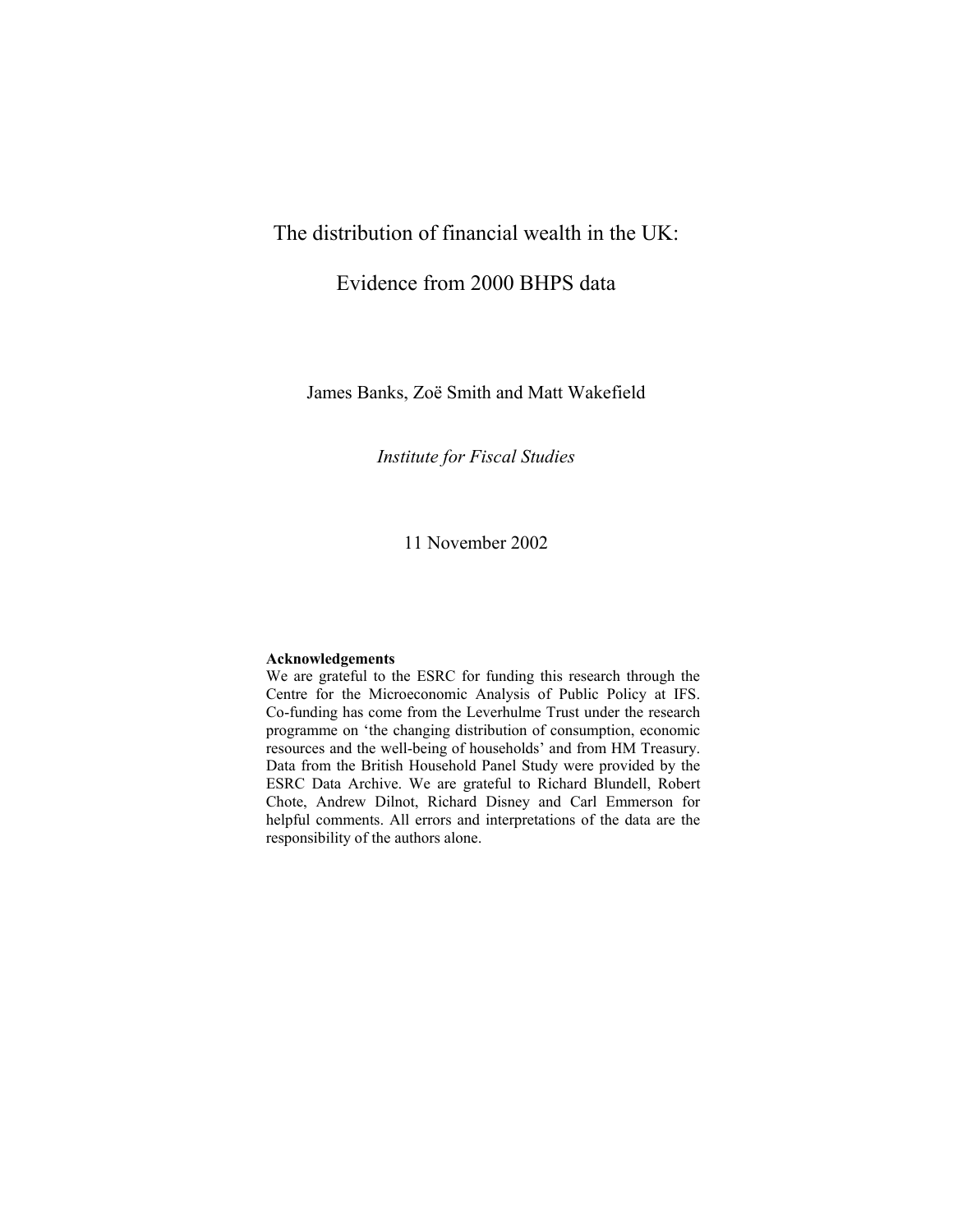## **Executive Summary**

This paper examines evidence from the British Household Panel Study on the distribution of financial wealth amongst benefit units in 2000. It also provides some analysis of the links between financial wealth, pensions and housing wealth. For part of the sample, the data also allow a comparison of holdings in some elements of the financial portfolio in 2000, and in 1995. Amongst other things, the paper shows that:

- Looking at financial wealth defined as savings plus investments minus debts, half of the population hold £600 or less.
- There is a large amount of variation in the amount of wealth held by the population – one quarter are £200 or more in debt but a further quarter have £9050 of assets or more. Inequality of this magnitude is much more than is found in the income distribution. This is to be expected given the dynamic nature of the process of wealth accumulation.
- The majority of the youngest members of our sample have zero or negative wealth, except within the highest income group. Older groups have higher wealth on average than younger groups. Half of sixty pluses in the top fifth of the income distribution have £48,000 or more, while for those in the same age-group and the bottom fifth of the income distribution half have £1,721 or less. Within income groups, much more inequality is found amongst the old compared to the young. These patterns are in accordance with predictions made by standard economic theory.
- Financial wealth is just one part of a family's portfolio of assets. When considering saving for retirement, pensions are extremely important and housing wealth should also be taken into account. There is no information on the value of pension wealth in the BHPS, but for those with a house, the value of housing wealth is, on average, far greater than the amount of financial wealth held.
- Among those observed in both 1995 and 2000, over half who started with zero financial wealth had accumulated some wealth by 2000, and 40 per cent of those with £1-£1000 of wealth in 1995 had increased their holdings by 2000.
- Three quarters of those who had no wealth in 1995 and 2000 did not own a house and hence had no increase in housing wealth either. Amongst the remaining quarter who did own a house, the average increase in the value of the house was £15,000.

The data we present represent the most comprehensive available information on the financial wealth of families in Britain. Even so, they do not allow us to provide conclusive evidence on the adequacy of saving by individuals and families, not least because of the limited information on pension saving in the British Household Panel Study. This suggests the need for a survey dedicated to measuring all dimensions of wealth in detail, so that we can gain a fuller understanding of saving behaviour that would more clearly inform debate about where further policy reforms could be useful.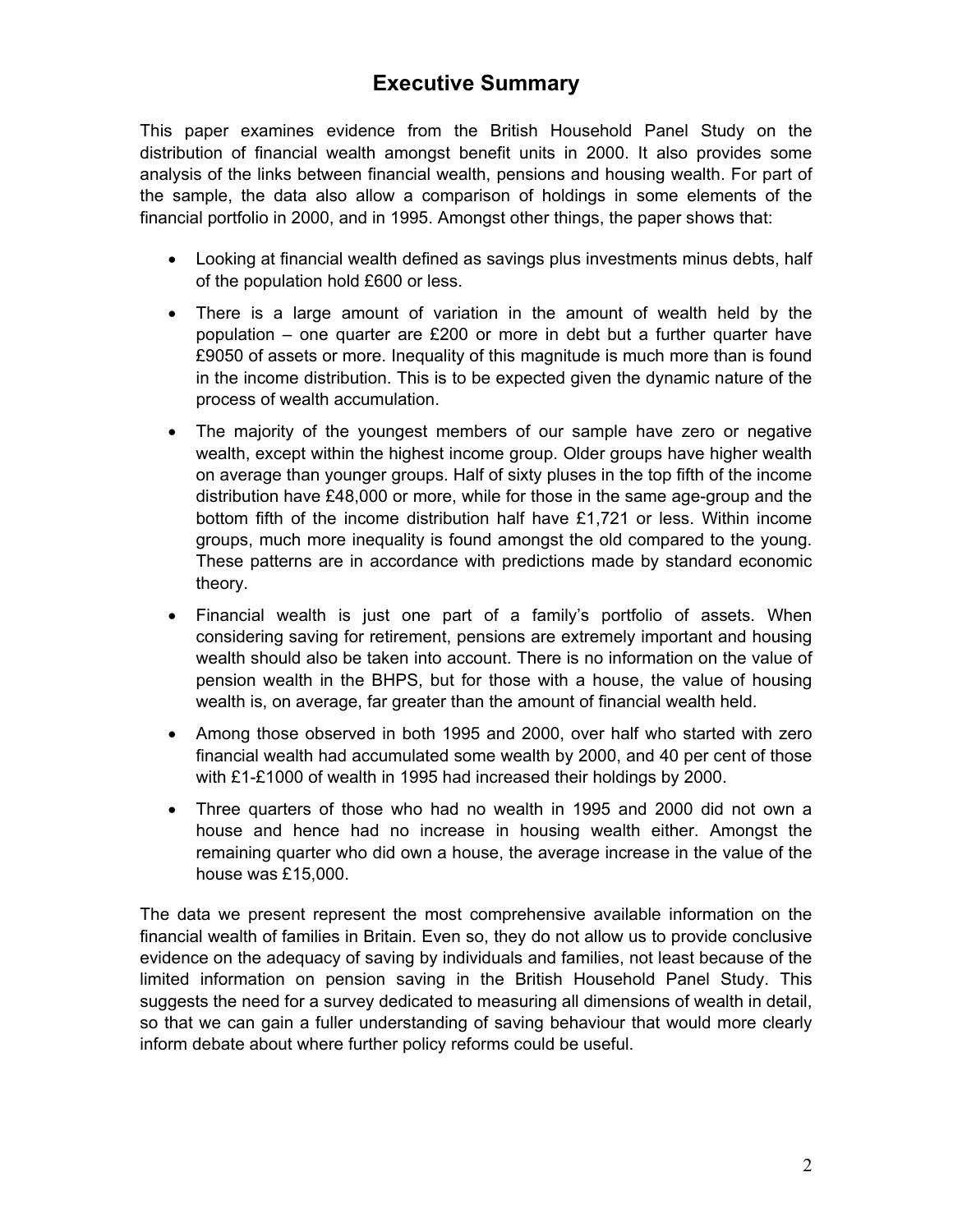## **I. Introduction**

1

The adequacy of saving for retirement has become an important policy issue in recent years, particularly when set against the background of an ageing population and the movement towards individual provision in pensions that has occurred in the UK over the last twenty or so years. Yet very little is known about how much various groups of the population are saving, and the way in which these savings are held, and also how the distributions of financial wealth and financial debts are related. In this note we provide comprehensive evidence on these issues from the 2000 wave of the British Household Panel Study.

When studying the distribution of wealth it is vital to bear in mind that wealth accumulation is a dynamic process so a snapshot measure of a family's wealth needs to be seen in the context of their current and future circumstances, and in particular their age. This is a point that we spell out in some detail in section three but it is worth highlighting the key issues at the outset. Even within a population of people each with the same level of lifetime resources, one might expect some inequality in saving, and even higher inequality in stocks of wealth which reflect the history of past decisions about saving and borrowing. Some of these differences will simply be due to age. But expectations about the future and the timing of income receipts and consumption needs will also matter. Differences in these factors across the population will mean that there may well be groups for whom zero or low saving, or zero or low stocks of accumulated wealth, is the appropriate economic response to their circumstances.

Coupled with underlying inequality in lifetime incomes, this leads to considerable inequality in the distribution of saving and wealth. This has a number of implications. First, not all low saving, or wealth inequality, is necessarily a cause for policy concern. Second, aggregate statistics can be very misleading with regard to the majority of the population, since such statistics are dominated by the saving patterns and wealth holdings of the very richest.<sup>1</sup> Third, borrowing and saving should be analysed jointly since each can be used to facilitate the smoothing of consumption (relative to needs) over the life cycle, which, within the context of the economic model of behaviour, is the family's ultimate objective. If individuals are forced to increase their saving in a particular form (for example, through increased compulsory retirement saving), they might simply choose to borrow more or transfer savings from other forms, rather than reduce consumption.

 $<sup>1</sup>$  A further problem with the aggregate saving rate, in particular, as a measure of saving behaviour, is in the</sup> treatment of passive saving (i.e. accumulation through unrealised capital gains). For a discussion of this issue in the US context, see W. Gale and J. Sabelhaus, 'Perspectives on the household savings rate', *Brookings Papers on Economic Activity*, 1999:1, pp. 181–214, or A. Lusardi, J. Skinner and S. Venti, 'Saving puzzles and saving policies in the United States', *Oxford Review of Economic Policy*, 2001, vol. 17, no. 1, pp. 95–116.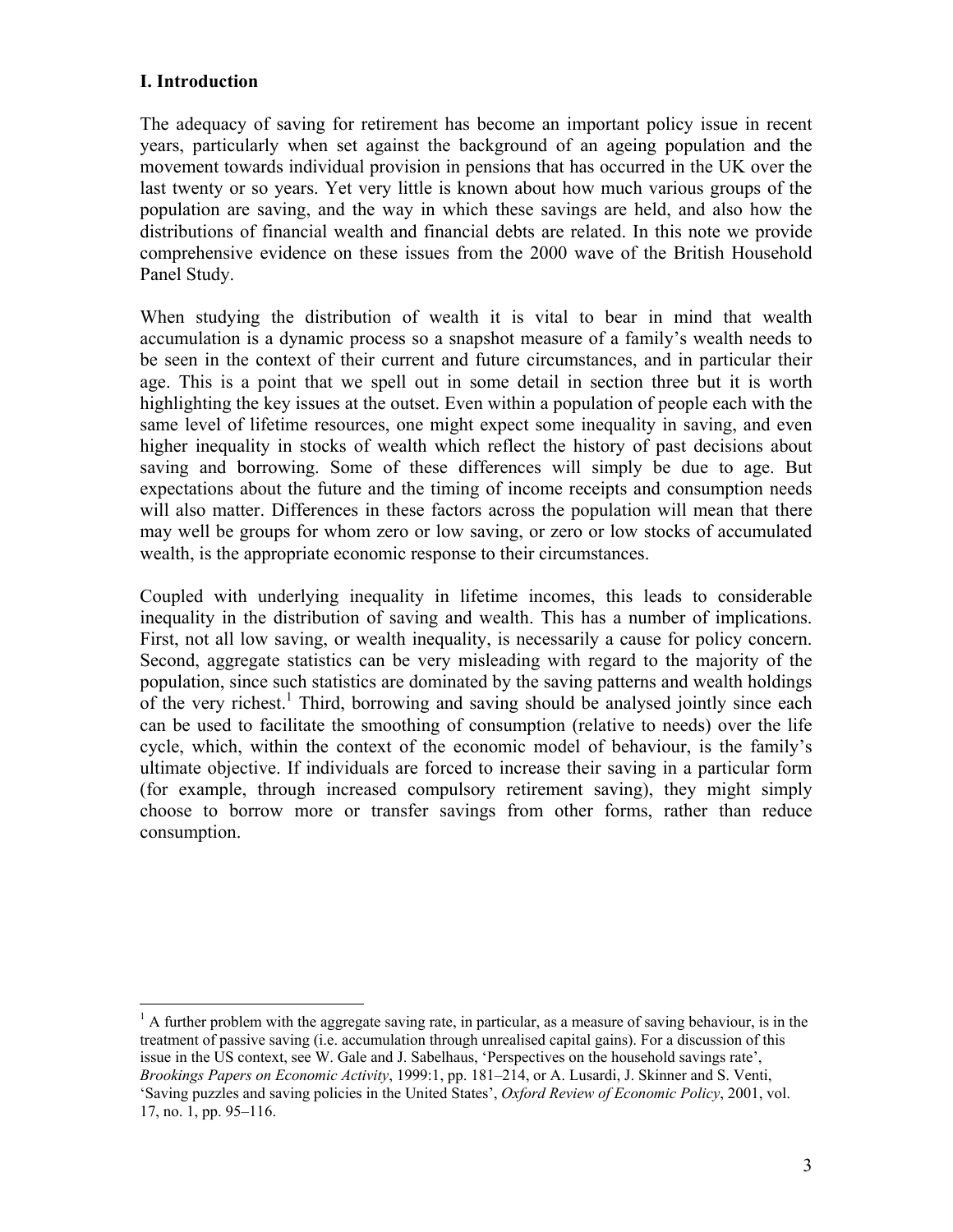## **II. Data**

The British Household Panel Study is a survey of around 10,000 adults in around 5,000 households, designed to be representative of the British population<sup>2</sup>. The same individuals are interviewed annually although as in any such study, some respondents drop out of the panel over time.<sup>3</sup> Information on a wide range of topics is collected for households and individuals including detailed questions on income, employment, household composition, education and housing.

The BHPS contains data on financial wealth in two of the ten waves of available data – 1995 and 2000, when a brief module of questions on wealth and debt was fielded. This represents the most complete and up-to-date microdata that is available for studying the wealth of the British population. Alternative information is available in the Family Resources Survey (FRS), which collects some asset information annually.<sup>4</sup> However, the FRS contains only a very coarse measure of total financial assets (with individuals selfreporting their total assets into one of five bands) and no measure of joint asset ownership. Although the FRS does collect information on the ownership of financial assets at a very disaggregated level of detail, it only collects information on the total amount of wealth in each asset held for a relatively small subset of the population, and also contains no information on debt. As a result the FRS, whilst it has the status of an official survey, and benefits from extremely good income measures, is not sufficiently general to derive a wealth measure for the whole population, and to break it into savings, investments and debt components.

In each of the 1995 and 2000 waves of the BHPS data, individuals were asked separately about their savings, investments and debt. Savings are defined as interest-bearing deposit accounts, investments are other savings products such as shares, unit trusts and PEPs but do not include pensions or housing. Debt includes a wide range of products such as loans, overdrafts and mail order. For a full list of which products are included as savings, investments and debt, see Annex B. Information is recorded on different types of assets held and also on the total amount of savings, total amount of investments and total amount of debt. Finally, there is some information on whether (and, in 2000, how much of) the savings, investments and debt are held jointly with someone else. The BHPS is unique amongst British surveys in providing, for a representative sample of the population, information on the amount of debt that people hold in addition to details of their wealth.<sup>5</sup> This information is particularly useful because it allows us to consider wealth levels net of any liabilities, and not just the positive assets that people have. The

 $\overline{a}$  $2^{2}$  Note that since 1997, there have been an number of non-representative booster samples added to the BHPS sample. We do not use these households in our analysis.

 $3$  In total, 62% of respondents who gave a full interview at wave 1 (1991) were still present in wave 10  $(2000)$ .<br><sup>4</sup> Deta fi

Data from the FRS are used to describe some facts about the distribution of wealth in the U.K. in Government publications such as H.M,Treasury (2000), *Helping people to save: The modernisation of Britain's tax and benefit system, number 7* (see especially chapter 2). More up to date data from the FRS are used alongside other sources in Banks, J., R. Blundell, R. Disney and C. Emmerson (2002), *Retirement, pensions and the adequacy of saving: A guide to the debate*, IFS Briefing Note 29.<br><sup>5</sup> The latest data from the Families And Children Survey (FACS), formerly the Survey of Low Income

Families (SOLIF), provide information on wealth and debt for a sample of families with children.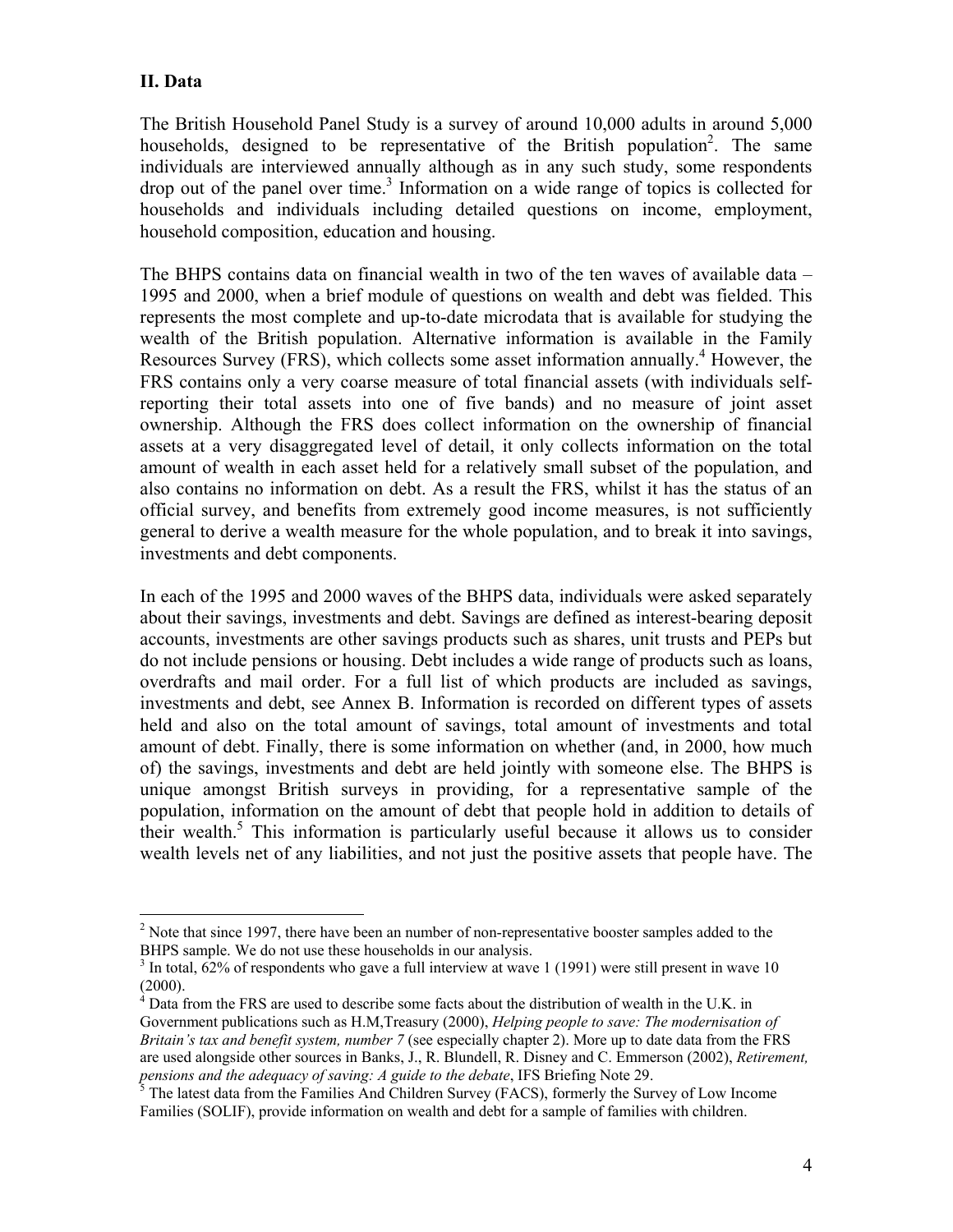analysis of section three therefore focuses on total net financial wealth as well as its individual components.

In all of the analysis that follows, our unit of observation is the "benefit unit". A benefit unit is a family group that consists of either a single adult or a cohabiting or married couple, and any dependent children (aged under 16 or between 16 and 18 and in full-time education) that live with the adult(s) in the family. The tax-unit yields a more accurate picture of how much wealth people have access to than analysis at either the individual or household level. Considering wealth across individuals is unlikely to provide an accurate picture because of sharing. Consider for example a married couple, one of whom has £10,000 of savings and the other has none. It is unlikely that the person with zero wealth would not benefit at all from their partner's savings. The question arises of how much sharing takes place. For the purposes of constructing data, we could share out this wealth across all benefit units within the household but this may give a misleading picture, for example when a non-dependent child lives with their parents.<sup>6</sup> The child is likely to leave home and probably not take any of their parents' wealth with them. Of course there may be cases in which wealth will be shared with people outside of the tax-unit, or in which wealth is not shared between members of a tax-unit, but it is not unreasonable to think that this may be the minority of cases. By analysing data at the benefit unit level we are implicitly assuming that people benefit from the wealth holdings of their near family and that such sharing does not extend to other members of the household.7 As well as taking into account any sharing that takes place within families, analysing wealth for benefit units is convenient since it is the benefit unit that is used for the purposes of assessing entitlements to means tested benefits. This becomes particularly relevant when assets are taken into account in the calculation of entitlement to such benefits.

Data on the amount of wealth is collected in two stages. In the first stage, respondents are asked to give a precise value for wealth in each category. Respondents who say that they do not know how much wealth they have are then taken to the second stage where they are asked to give a banded answer.<sup>8</sup> At any stage, refusals and 'don't know' are accepted. This means that the data available are of variable types. We either have an exact amount, a banded answer (which can be a closed band (e.g. £1000 to £5000) or an open band (e.g. £10,0000 or more)) or a missing value (which arises from a refusal or 'don't know' at both stages) depending on the answers given at each stage of the questions.<sup>9</sup>

 $\overline{a}$ 

<sup>&</sup>lt;sup>6</sup> This is true for any single adult benefit unit in a multiple benefit unit household. Young adults with no or low assets are an important group for policy, and the use of benefit units for the analysis means that this group does not get missed as a result of being counted as subsidiary adults in larger (and potentially richer and 'older' households).

<sup>&</sup>lt;sup>7</sup> The vast majority of households (82% in 2000) contain only a single benefit unit and so the distinction between household and benefit unit sharing assumptions is redundant

<sup>&</sup>lt;sup>8</sup> The questionnaire is structured so that the limits of these bands are deduced from a series of "unfolding" brackets". That is, respondents are not asked "do you have savings of between £1,000 and £5,000?", but rather are asked whether they have savings worth  $\pounds1,000$  or more, and then depending on the answer to this whether or not these savings are £500 or more or £5,000 or more. The process continues until a satisfactorily tight band has been deduced or until the agent refuses or does not know the answer. The precise questions are listed in Annex C.<br><sup>9</sup> In the data for 2000, we have an exact amount of savings for 68 per cent of benefit units, an exact amount

of investments for 75 per cent of benefit units and an exact amount of debt for 83 per cent of benefit units. These numbers include those benefit units that report zero which, by definition, report an exact amount.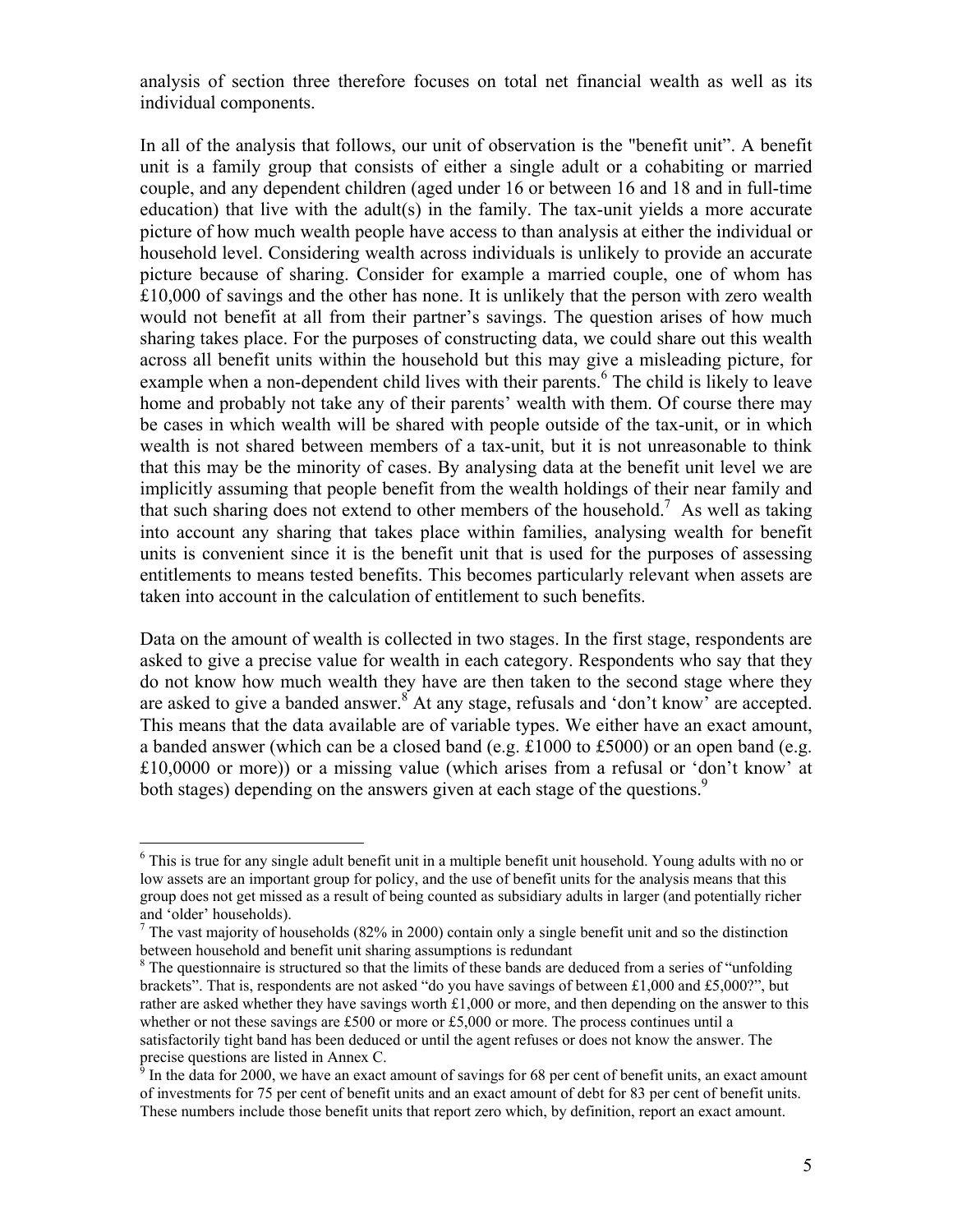In this analysis we impute a continuous value for those benefit units who report either a band or have missing information.<sup>10</sup> We impute data values by dividing our sample into groups defined by the age of the head of the benefit unit, $\frac{11}{11}$  whether either of the adults in the benefit unit have completed any higher education and according to whether the head is self-employed or not. Values are imputed for benefit units with missing information by choosing a random value from the set of benefit units in the same age, education and employment status group. In the case of benefit units with banded information, values are imputed from benefit units in the same age, education and employment status group and with wealth that is contained within the relevant band. This 'conditional hot-deck' imputation is used to impute values separately for savings, investments and debt. In our later analysis, when we study statistics concerning wealth as the sum of savings and investments, or of savings and investments minus debt, the summations are done on these separately imputed measures.

As well as imputing for missing values, we also have to deal with the issue of joint holdings of assets and debt. The data show that 40 per cent of couples who have savings report that these savings are held jointly. Joint holding of investments is less common, with 22 per cent reporting some joint holding and finally, 33 per cent of couples with debt report the debt being held jointly. Respondents who hold wealth jointly are not asked with whom the wealth is held, so we assume that all joint holding is within benefit units. Then we can assign an amount of wealth to each benefit unit using the information that we have. In some cases, respondents within a benefit unit report amounts and information on joint holding that are compatible with each other (e.g. both people have £1000 of wealth and all of it is joint) but in others the situation is less straightforward (e.g. one adult says they have no wealth and the other says that they have £1000 joint)<sup>12</sup>. For each possible scenario we have to decide on the most appropriate way to assign wealth to the benefit unit. We deal with this in conjunction with the imputation procedure for banded and missing values by recalculating the minimum and maximum possible values that wealth could take to reflect any possible joint holdings prior to the imputation taking place.

1

 $10$  Throughout this paper we use unweighted calculations and just describe the raw data, using just the original BHPS panel members (who were a representative sample of the population at large). A full imputation algorithm would presumably take into account sample weights although the correlation between question non response and factors affecting sample non-response would mean that this was not necessarily a straightforward exercise. Additionally a full analysis of changes between waves could use longitudinal weights in order to gross up to the national population of interest.

 $11$  Head is defined as being the male in opposite sex couples and the eldest in same sex couples

 $12$  For savings, these cases make up 8 per cent of benefit units, for investments they make up 3 per cent of benefit units and for debt they make up 5 per cent of benefit units.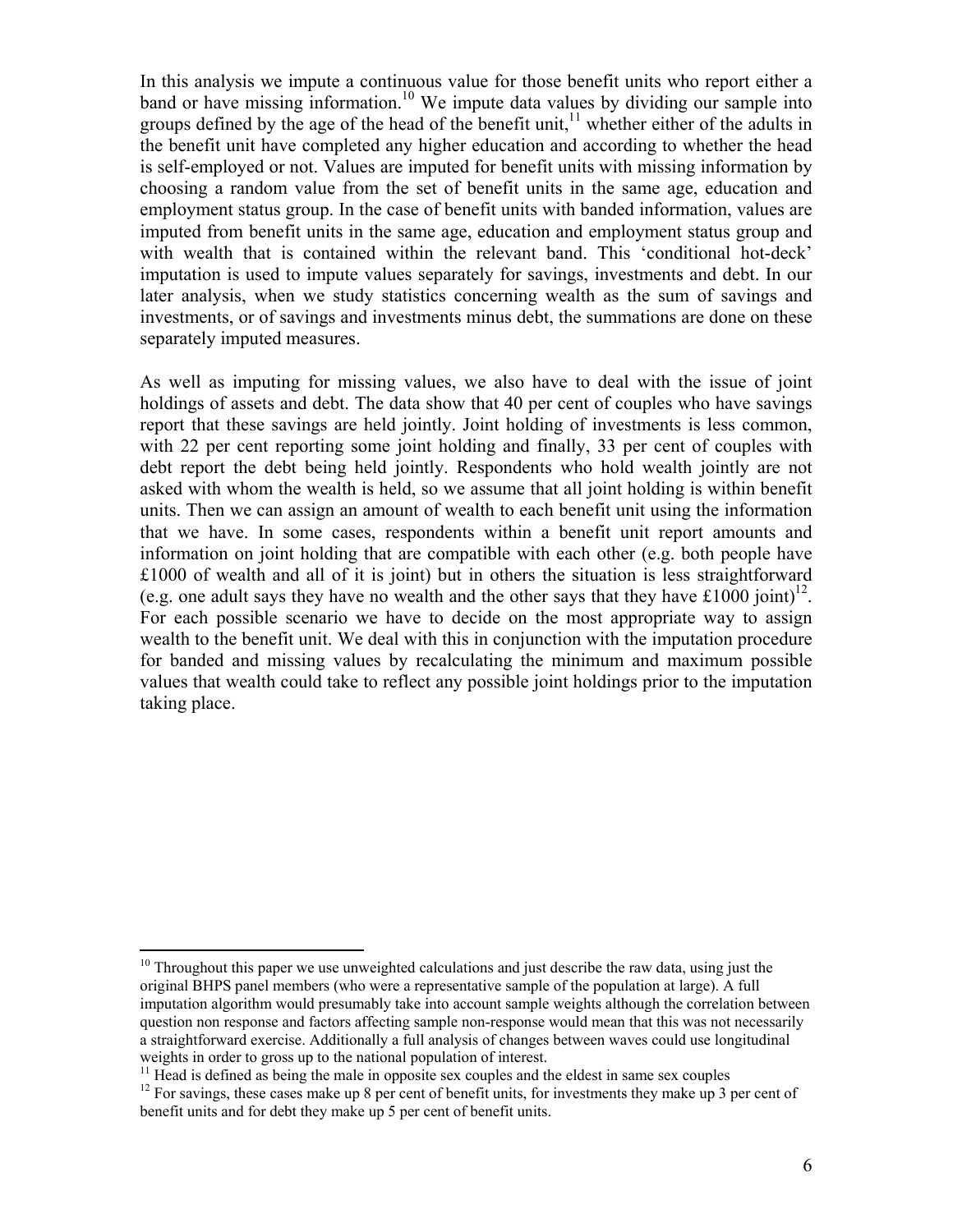## **III. Cross-sectional analysis of the distribution of wealth in 2000**

In this section we look at some of the characteristics of the distribution of wealth in 2000. The tables in Annex A provide a complete and comprehensive breakdown of the distribution of net financial wealth and its components by age, income, education, pension status and housing tenure in the 2000 wave of the BHPS data. Given that the quantity of numbers involved in such a breakdown is substantial we choose to present only the key features of the results in this section.

## *Overall distribution*

 $\overline{a}$ 

We begin by looking at the overall distribution of wealth in the BHPS sample in 2000. We look at the distribution of savings, investments and debt separately and then net financial wealth, which is measured as savings plus investments minus debt.  $13$  Mean net wealth in the population is £12,363 but median net wealth is only £600. Similar difference can be observed in the distribution of savings, investment and debt components individually, reflecting the skewness in the distribution of wealth – the mean value is heavily influenced by a small number of individuals with very large holdings. As a result, the median is a more informative measure of the central tendency of the wealth distribution and we use medians, along with various percentiles of the distribution, throughout what follows.

|                  |         | TADIC III.I THU UISU IDUUDII OI WUAHII III ZOOO |       |                         |
|------------------|---------|-------------------------------------------------|-------|-------------------------|
|                  | Savings | Investments                                     | Debt  | Net financial<br>wealth |
| $10^{\text{th}}$ | 0       |                                                 | 0     | $-4248$                 |
| $25^{\text{th}}$ |         |                                                 | 0     | $-200$                  |
| $50^{\text{th}}$ | 1,000   |                                                 | 0     | 600                     |
| $75^{\text{th}}$ | 6,000   | 2,000                                           | 2,000 | 9,050                   |
| 90 <sup>th</sup> | 18,000  | 15,000                                          | 6,500 | 35,000                  |
| mean             | 7,005   | 7,445                                           | 2,087 | 12,363                  |

**Table III.1 The distribution of wealth in 2000** 

Table III.1 shows that fifty per cent of families have £1000 or less of savings but 10 per cent have £18,000 or more. The distribution of investments tells a similar story where at least 50 per cent have no investments but ten per cent have £15,000 or over. While the distributions of the components of financial wealth are interesting, it is net financial wealth that is most important in revealing how wealthy families are. Inequality in net financial wealth is even more apparent. The table shows that 50 per cent of families have £600 or less of net wealth and 25 per cent are £200 or more in debt. At the other end of distribution, we see that 10 per cent of families hold £35,000 or more of net wealth and 25 per cent hold £9,050 or more. This inequality in the distribution of wealth is huge when compared to that which is typically found in income distributions. The ratio

<sup>&</sup>lt;sup>13</sup> Note that since we impute values for savings and investments and debts separately and then sum to get net financial wealth, mean net financial wealth is equal to mean savings plus mean investments minus mean debt. A similar relationship does not hold between medians (or at other percentile points) since it is not the same family that is at the median of each distribution (e.g. a family with median savings need not have median investments, debts or net financial wealth).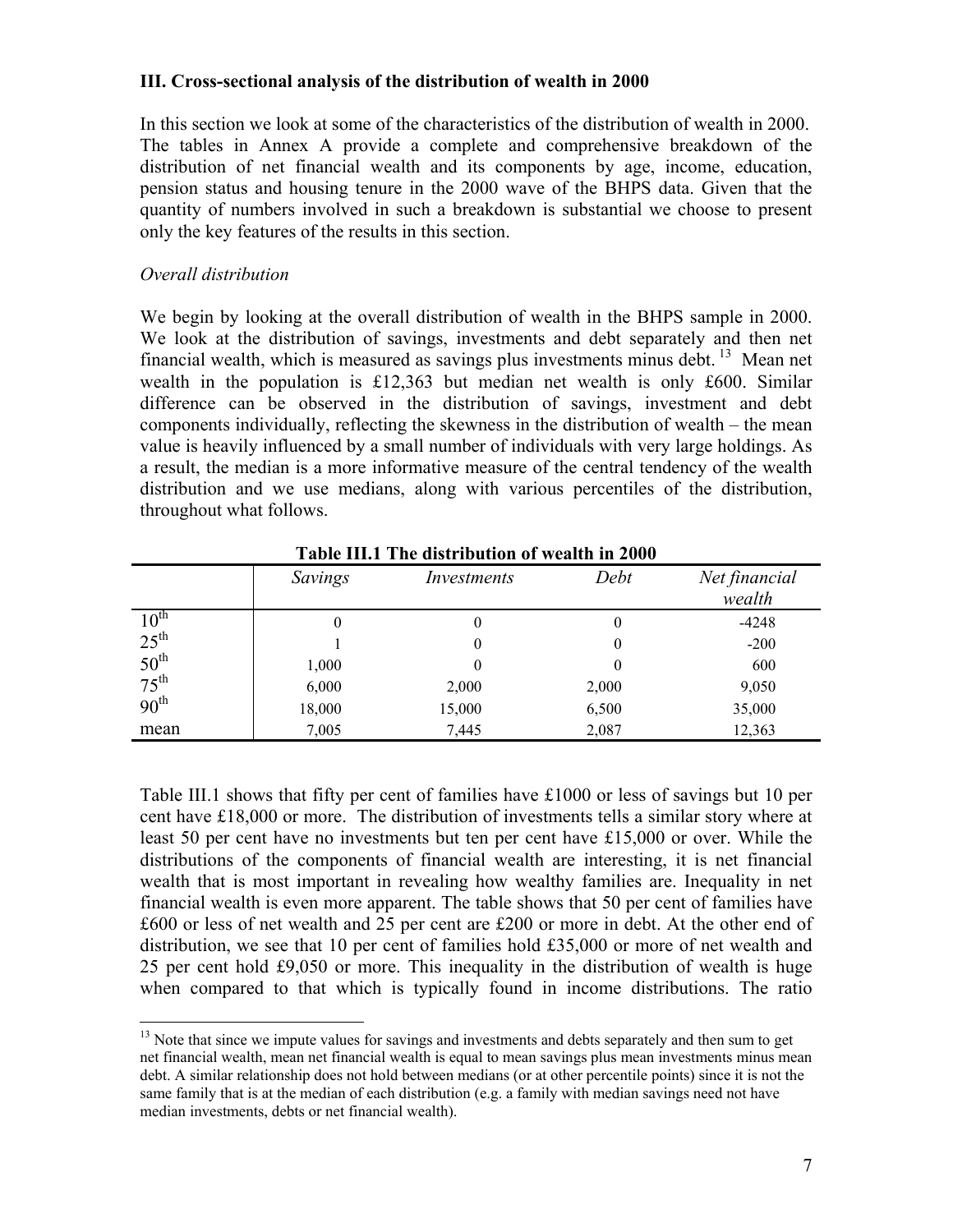between the  $90<sup>th</sup>$  percentile and the  $50<sup>th</sup>$  percentile of the net financial wealth distribution for example is 58. In contrast, this ratio is around 2 for the income measure used in the calculation of official poverty statistics. $14$ 

As we mentioned in the introduction, given the different ages and circumstances of families across the population and the way that economic theory predicts that they will respond to these circumstances, this large amount of inequality is not unexpected. Theory makes it clear that wealth accumulation is a dynamic process and one cannot interpret a snapshot picture of the distribution of wealth without bearing this in mind. The simple textbook 'consumption smoothing' paradigm suggests that individuals should borrow when their income is relatively low and expected to rise and should save, in order to finance consumption in the future, when they expect their income to fall.<sup>15</sup> Individuals with a typical income profile that peaks in middle-age would therefore be expected to borrow when young, accumulate assets through middle age and then decumulate these assets during retirement. This means that even if we look at a population of people who have equal lifetime incomes but who are of different ages, we would expect to see inequality in the amount that they are saving at a given point in time simply because we observe them at different stages of their lives. If the timing of income receipts is different across different people, this would be another reason for observed inequality in saving rates at a given point in time that would affect even people of the same age. In a population of 'unequal' people, there are many more reasons to expect differences in savings behaviour. Apart from being at different stages in their lives or having different paths of income receipts, people might choose to save at different rates because they have differing lifetime incomes to allocate to consumption at different times in their lives. The path of consumption needs at different ages might also differ between families, due, for example, to different family composition. There might also be differences in the amounts that people feel they need to save due to their differing expectations about factors such as health, demographic variables such as the number of children and the age to which they expect to work.

In this analysis we look not at savings rates but at the stock of financial wealth at a point in time. This stock is the result of past decisions on saving (plus any capital gains or interest). Inequality in wealth therefore will be the accumulation of all the past inequality in saving. In a population in which inequalities in saving persist across time, this will mean that we see bigger absolute differences between the wealthiest and least wealthy amongst older age groups who have not yet retired (and therefore not yet begun to run down their assets) than amongst younger groups, because older people have spent more time accumulating wealth. We would also expect to see inequalities of wealth that vary systematically with current income since differences in income will to some extent reflect differences in the total resources that families are able to consume over their lifetimes. We can control for these two characteristics separately by looking at wealth within age

 $\overline{a}$ 

<sup>&</sup>lt;sup>14</sup> A more common measure of inequality is the gini coefficient but this measure cannot be calculated for distributions that contain negative numbers. Similarly, the 90/10 ratio for the net wealth distribution would be negative which makes comparison with this ratio for the income distribution difficult.

<sup>&</sup>lt;sup>15</sup> See, for example: M. Friedman, *A Theory of the Consumption Function*, Princeton University Press, Princeton, NJ, 1957; R. E. Hall, 'Stochastic implications of the permanent income hypothesis: theory and evidence', *Journal of Political Economy*, 1978, vol. 96, pp. 339–57; or J. Campbell, 'Does saving anticipate declining labor income? An alternative test of the permanent income hypothesis', *Econometrica*, 1987, vol. 55, pp. 1249–73.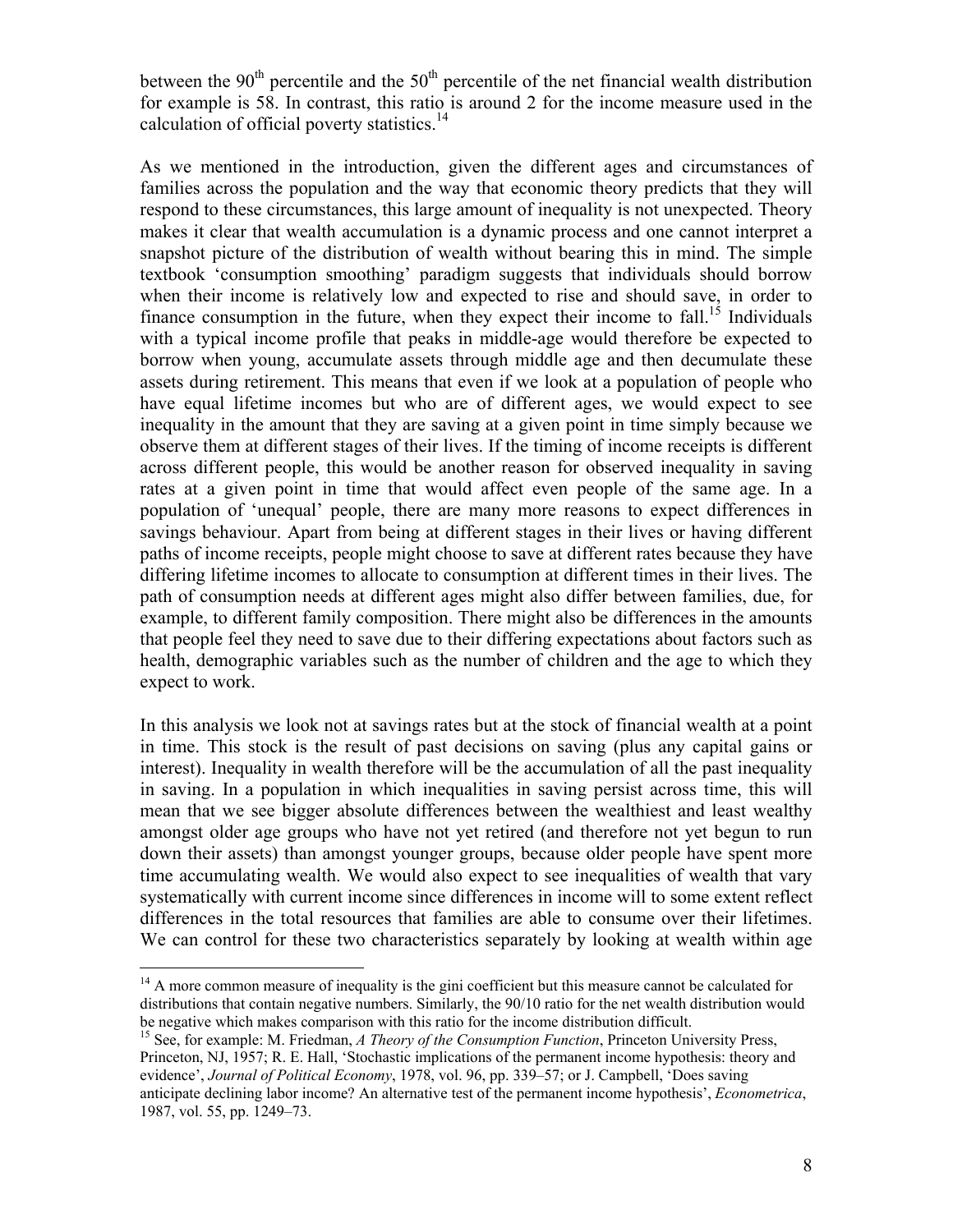groups and within income groups. However, empirical evidence suggests that these two characteristics are closely related because the typical pattern of income across the lifetime is 'hump shaped'. In order to begin to separate out the different effects on wealth of the different stages of life that people are at and the different lifetime resources that their current incomes lead them to expect, it will therefore be necessary to look at the distribution of wealth within groups defined by age and income level. This is exactly what this subsection does: after looking at how wealth varies with age and income separately, we also look at wealth levels within age-income groups, and within ageeducation groups. This latter grouping is often thought to provide a coarse proxy for differences in lifetime resources or broader economic status.

## *The distribution of financial wealth by age*

 $\overline{a}$ 

Figure III.1 shows median financial wealth by age band in 2000 (the data for this graph, and for figures III.2 and III.3, is also displayed in Annex A, table A4). The distribution of wealth by age shows a pronounced hump-shape. Young families have very little net wealth and in very young ages age groups the median wealth level is zero or even negative. The medians then increase across middle-aged bands, reaching a peak at around the state pension age<sup>16</sup>, before dropping off in the oldest age-bands. This picture should not be interpreted as simply displaying the typical lifecycle pattern of wealth accumulation where families save during middle age when income is high, and decumulate their wealth in old age once they stop working. For one thing our data do not include pension and housing wealth, elements of the portfolio that we would expect to make a significant contribution to the lifecycle pattern of accumulation for many families. Also important is the fact that our cross-sectional data conflate any lifecycle pattern with the fact that the people in each age-band come from different date-of-birth cohorts. People who are currently in middle age might choose to save quite differently from the way that people who are now reaching retirement age saved when they were middle aged, because of the different economic environment that they face and the different savings products that are now available. For example, on average the group of people who have just retired will have received more generous provision from the State Earnings Related Pension Scheme (SERPS) than the current working population will receive from second tier state provision for retirement.<sup>17</sup> Conversely, current generations of workers will have access to savings vehicles such as personal pensions and ISAs (previously TESSAs and PEPs) for a greater proportion of their working life than was the case for those already past retirement age.

<sup>&</sup>lt;sup>16</sup> Actually the peak is the median of almost  $\text{\pounds}10,000$  is reached just after state pension age in the 65-69 age-band. For some people financial wealth might increase at the time of retirement if they re-invest part or all of any lump-sum payment received from their private pension fund. 17 see figure 1.1 of Government Actuary's Department (1999), National Insurance Fund Long Term

Estimates, Cm. 4406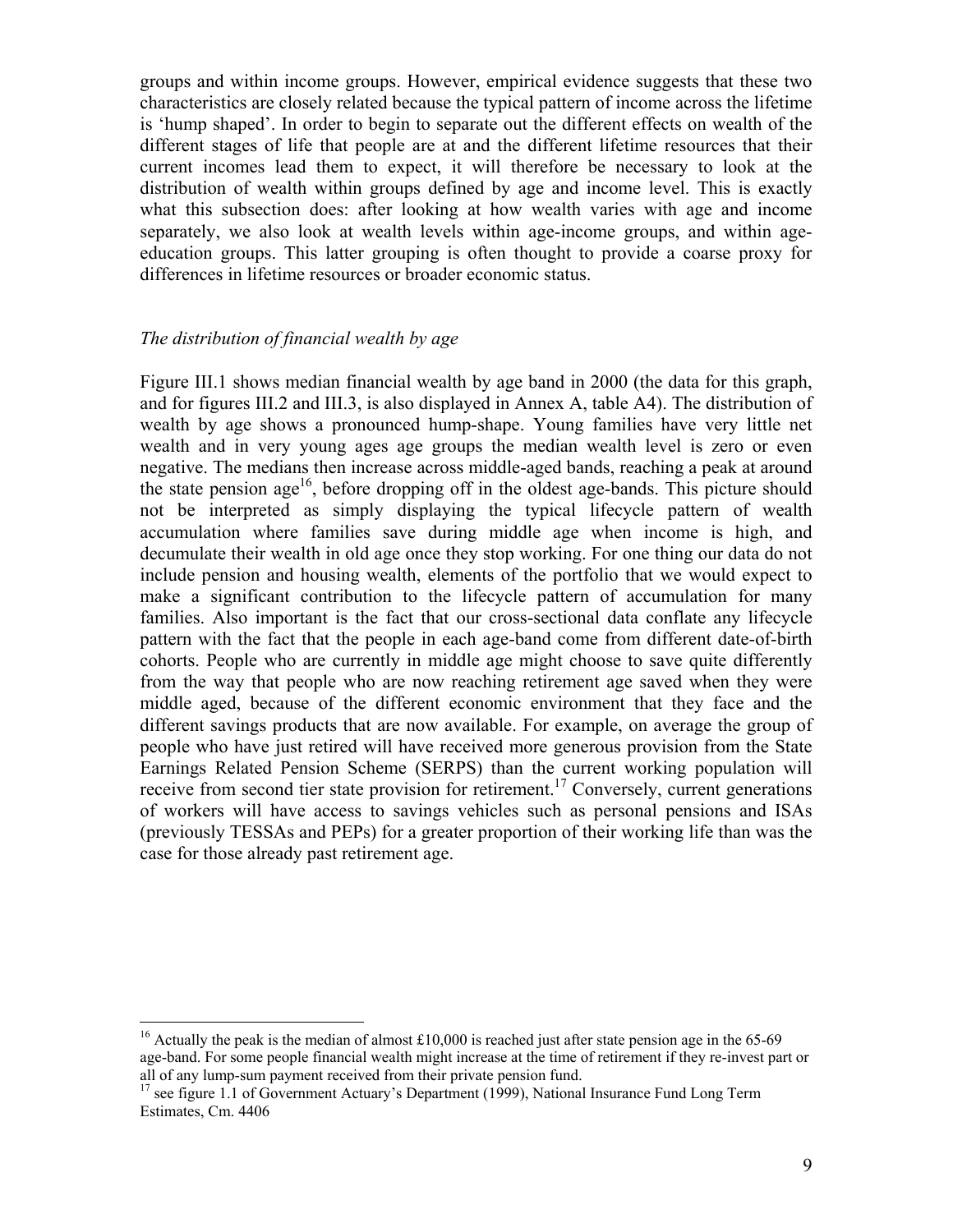

What about the distribution of wealth around the median? Figure III.2 shows median wealth (as in figure III.1 but on a smaller scale) by age band in grey bars, with the  $25<sup>th</sup>$ and  $75<sup>th</sup>$  percentile points shown by the limits of the black lines. So, for example, 25 per cent of families in which the head is aged 40-44 are in debt by more than £1000 but another 25 per cent have more than £9,000 in net wealth. In all families where the head is younger than 50-54, at least 25 per cent of households are in debt. The length of the lines in figure III.2 gives us an idea of the amount of inequality in wealth in each age group. The amount of dispersion increases with age until families reach 75 years old. As we argued above, inequality increasing with age is consistent with what economic theory suggests because the stock of wealth is the result of past decisions about how much to save.

## **Figure III.2 Median financial wealth and 25th and 75th percentile of financial wealth, by age group**

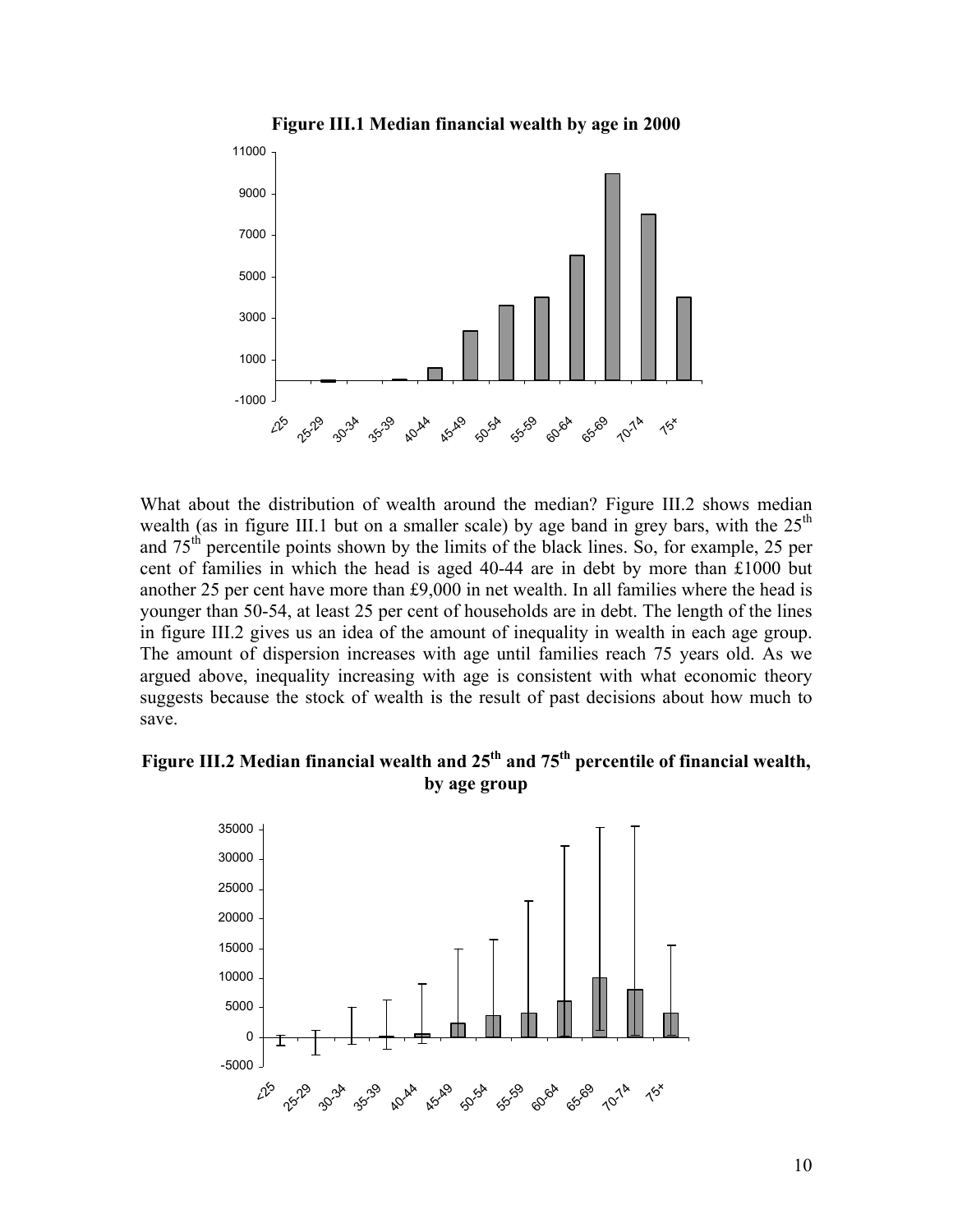Figure III.3 shows the distribution of financial wealth by income. Income is defined as annual income summed across the benefit unit but adjusted for family size.<sup>18</sup> We divide our sample into income quintiles<sup>19</sup> which means that the leftmost block shows the wealth level at the median,  $25<sup>th</sup>$  and 75th percentile points of the distribution of wealth amongst the fifth of the population with the lowest measured incomes. The same statistics are shown for progressively richer (higher income) portions of the population until we see statistics for the fifth with the highest incomes in the rightmost block. The graph shows that higher income families have higher wealth on average than lower income households and that wealth is more unequal amongst higher income families.



**Figure III.3 Median financial wealth and 25th and 75th percentile of financial wealth, by income quintile** 

Amongst the poorer people with little or no wealth there will be some who are young people who might expect to accumulate assets as they get older, especially if their income rises. There might also be some older people who have been poor throughout their working lives and have felt unable to afford to save and possibly, given the support that the state will provide in retirement or times of hardship, ill-advised to save. The data in figure III.3 cannot help us to distinguish between these two types of low-income nonsaver. Similarly, the data in figure III.2 cannot inform us about whether older people with little or nothing in financial assets have had few resources to save from or whether they are choosing not to save in financial assets even from moderate incomes. In order to begin the process of untangling these issues we now consider wealth holdings in groups defined by age and income.

 $\overline{a}$ 

<sup>&</sup>lt;sup>18</sup> We use a simple equivalence scale which gives a weight of 0.6 to a second adult and 0.4 to any children in the benefit unit.

 $19$  The amount of income that a childless couple would need to fall into each quintile is also reported in Figure III.3. and is: Quintile 1:  $\leq$  £8,730, quintile 2:  $\leq$  £13,845, quintile 3:  $\leq$  £20,070, quintile 4:  $\leq$  £29,632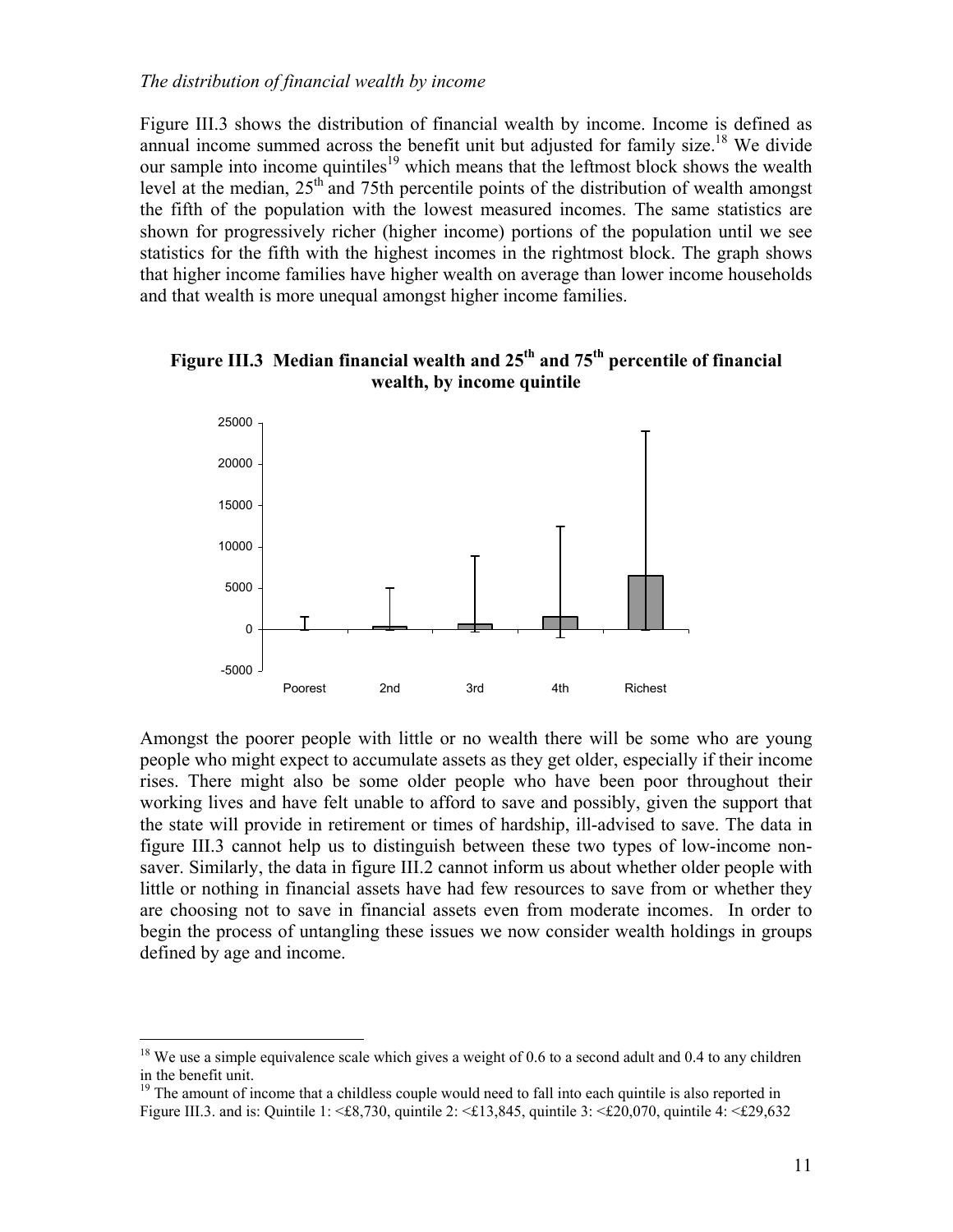## *The distribution of financial wealth by income and age*

In panel (a) of figure III.4 the population is split in groups defined by age and income, and median wealth and wealth at the  $25<sup>th</sup>$  and  $75<sup>th</sup>$  percentile of the distribution for each group is displayed (the data is also displayed in annex A, table A8). Within each income group, the different shadings of the bars indicate the age-group in question. The agegroups are broader than in figures III.1 and III.2 to avoid small sample sizes. The income groupings are not age specific quintiles but are the same quintiles that were used in figure III.3. So, for example, the rightmost white bar displays the median financial wealth amongst those aged over sixty who also fall into the top twenty percent of the income distribution *measured across the whole population*. Because of the large scale needed in panel (a) to accommodate the wealth of the richest quintile, in panel (b) we magnify the figure for the poorest 3 quintiles (and do not include the  $25<sup>th</sup>$  and  $75<sup>th</sup>$  percentile points for the oldest families in quintile 3 which can be seen in panel (a)).

## Figure III.4 Median, 75<sup>th</sup> percentile and 25<sup>th</sup> percentile of net financial wealth **by age and income**

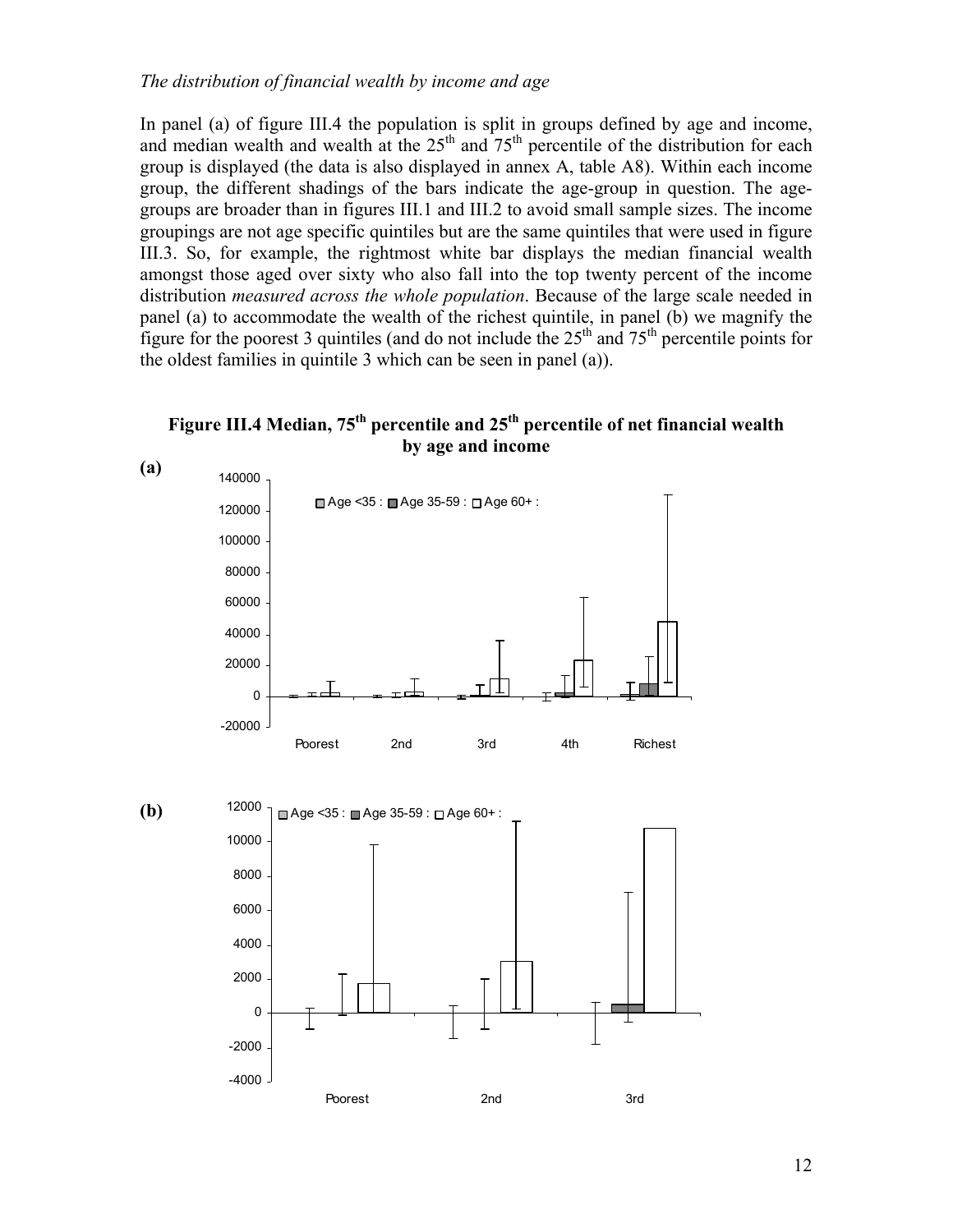Panel (a) of the figure again shows how much inequality there is in the distribution of wealth. The holdings of the youngest groups in each income quintile, and of people of all ages in the lower income groups, are dwarfed by holdings amongst the oldest people in the top fifth of the income distribution for whom median net financial wealth is some  $\text{\pounds}48,000$ <sup>20</sup> The inequality in wealth amongst this group is also striking: the lower quartile of the distribution is at less than £9,000 but the upper quartile is £130,000. The extent of this within group inequality is perhaps not surprising given the period of time over which people in this group might have accumulated their assets and given the large income differences between the eightieth percentile and the very top of the income distribution.

Panel (b) of the figure allows us to see the holdings of wealth amongst poorer groups more clearly. In the poorest income group, median wealth is less than £2,000 even amongst the oldest age-group which might contain people who were had moderately high incomes during their working lives. In each of the three income groupings the median holding of wealth is zero amongst the youngest age-group, but it is notable that holdings of debt at the 25<sup>th</sup> percentile tend to become larger with income. Three explanations could contribute to this difference. First, to the extent that those with low-incomes expect low income growth they might be expected to have relatively low demand for borrowing when young. Second, fluctuations in interest repayments associated with debts will represent a higher fraction of income for lower income families. Third, these families may face tighter borrowing constraints than their higher income counterparts.

## *The distribution of financial wealth by education and age*

 $\overline{a}$ 

The previous subsection considered net financial wealth within groups defined by age and income. The distribution of current income might not be a good guide to the distribution of lifecycle resources within each age-band because different people might have different patterns of earnings across their working lives and income might fluctuate even in the very short-run. A more stable measure of economic status, that might be also be related to how much individuals are likely to earn during their working lives is educational achievement. Therefore figure III.5 shows data on the amount of net financial wealth held by people in different age-education groups.

 $20$  The holdings that we measure for older people, and especially richer older people, might have been boosted by the receipt of lump-sum payments from private pensions. Such payments represent a transfer of personal wealth which will not yet have happened for any of the people in younger age brackets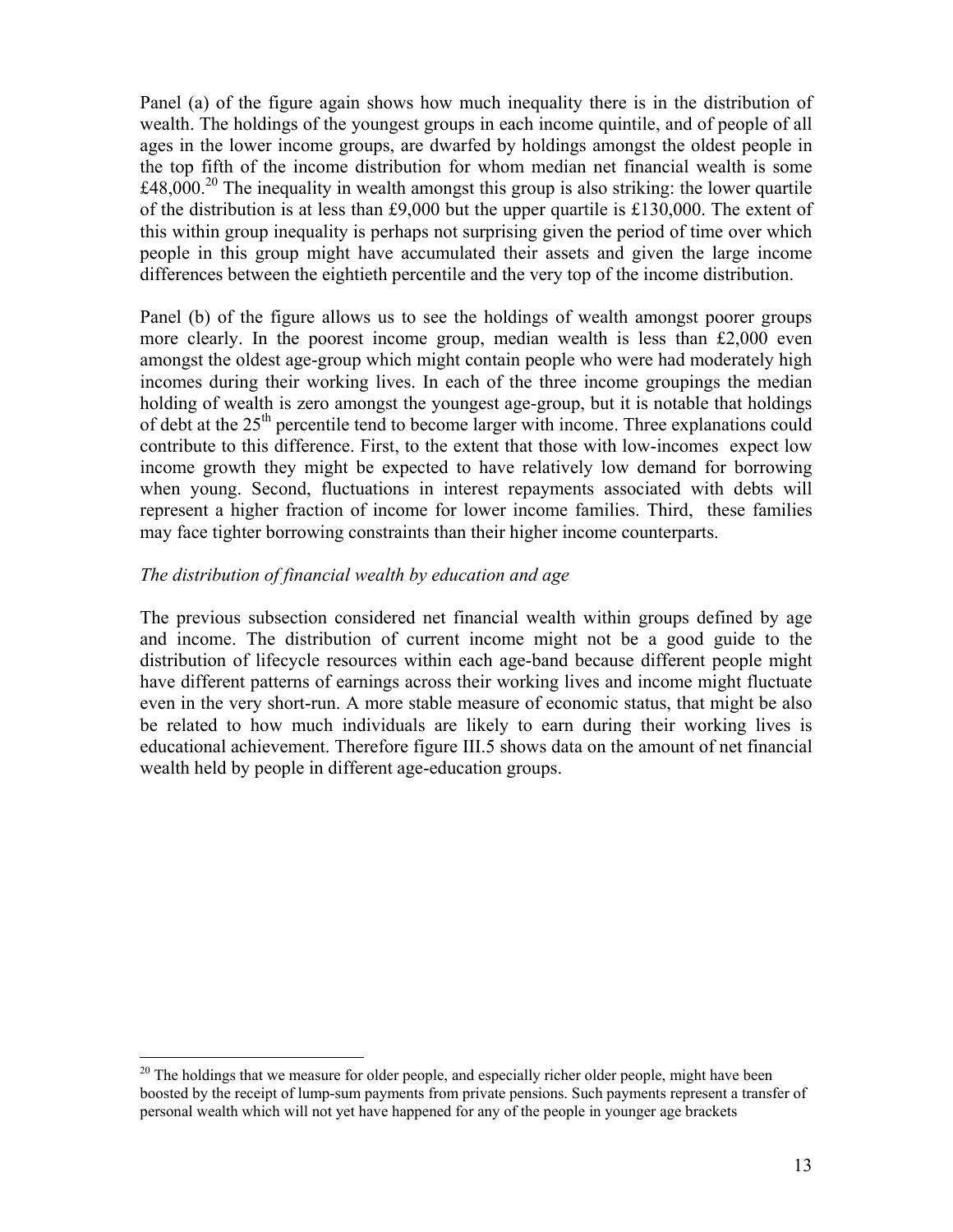## Figure III.5 Median, 25<sup>th</sup> and 75<sup>th</sup> percentiles of net financial wealth **by age and education groups**



Like the age-income breakdown, the figure once again shows the inequality in the distribution of wealth. It is also evident that amongst young people, debt tends to increase with education level, being greater than £4,000 at the twenty-fifth percentile of the wealth distribution for under thirty-fives with degrees. This may reflect the fact that people in this group expect large increases in income as they progress through their working lives, and have been prepared to borrow against this future income. It may also reflect the fact that credit constraints are perhaps weaker for this group than for their less highly educated contemporaries. For example, the increasing prevalence of student loans enables young educated people to borrow substantial amounts of money relatively easily.

Looking at broad differences across groups, the patterns shown in this graph, and those that preceded it, are those that economic theory would lead us to expect: financial wealth holdings tend to increase with age and income and with age and education. Such patterns are also quite consistent with the supposition that, on average, people across the population behave quite sensibly when making decisions about saving and borrowing.

## **IV. Correlations in broad asset types and wealth**

So far we have looked at the distribution of financial wealth across the population as a whole, and at how wealth holdings vary with income and age. In an attempt to begin to isolate the effects of income and age on wealth accumulation, we have also considered wealth holdings within groups defined by income and age together and groups defined by education and age together. We acknowledge that this by no means gives a complete picture of the distribution of wealth between families in the UK. We have not considered what portfolio of assets and liabilities people hold, and nor have we been able to add amounts of wealth held in pension or housing assets into our analysis. In this section we address these issues as far as the data allows us by considering combinations of assets and liabilities people are likely to hold. We first consider whether or not people hold debts at the same time that they hold financial assets. We then consider how holdings of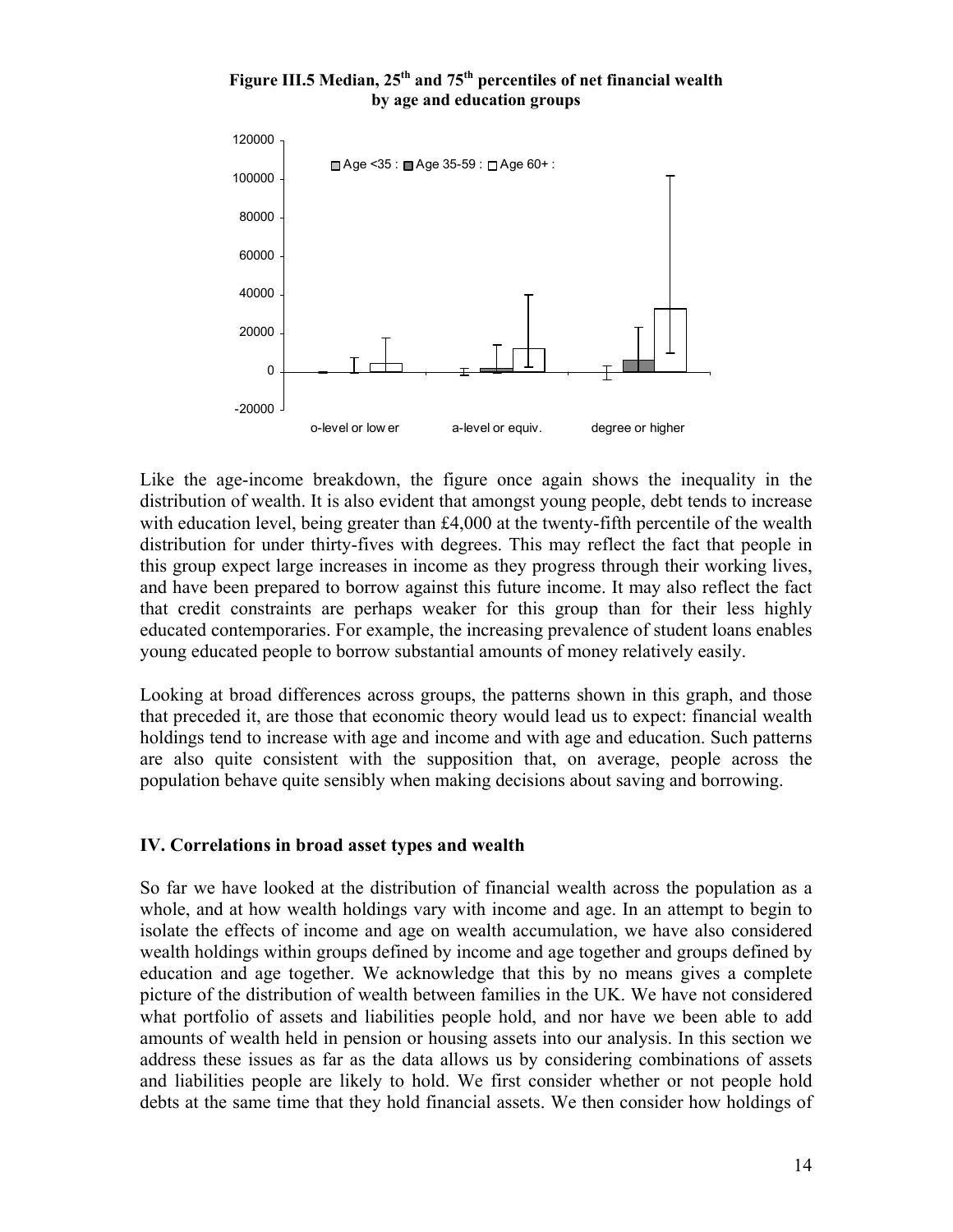liquid financial wealth vary with holdings of different types of pensions. Finally we consider how (gross) housing wealth varies across the distribution of financial wealth holdings

## *Assets and Debts*

Our results show that many families, and in particular young families, are in debt but an interesting question is whether these families also have any assets. Similarly, do families who hold positive net wealth have any debt? In many cases, holding both debt and assets would not be 'optimal' because debt usually attracts a higher interest rate than the rate of return on savings and investment. However, this is not always the case. Student loans, for example, attract a zero real rate of interest and other arrangements can involve zero nominal interest for a limited period of time. In these cases, it would be optimal for people to accumulate wealth in a savings account such as an ISA, rather than paying off their debt first. Another reason why it may be optimal for families to hold some savings before paying off debt is to overcome short-term cash flow problems. It is probably easier to use savings in the event of a short-term cash flow problem than it is to arrange credit.





Figure IV.1 plots the proportions of people in different age-bands in the population who have each of the various types of asset, and also the proportion with positive net financial assets. Amongst younger and middle-aged people we see that more than half have assets and more than half have debts, so we can infer that there must be some overlap with people holding assets and debts simultaneously.

More detail on this is provided in table IV.1. Each number in this table tells us the proportion of people in our sample who have a given combination of assets (savings or investments) and debts. For example the second number in the second row of the table tells us that 39.4% of the sample have positive assets and positive debt. Since we also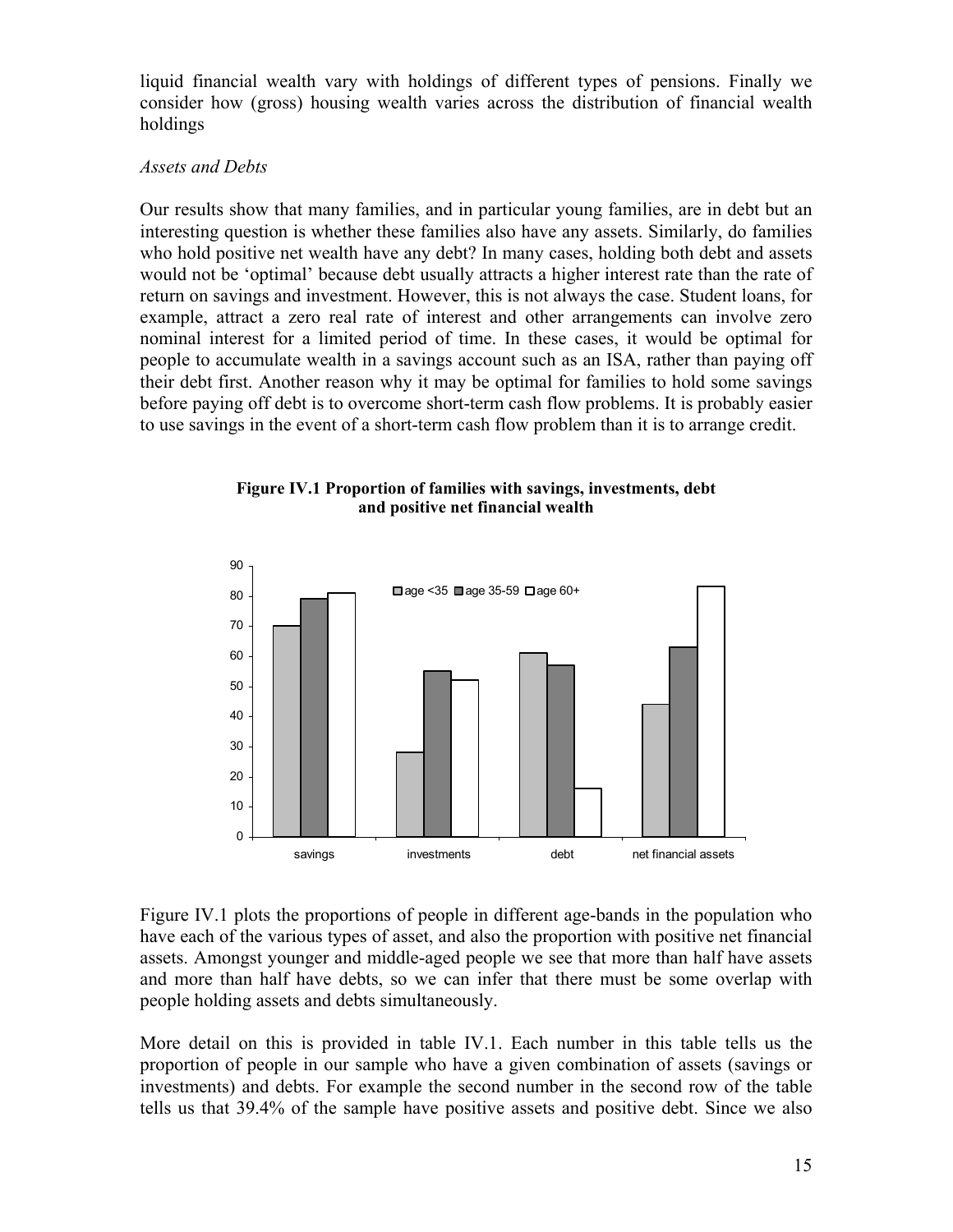know from the table that 81% of the sample have positive assets we can infer that approximately 49% ((39.4/81)\*100) of those with positive assets also have debt. Similarly we can infer that approximately 82% of those with debts also have assets.

|                       | $Debt = 0$ | Debt>0 | All         | Debt > | Debt > |
|-----------------------|------------|--------|-------------|--------|--------|
|                       |            |        |             | £1,000 | £5,000 |
| $\textit{assets} = 0$ | 10.2       | 8.7    | <b>19.0</b> | 5.0    | 2.2    |
| assets > 0            | 41.6       | 39.4   | 81.0        | 25.7   | 10.7   |
| All                   | 51.8       | 48.2   | 100.0       | 30.7   | 12.9   |
| assets > £1,000       | 30.5       | 24.6   | 55.1        | 16.6   | 6.8    |
| assets > £5,000       | 16.7       | 9.3    | 26.1        | 5.9    | 2.4    |

**Table IV.1 Proportions of sample with various combinations of assets and liabilities** 

Since those with any debts or assets might only have small balances in their assets or liabilities, it is also interesting to consider how holdings vary for people with larger amounts of assets or debts in their portfolio. The outer two rows and columns of the table provide some information on this issue and generally we see that has the amount of assets individuals have goes up, so the likelihood of having a particular level of debts decreases, and similarly for the likelihood of having a particular level of assets as the level of debts held increases.

## *Links between financial wealth, pensions and housing*

Further important interactions in asset holding are between the financial assets we have covered so far and other asset types. In particular, pension assets and housing wealth may well be major components of retirement saving. Figure IV.2 shows financial wealth holding by pension status and age-group for employees. It is important to remember that the groupings in this table are not exclusive: people in the both category also appear as personal and occupational pension holders (see "note on pension status breakdown" in annex A). The most obvious feature of this graph is that those with private pensions generally also have higher financial wealth than those without any pension. One must be careful when interpreting this fact, because those with no private provision also tend to have low incomes.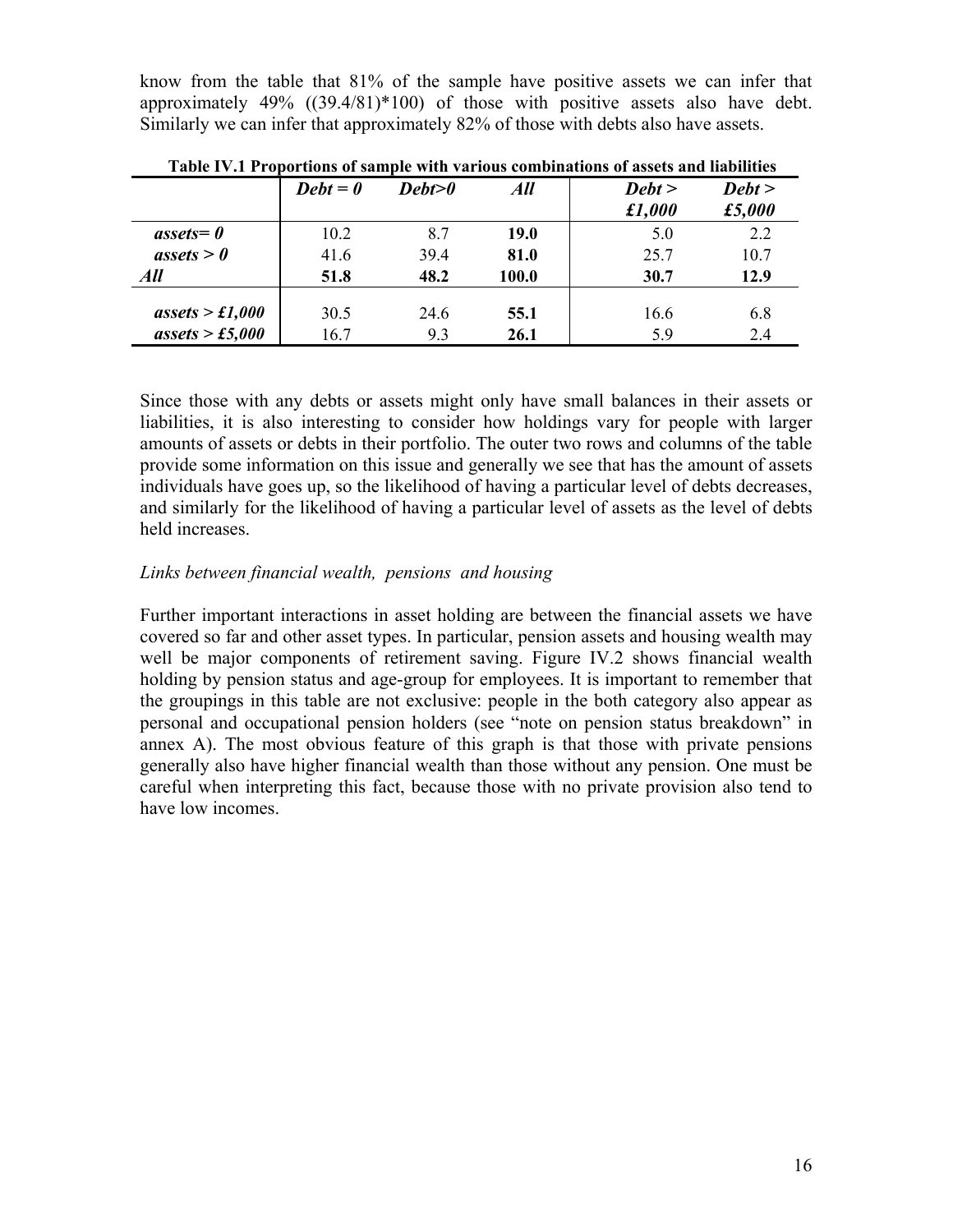

One further interesting question is whether those who do not invest in liquid assets are instead investing in housing. The 'asset' component of housing wealth is not straightforward to measure because there are both consumption and investment components of housing wealth. Even if someone owns their home outright (i.e. they have paid off their mortgage in full) if they were to sell their house, they would have to pay for somewhere else to live (either by renting or owning). Notwithstanding this, there are still various ways that we could measure housing wealth with the most natural being to measure the value of the house net of the remaining mortgage. However, some work is needed before this is available in the BHPS due to the need to get a reliable measure of outstanding mortgage liabilities for those with an endowment mortgage. Instead in what follows we choose to look at the gross value of the house. If we assume that everyone will pay off their mortgage by retirement then (ignoring the consumption component of housing wealth) the value of the house will be a lower bound on the level of housing wealth by the time they retire for almost all benefit units, given historical medium and long run capital gains in the property market. In addition a number of benefit units, particularly those currently at younger ages, will also move further up the property ladder. Hence, gross house value may be more relevant than net house value for the understanding of future retirement wealth as opposed to current wealth.

The final row in table A9 (and A10) in the appendix summarises the distribution of housing wealth across all benefit units and across just those who are owners.<sup>21</sup> Median housing wealth across all benefit units is £60,000 although if we look at just the 57 per cent of benefit units who own their home, median housing wealth is £150,000. The  $25<sup>th</sup>$ and  $75<sup>th</sup>$  percentile points amongst owners are £90,000 and £250,000 respectively. We can also look at how gross housing wealth varies with income - shown in table A11. This

 $\overline{a}$ 

 $21$  Note that as with liquid assets we assign housing wealth to the benefit unit. This means that only the benefit unit containing the owner(s) is recorded as owning a house and not for example their non-dependent child who would be classed as a renter. As a result, owner occupation at 57% (see tables A9 and A10) is lower than the two-thirds we would expect to find in a household survey.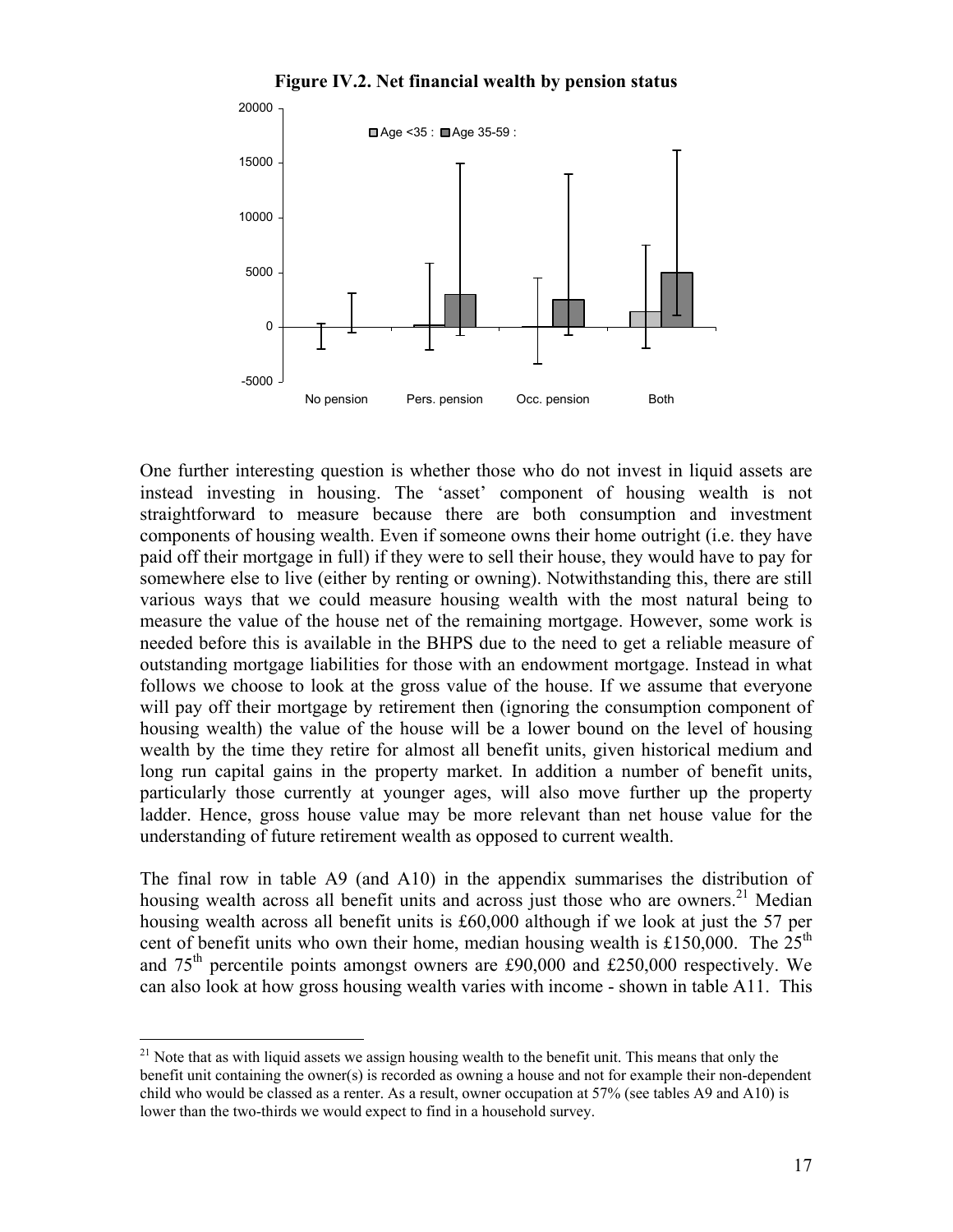shows that as would be expected, gross housing wealth increases with income both amongst all benefit units and amongst just those that are owners.

Figures IV.3 depicts information on how housing wealth varies with net financial wealth. We see a u-shaped pattern in home ownership rates across the wealth distribution. Slightly more than half of the ten percent of the population with the lowest net financial wealth own their home. This rate drops to around thirty percent in deciles three and four, before rising to eight-seven percent in the upper fifth of the financial wealth distribution.

0 10 20 30 40 50 60 70 80 90 100 Lowest  $\sim$  $\mathfrak{S}$ 4 $\mathbf{\hat{S}}$ 6 $\gamma$  $\delta$  $\mathcal{O}$ **Highest** *decile max wealth in decile* lowest  $-£4,248$  $2<sup>nd</sup>$  -£899  $3^{\text{rd}}$  £0  $4^{\text{th}}$  £10  $5^{\text{th}}$  £600  $6^{th}$  £2,500  $7^{\text{th}}$  £6,000 8<sup>th</sup> £13,770 9<sup>th</sup> £35,000

**Figure IV.3 Home ownership rates (%) by net financial wealth decile** 

**Figure IV.4. Gross housing wealth by net financial wealth decile** 



A similar u-shape is seen Figure IV.4 which shows (median) average amount of housing wealth amongst people in each decile of the financial wealth distribution. Median house value is £38,000 in the bottom decile (and £81,000 amongst those in that decile who own homes – see table A9) but drops to zero in the next four deciles (with a low amongst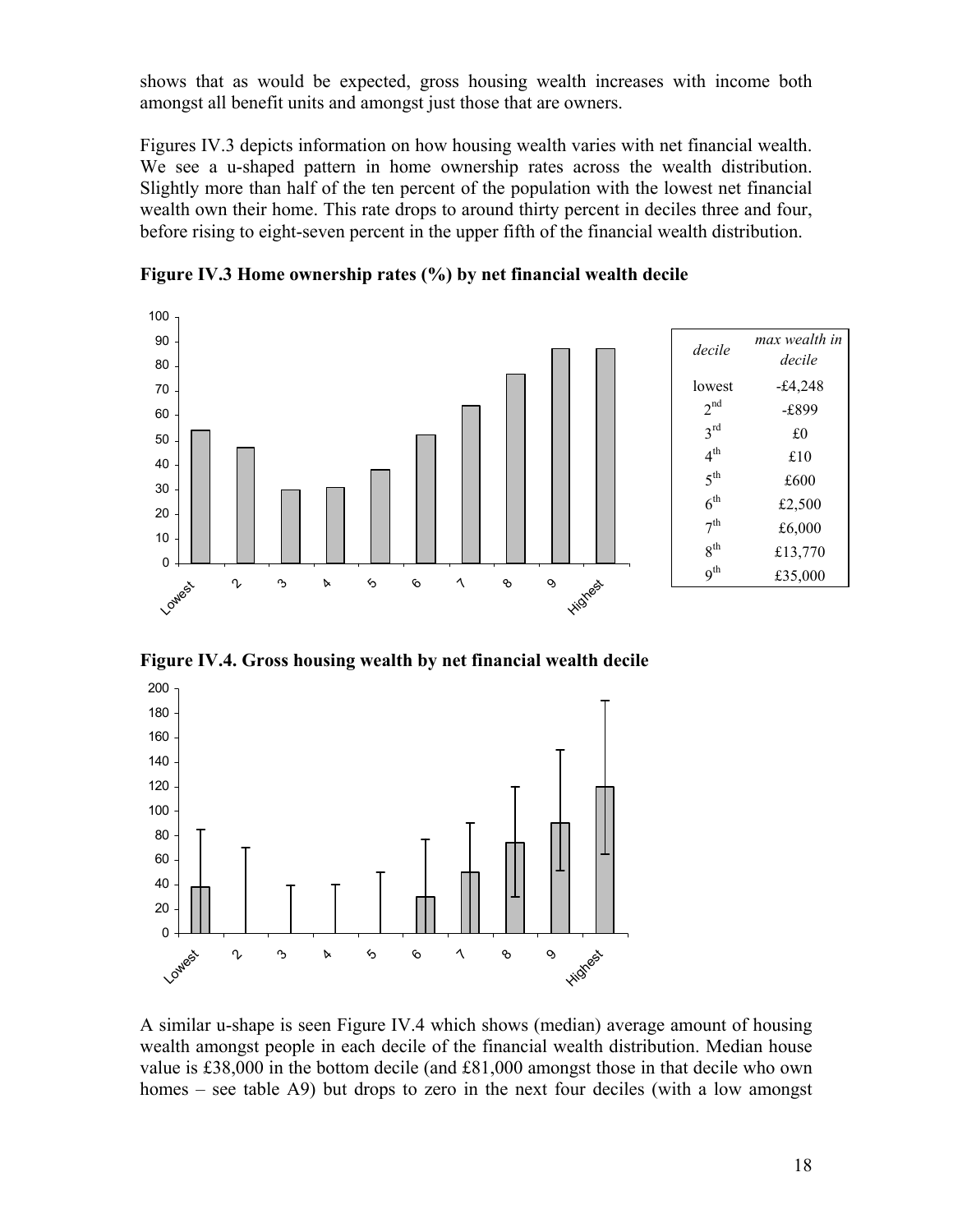owners of £62,000 in deciles 3 and 5), before climbing to £120,000 in the top decile (£130,000 amongst owners). Such a pattern is not surprising — near the bottom of the financial wealth distribution are some young people who have incurred financial debt, perhaps to fund their education and to furnish the homes that they have bought, but who will have high resources over their lifetimes and who we would expect to be homeowners. People with high wealth also tend to be people who have high lifetime resources and so it is no surprise that the vast majority of them are homeowners.

This analysis, along with the more detailed breakdowns in tables A9-A12, suggest that housing represents an important component of wealth, particularly when compared to financial wealth. The same is true for pensions, although there is much less information pertaining to the potential magnitude of pension wealth for BHPS respondents who have yet to retire.<sup>22</sup> More research is clearly needed on these topics, building in an estimate of the value of housing wealth net of both mortgage debt commitments and any potential consumption value of housing. Such research would also need to address the issue of individuals' willingness or otherwise to use housing wealth to finance consumption in retirement. Finally, better individual data on pension wealth would be required in order to fully understand, at the individual level, the relative magnitudes of housing, pensions and other financial assets as sources of retirement saving.

## **V. Analysis of changes in wealth 1995-2000**

 $\overline{a}$ 

Information on wealth is collected in 1995 as well as in 2000 in the BHPS. In principal, since the same individuals are followed across time we can analyse changes in wealth over time. Unfortunately, initial exploration of the data suggests that some further work is needed to make the data comparable across the two waves due to improvements to the structure of the questions on wealth between 1995 and 2000. In particular, it is not possible at this stage to analyse net wealth (savings + investments – debt) because debt in 1995 did not include student loans and overdrafts whereas in 2000 these items were included. For this reason, our measure of wealth in this analysis is the sum of savings plus investments. In addition, we believe that amounts of investments may not be comparable across waves, particularly for benefit units with larger amounts of wealth in 1995 and especially when this wealth is held in certain assets.

However, some analysis is possible and we are confident that the results that follow are not significantly affected by changes to the questionnaire.<sup>23</sup> One important point to note is that in analysing changes, we only use benefit units that have not changed in composition between 1995 and 2000 except for the addition or the leaving of children. This excludes therefore benefit units where partnerships have formed, broken down or changed. We do this since in cases in which partnerships between adults change it is difficult to decide whether there is any family unit that has continued, and also difficult to track whether the wealth that individuals have access to is changing due to saving or dissaving or due to changed family circumstances. It should be borne in mind that the

 $22$  Table A12 also shows that around one third of those without private pensions have some grow housing wealth, with this group splitting roughly in half according to whether the house value is greater or less than £100,000, so the potential interactions between pensions and housing as sources of retirement saving may be also interesting to study.

<sup>&</sup>lt;sup>23</sup> Although where appropriate we will point out any caveats that should be borne in mind.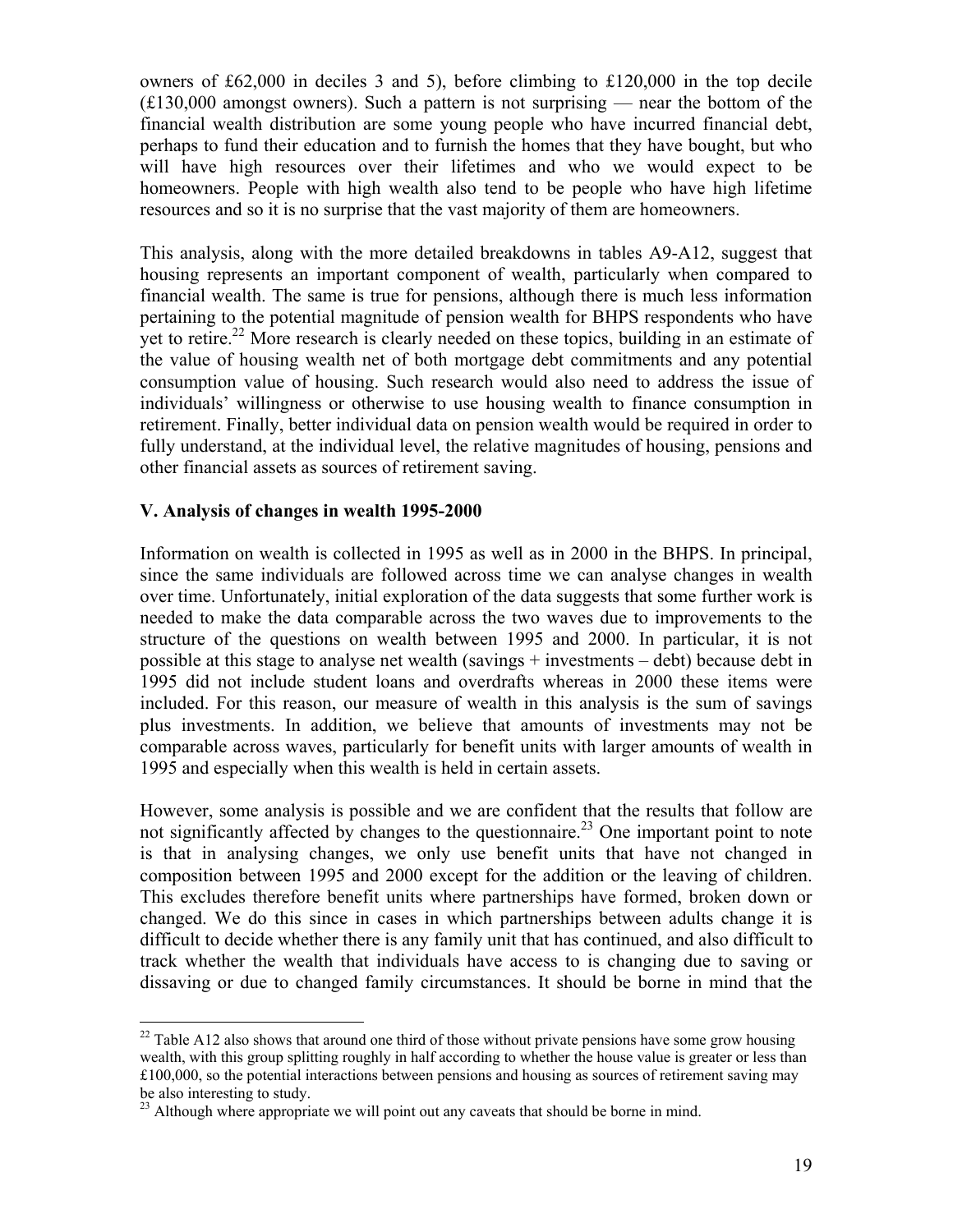probability of a benefit unit who is observed in 1995 also being observed (unchanged) in 2000 is not constant across age groups because younger people are more likely to either form or change partnerships than older people. However, in most of our analysis we split our sample by age group, which mitigates this problem. What is more important is whether the probability of a benefit unit remaining constant varies across different levels of wealth within an age group. It should be noted that for benefit units where the head is less than 60, less wealthy benefit units are more likely to change composition whereas in benefit units where the head is aged over 60, more wealthy benefit units are more likely to change composition.

We start by categorising benefit units according to the level of their wealth (savings plus investments) held in 1995. One group is defined as having no wealth in 1995 and the other as having "low to medium" wealth (defined as wealth being £1-£1000 in 2000 prices).<sup>24</sup> We ask what levels of wealth these two groups of benefit units had by the year 2000. This is shown in tables V.1 and V.2.

| Table V.1 Changes in wealth 1995 to 2000 |                  |                  |             |              |              |  |  |  |  |  |
|------------------------------------------|------------------|------------------|-------------|--------------|--------------|--|--|--|--|--|
|                                          |                  | Position in 2000 |             |              |              |  |  |  |  |  |
| Position in 1995                         | Age band in 1995 | Zero             | $£1-£1000$  | $\geq$ £1000 | <b>Total</b> |  |  |  |  |  |
|                                          | $<$ 30           | 50.6             | 33.9        | 15.6         | 100.0        |  |  |  |  |  |
|                                          | 30-45            | 42.7             | 36.5        | 20.8         | 100.0        |  |  |  |  |  |
| <b>Zero</b>                              | $45 - 60$        | 42.9             | 27.8        | 29.4         | 100.0        |  |  |  |  |  |
|                                          | $60+$            | 55.0             | 24.3        | 20.7         | 100.0        |  |  |  |  |  |
|                                          | <b>Total</b>     | 47.3             | 31.7        | <i>21.0</i>  | <b>100.0</b> |  |  |  |  |  |
|                                          | $<$ 30           | 24.5             | 40.7        | 34.9         | 100.0        |  |  |  |  |  |
|                                          | $30 - 45$        | 20.9             | 36.9        | 42.2         | 100.0        |  |  |  |  |  |
| £1-£1000                                 | $45 - 60$        | 17.2             | 29.3        | 53.5         | 100.0        |  |  |  |  |  |
|                                          | $60+$            | 20.9             | 38.8        | 40.3         | 100.0        |  |  |  |  |  |
|                                          | <b>Total</b>     | 21.3             | <b>36.9</b> | 41.8         | 100.0        |  |  |  |  |  |

Table V.1 shows the movements in and out of the two groups (zero and £1-£1000) between 1995 and 2000 in total and within four age groups. The numbers show that 47.3% of all benefit units who had zero wealth in 2000 also had zero wealth in 2000 and 31.7% had moved into the £1-£1000 bracket. The final 21.02% moved into the greater than £1000 bracket. The youngest and oldest age groups are more likely to remain in the zero wealth group than middle aged groups  $(30-45 \text{ and } 45-60) - 50.6\%$  of those aged less than 30 and 54.3% of those aged 60+ did not move out of the zero wealth group whereas amongst the middle age groups around 43% of those who had zero wealth in 1995 also had zero wealth in 2000. However, the youngest age group who had zero wealth in 1995 were more likely than average to move into the £1-£1000 bracket of wealth (33.9% of them made this transition compared to 31.7% amongst all age groups) but very unlikely to move into the greater than £1000 bracket (15.6% compared to 21% across all age groups).

 $\overline{a}$ 

<sup>&</sup>lt;sup>24</sup> Because of the problem of comparability, we do not consider benefit units who hold wealth of more than £1000 in 1995. It should be noted that because we believe investments could be overstated in 1995, there may be a small number of benefit units that we are not identifying as having low to medium wealth when in fact they do. However, analysis of the data suggests that the number of benefit units for whom this could be the case is very small so we are confident that this does not seriously affect our results.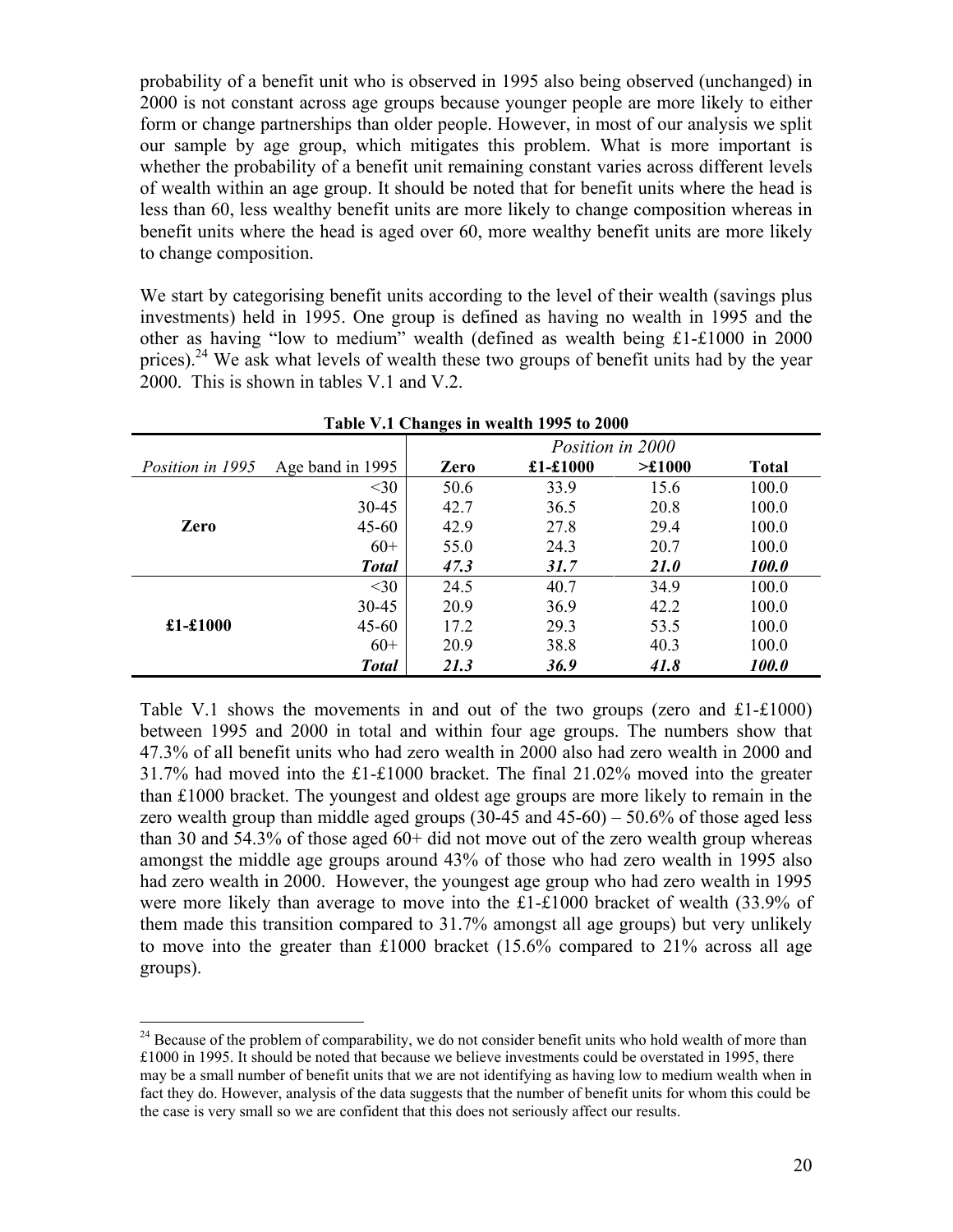Amongst all age groups, 36.9% of those with £1-£1000 of wealth were still in this bracket in 2000 and 21.3% ended up with zero wealth by 2000. 41.8% moved into the greater than £1000 bracket. The youngest age group was the most likely to remain in the low to medium bracket and also the most likely to move down into the zero wealth group.

|                     |                       |                  | Zero in 1995 |       |                |        | £1-£1000 in 1995 |        |
|---------------------|-----------------------|------------------|--------------|-------|----------------|--------|------------------|--------|
| Age band in 1995    | $25^{th}$             | median           | $75^{th}$    | mean  | $25^{th}$      | median | $75^{th}$        | mean   |
|                     |                       |                  |              |       |                |        |                  |        |
| a) Wealth in 2000   |                       |                  |              |       |                |        |                  |        |
| $<$ 30              | $\boldsymbol{0}$      | $\boldsymbol{0}$ | 400          | 1,072 | 1              | 300    | 2,000            | 2,755  |
| $30 - 44$           | $\boldsymbol{0}$      | 5                | 804          | 1,945 | 20             | 500    | 2,700            | 4,322  |
| $45 - 59$           | $\boldsymbol{0}$      | 16               | 1,900        | 3,096 | 50             | 1,955  | 9,200            | 10,256 |
| $60+$               | $\boldsymbol{0}$      | $\boldsymbol{0}$ | 700          | 4,414 | 20             | 550    | 3,000            | 3,679  |
| <b>Total</b>        | $\boldsymbol{\theta}$ | $\overline{2}$   | 800          | 2,375 | $\overline{7}$ | 500    | 3,500            | 4,898  |
| b) Change in wealth |                       |                  |              |       |                |        |                  |        |
| $95 - 00$           |                       |                  |              |       |                |        |                  |        |
| $<$ 30              | $\boldsymbol{0}$      | $\boldsymbol{0}$ | 400          | 1,072 | $-114$         | 115    | 1,762            | 2,471  |
| $30 - 44$           | $\boldsymbol{0}$      | 5                | 804          | 1,945 | $-114$         | 279    | 2,373            | 4,000  |
| $45 - 59$           | $\boldsymbol{0}$      | 16               | 1,900        | 3,096 | $-12$          | 1,331  | 8,855            | 9,947  |
| $60+$               | $\boldsymbol{0}$      | $\boldsymbol{0}$ | 700          | 4,414 | $-123$         | 343    | 2,336            | 3,303  |
| <b>Total</b>        | $\boldsymbol{\theta}$ | $\overline{2}$   | 800          | 2,375 | -80            | 286    | 2,930            | 4,582  |
| c) Change in wealth |                       |                  |              |       |                |        |                  |        |
| as % of income      |                       |                  |              |       |                |        |                  |        |
| $<$ 30              | 0.0                   | 0.0              | 1.0          | 6.3   | $-0.3$         | 0.3    | 4.0              | 4.2    |
| $30 - 44$           | 0.0                   | 0.0              | 1.5          | 2.9   | $-0.2$         | 0.6    | 3.7              | 6.1    |
| $45 - 59$           | 0.0                   | 0.1              | 3.3          | 6.1   | 0.0            | 2.0    | 12.5             | 15.3   |
| $60+$               | 0.0                   | 0.0              | 2.4          | 11.5  | $-0.4$         | 0.8    | 6.3              | 9.2    |
| <b>Total</b>        | 0.0                   | 0.0              | 2.1          | 6.2   | $-0.2$         | 0.6    | 5.3              | 7.9    |
|                     |                       |                  |              |       |                |        |                  |        |

**Table V.2 Changes in wealth 1995 to 2000.** 

Panel (a) in table V.2 shows the levels of wealth that the two groups (zero and low to medium wealth in 1995) had by 2000. Panels b) and c) show the change in wealth over the five-year period and the change as a percentage of total income summed across the five years. For each of the three measures shown, we report the  $25<sup>th</sup>$  percentile point, the median, the 75<sup>th</sup> percentile point and the mean for everyone and by age group. So table V.2 shows that across all age groups, the median level of wealth in 2000 across benefit units that had zero wealth in 1995 was £2 and that at least 25% of benefit units still had zero wealth by 2000. The  $75<sup>th</sup>$  percentile point was £800. These numbers vary across agegroups with the 45-59 year olds being the wealthiest by 2000 at the median, moving to £16 at the median and £1,900 at the  $25<sup>th</sup>$  percentile. Table V.2 also shows similar numbers for the benefit units with low to medium wealth in 1995.

Panel (b) of table V.2 shows changes in wealth from 1995 to 2000 for the two groups. This number is by definition identical to the level of wealth in 2000 for the benefit units that started at zero. For the benefit units that began with low to medium wealth in 1995, the change in wealth can be positive or negative but table V.2 shows that the median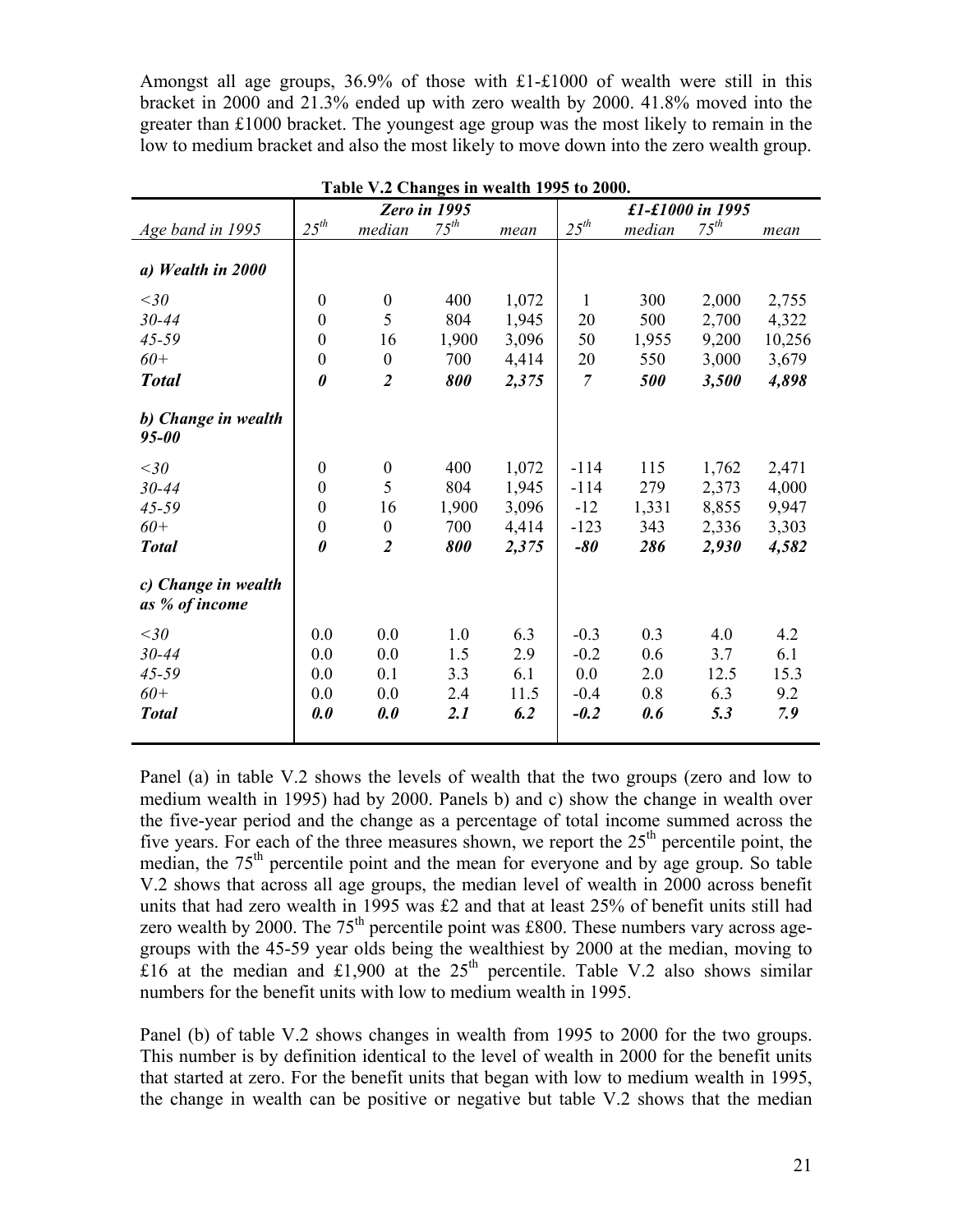change (across all age groups) was positive at £286, meaning that at least half of the people in this group saw an increase in their wealth in the five-year period. (In fact, this number was  $61\%$ ). At the  $25<sup>th</sup>$  percentile, benefit units saw a decrease in their wealth of £80. Again, the benefit units with the head aged 45-59, saw the largest increase in wealth on average.

Finally, table V.2 shows this change expressed at a percentage of total income received across the five-year period from 1996 to 2000. In total and across all age groups, the median change in wealth as a percentage of total income received for those who had zero wealth in 1995 was zero or virtually zero. Even at the  $75<sup>th</sup>$  percentile, this was 2.1% for everyone. This varied across age groups being at most 3.3% for those aged 45-59. A similar story is true of those who had low to medium wealth in 1995 – apart from the 45- 59 year olds, the change in wealth was barely above zero at the median and was negative at the  $25<sup>th</sup>$  percentile.

| Position<br>in 1995 |           |            | Position in 2000      |            |                     |               |                     |                  |                     |  |  |  |  |
|---------------------|-----------|------------|-----------------------|------------|---------------------|---------------|---------------------|------------------|---------------------|--|--|--|--|
|                     |           |            | Zero                  |            | $£1-£1000$          |               | $\geq f1000$        | <b>Total</b>     |                     |  |  |  |  |
|                     |           | $\Delta W$ | $\Delta W / \Sigma Y$ | $\Delta W$ | $\Delta W/\Sigma Y$ | $\varDelta W$ | $\Delta W/\Sigma Y$ | $\varDelta W$    | $\Delta W/\Sigma Y$ |  |  |  |  |
|                     | $25^{th}$ | 0          | 0.0                   | 10         | 0.0                 | 2,008         | 4.2                 | $\boldsymbol{0}$ | 0.0                 |  |  |  |  |
| Zero                | median    | $\theta$   | 0.0                   | 140        | 0.3                 | 4,808         | 9.0                 | 2                | 0.0                 |  |  |  |  |
|                     | $75^{th}$ | 0          | 0.0                   | 500        | 1.1                 | 10,150        | 22.0                | 800              | 2.1                 |  |  |  |  |
|                     | mean      | $\theta$   | 0.0                   | 285        | 3.7                 | 10,870        | 23.2                | 2,375            | 6.2                 |  |  |  |  |
|                     | $25^{th}$ | $-456$     | $-1.1$                | $-141$     | $-0.3$              | 1,772         | 3.1                 | $-80$            | $-0.2$              |  |  |  |  |
| $\pounds$ l-        | median    | $-148$     | $-0.5$                | 16         | 0.0                 | 3,966         | 7.1                 | 286              | 0.6                 |  |  |  |  |
| £1000               | $75^{th}$ | $-39$      | $-0.1$                | 258        | 0.5                 | 9,886         | 17.6                | 2,930            | 5.3                 |  |  |  |  |
|                     | mean      | $-252$     | $-0.8$                | 49         | 0.1                 | 11,040        | 18.9                | 4,582            | 7.9                 |  |  |  |  |

**Table V.3 Changes in wealth by position in 1995 and position in 2000** 

Table V.3 shows changes in wealth and changes in wealth as a percentage of income for people in the two groups in 1995 but also split by the position they were in in 2000 (zero, low to medium or high ( $\geq$ £1000)). Again, we show the 25<sup>th</sup> percentile, the median, the 75th percentile and the mean. We saw in table V.2 (and we can see from the second to last column in table V.3) that those who began in 1995 with zero, had median wealth of £2 in 2000. However amongst those who did manage to increase their wealth to between £1- £1000, the median change in wealth was £140. For those who managed to increase their wealth to more than £1000, the median change was £4,808 and the  $25<sup>th</sup>$  percentile was £2,008. The median change in wealth as a percentage of total income (∆*W/*Σ*Y*) for the benefit units that moved from zero to £1-£1000 was barely greater than zero in contrast to those whose wealth increased to more than £1000, for whom this was 9%.

We report similar numbers for those who had low to medium wealth in 1995. We know from table V.1 that 21.31% of benefit units with low to medium wealth in 1995 had zero wealth in 2000. However, from table V.3 we can see that many of these benefit units did not have much more than £1,000 of wealth to begin with as at the  $25<sup>th</sup>$  percentile, the loss was £456. Those who were found in the £1-£1000 bracket in both years saw a modest increase in their wealth at the median of £16. The benefit units that began in the low to medium bracket and moved into the high bracket saw an average (according to the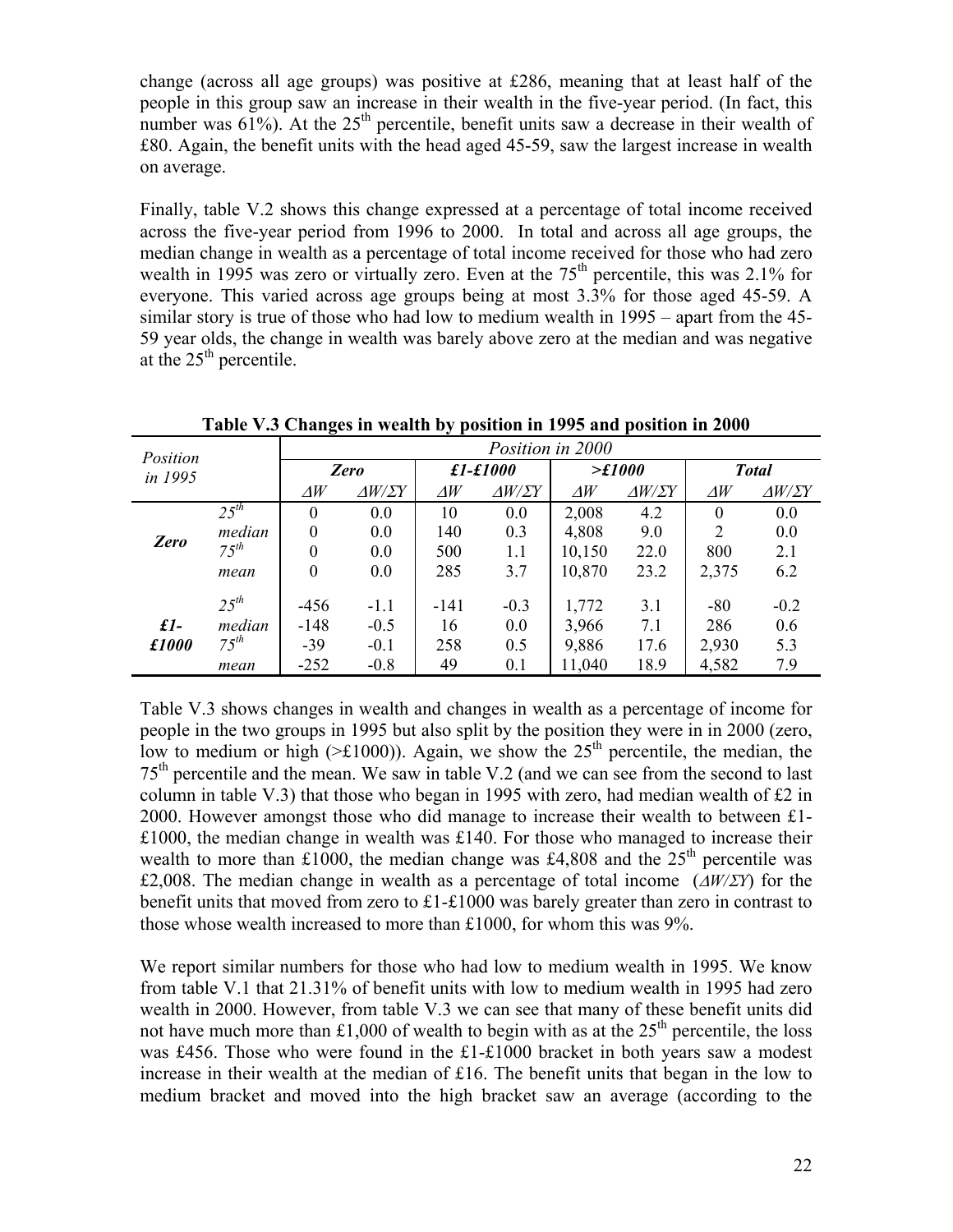median) increase in their wealth of just under £4000 which is lower than those who moved into this bracket from zero (£4,808).

## *Correlation between changes in gross housing wealth and changes in financial wealth*

Table V.4 shows the percentage of benefit units owning a house in 2000 split by the wealth position in 1995 and in 2000. We look at this figure for everyone and for those aged more than 30. We look at benefit units where the head is aged over 30 because we know from previous results that those with the lowest wealth are more likely to be young, and because it will also turn out that young families are disproportionately unlikely to be homeowners. We are interested in whether people with low amounts of wealth are more likely to be investing in property and including young people in this may give a misleading picture of this since young people are less likely to own a property simply because of the stage of life that they are at. Table V.4 shows that overall (final column) of those who had zero wealth in 1995, 40.1% (of those over 30) owned a house in 2000. Amongst those with zero wealth, 64% of benefit units who moved from the zero to greater than £1000 bracket owned a house whereas only 31% of benefit units who still had zero assets in 2000 owned a house.

| Position in |          | Position in 2000 |          |                   |      |  |  |  |
|-------------|----------|------------------|----------|-------------------|------|--|--|--|
| 1995        |          | Zero             | £1-£1000 | $\mathcal{F}1000$ | All  |  |  |  |
| Zero        | All      | 25.3             | 32.1     | 58.6              | 34.5 |  |  |  |
|             | Age > 30 | 31.0             | 35.6     | 64.0              | 40.1 |  |  |  |
|             | All      | 36.0             | 48.0     | 66.0              | 53.0 |  |  |  |
| £1-£1000    | Age > 30 | 50.4             | 58.4     | 75.2              | 64.4 |  |  |  |
| $All \leq$  | All      | 29.6             | 42.1     | 64.1              | 45.5 |  |  |  |
| £1000       | Age > 30 | 38.4             | 49.7     | 72.2              | 54.3 |  |  |  |

**Table V.4 Percentage of benefit units owning a house in 2000** 

|                            |            |        | Position in 2000 |         |         |
|----------------------------|------------|--------|------------------|---------|---------|
| <i>Position in</i><br>1995 |            | Zero   | $f1-f1000$       | >£1000  | All     |
|                            | $25^{th}$  | 42,000 | 45,000           | 54,000  | 46,000  |
|                            | median     | 50,000 | 65,000           | 80,000  | 64,000  |
| Zero                       | $7.5^{th}$ | 75,000 | 100,000          | 125,000 | 100,000 |
|                            | mean       | 67,021 | 85,032           | 97,280  | 83,145  |
|                            | $25^{th}$  | 43,000 | 45,000           | 50,000  | 48,000  |
|                            | median     | 65,000 | 62,000           | 74,000  | 69,500  |
| $£1-£1000$                 | $75^{th}$  | 93,500 | 95,000           | 100,000 | 100,000 |
|                            | mean       | 73,728 | 78,640           | 88,420  | 83,028  |
|                            | $25^{th}$  | 42,000 | 45,000           | 52,000  | 47,250  |
| $All \leq$                 | median     | 55,000 | 65,000           | 75,000  | 67,750  |
| £1000                      | $75^{th}$  | 80,000 | 95,000           | 106,000 | 100,000 |
|                            | mean       | 70,255 | 80,450           | 90,497  | 83,064  |

## **Table V.5 House value in 2000 for owners in 2000**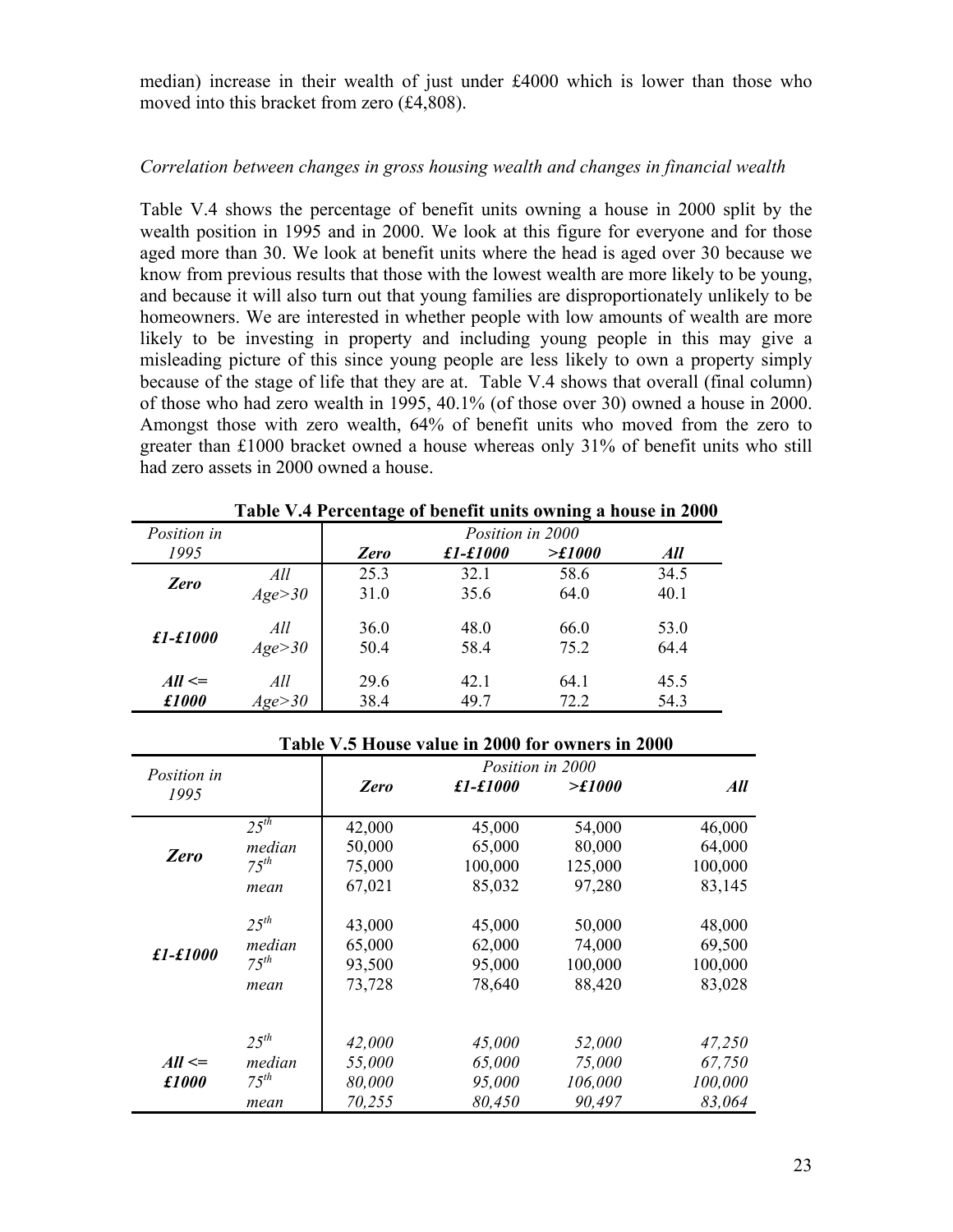Table V.5 shows the value of the house for those people who did own houses in 2000. The four numbers at the bottom right-hand corner of the table show the  $25<sup>th</sup>$  percentile, the median, the  $75<sup>th</sup>$  percentile and the mean house value, measured across our sample of families with low-wealth in 1995 and who are observed in 2000. The final right hand column shows the house value split by wealth position in 1995 (regardless of wealth position in 2000) and the bottom four rows show house value according to wealth position in 2000 (regardless of wealth position in 1995).

The table shows that the median house value amongst everyone in 2000 for those who did own a house was £67,750 (shown in bottom right hand block of numbers). Amongst those who had no wealth in 1995, the median house value was slightly lower at £64,000 and amongst those who had low to medium wealth, the median house value was £69,500 (the final column of numbers). Table V.5 also shows that house value is higher amongst those who saw larger increases in their wealth between 1995 and 2000. For example, for those who moved from zero to £1-£1000, the median house value is £65,000 whereas for those who remained at zero, the median house value is £50,000.

| Position     |            |        | Position in 2000 |                   |              |  |  |  |  |  |  |
|--------------|------------|--------|------------------|-------------------|--------------|--|--|--|--|--|--|
| in 1995      |            | Zero   | $£1 - £1000$     | $\mathcal{F}1000$ | <b>Total</b> |  |  |  |  |  |  |
| Zero         | $2.5^{th}$ | 4,000  | 5,000            | 10,000            | 5,000        |  |  |  |  |  |  |
|              | median     | 16,000 | 21,000           | 33,000            | 23,000       |  |  |  |  |  |  |
|              | $75^{th}$  | 45,000 | 60,000           | 60,000            | 55,000       |  |  |  |  |  |  |
|              | mean       | 27,599 | 37,153           | 42,007            | 35,565       |  |  |  |  |  |  |
|              | $2.5^{th}$ | 5,500  | 5,000            | 7,000             | 5,000        |  |  |  |  |  |  |
|              | median     | 22,000 | 22,000           | 25,000            | 24,000       |  |  |  |  |  |  |
| £1-£1000     | $75^{th}$  | 47,625 | 45,000           | 50,000            | 50,000       |  |  |  |  |  |  |
|              | mean       | 29,504 | 33,134           | 34,120            | 33,123       |  |  |  |  |  |  |
|              | $2.5^{th}$ | 5,000  | 5,000            | 7,000             | 5,000        |  |  |  |  |  |  |
|              | median     | 19,500 | 22,000           | 26,000            | 23,000       |  |  |  |  |  |  |
| <b>Total</b> | $75^{th}$  | 47,000 | 52,000           | 53,500            | 50,000       |  |  |  |  |  |  |
|              | mean       | 28,518 | 34,272           | 35,968            | 33,877       |  |  |  |  |  |  |

**Table V.6 Change in house value 1995-2000 (families who are owners in 2000)** 

Table V.6 is similar to table V.5 except that is shows the change in house value for benefit units who owned a house in  $2000^{25}$  The median change in house value between 1995 and 2000 for everyone was £23,000 (the bottom right hand corner of numbers). Benefit units who began with zero wealth in 1995 saw a median increase of £23,000 and those who began with low to medium wealth saw an increase of £24,000. From a policy point of view we might be most concerned about those people who did not accumulate very much wealth between 1995 and 2000 – in particular those who had zero wealth in both years.

From table V.6, it appears that this may not be of concern since these people saw an increase of £16,000 at the median in the value of their house. However this table and

 $\overline{a}$ 

 $25$  Note that this include those who bought a house between the two years and those who bought different properties so not all of the amount shown in the table is capital gain.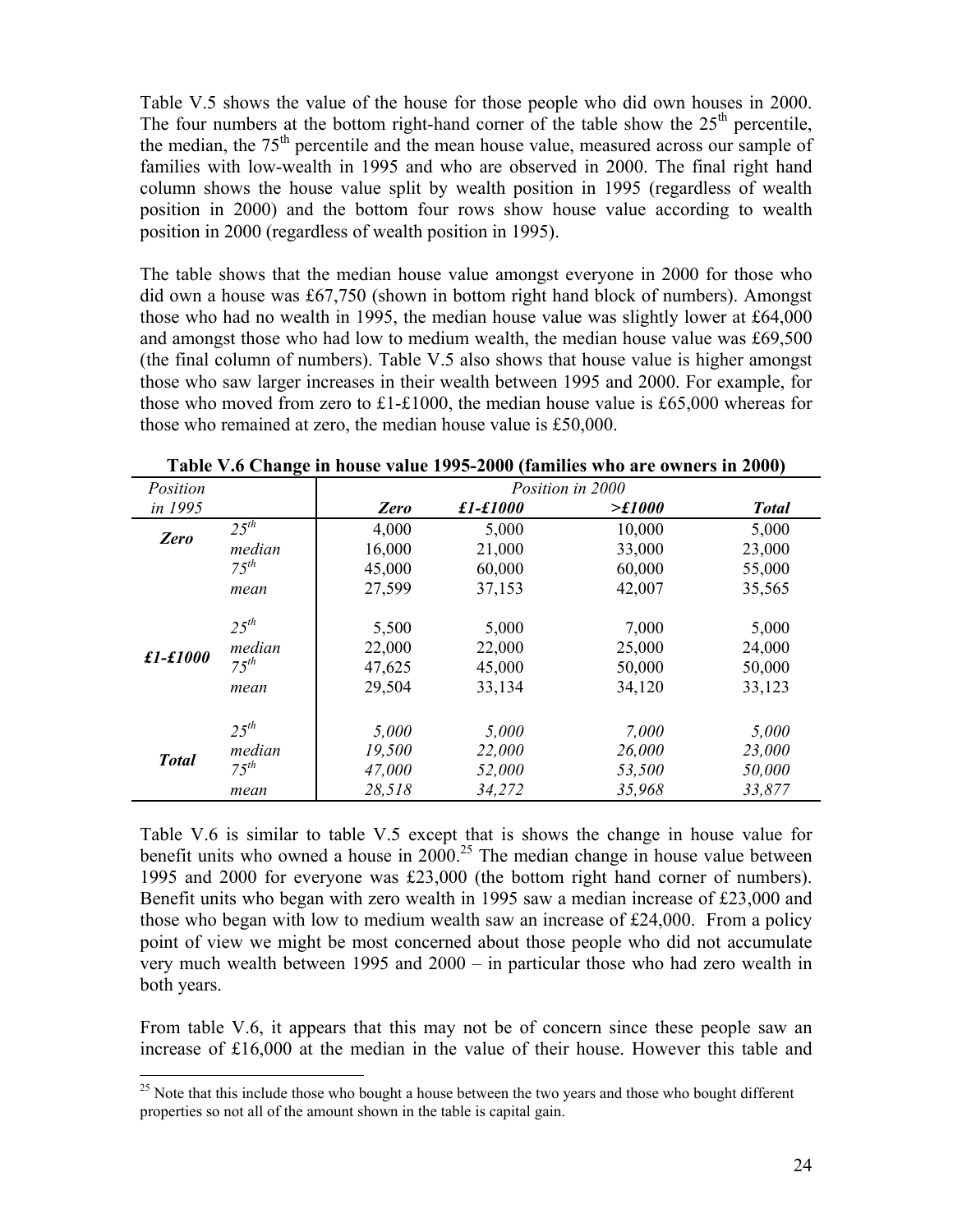table V.4 need to be interpreted together because table V.4 shows that only 25.3% of those in this group own their house. Table V.7 shows the median change in house value across owners and non-owners. Amongst those who had zero wealth in 1995 and 2000 the median and  $75<sup>th</sup>$  percentile change in house value was zero. Even for those who moved from zero to  $\text{\pounds}1-\text{\pounds}1000$ , the median change in house value is zero although the 75<sup>th</sup> percentile point is £4,000. The median change is also zero for those who were in the £1- £1,000 bracket in 1995 and moved either down to zero in 2000 or stayed in the same bracket.

| Position     |                | Position in 2000 |          |              |              |  |  |  |  |  |
|--------------|----------------|------------------|----------|--------------|--------------|--|--|--|--|--|
| in 1995      |                | Zero             | £1-£1000 | $\geq f1000$ | <b>Total</b> |  |  |  |  |  |
|              | $25^{th}$      | 0                |          |              |              |  |  |  |  |  |
|              | Zero<br>median |                  |          | 2,000        |              |  |  |  |  |  |
|              | $75^{th}$      |                  | 4,000    | 42,500       | 6,000        |  |  |  |  |  |
|              | mean           | 5,676            | 10,610   | 21,293       | 10,522       |  |  |  |  |  |
|              | $25^{th}$      | 0                | 0        |              |              |  |  |  |  |  |
|              | median         |                  |          | 6,000        |              |  |  |  |  |  |
| £1-£1000     | $75^{th}$      | 7,000            | 20,000   | 35,000       | 28,000       |  |  |  |  |  |
|              | mean           | 8,708            | 14,743   | 21,374       | 16,231       |  |  |  |  |  |
|              | $25^{th}$      | 0                | 0        |              | 0            |  |  |  |  |  |
|              | median         | 0                | 0        | 5,000        | 0            |  |  |  |  |  |
| <b>Total</b> | $75^{th}$      |                  | 15,000   | 36,000       | 20,000       |  |  |  |  |  |
|              | mean           | 6,877            | 13,209   | 21,354       | 13,907       |  |  |  |  |  |

**Table V.7 Change in house value 1995-2000 (all families)**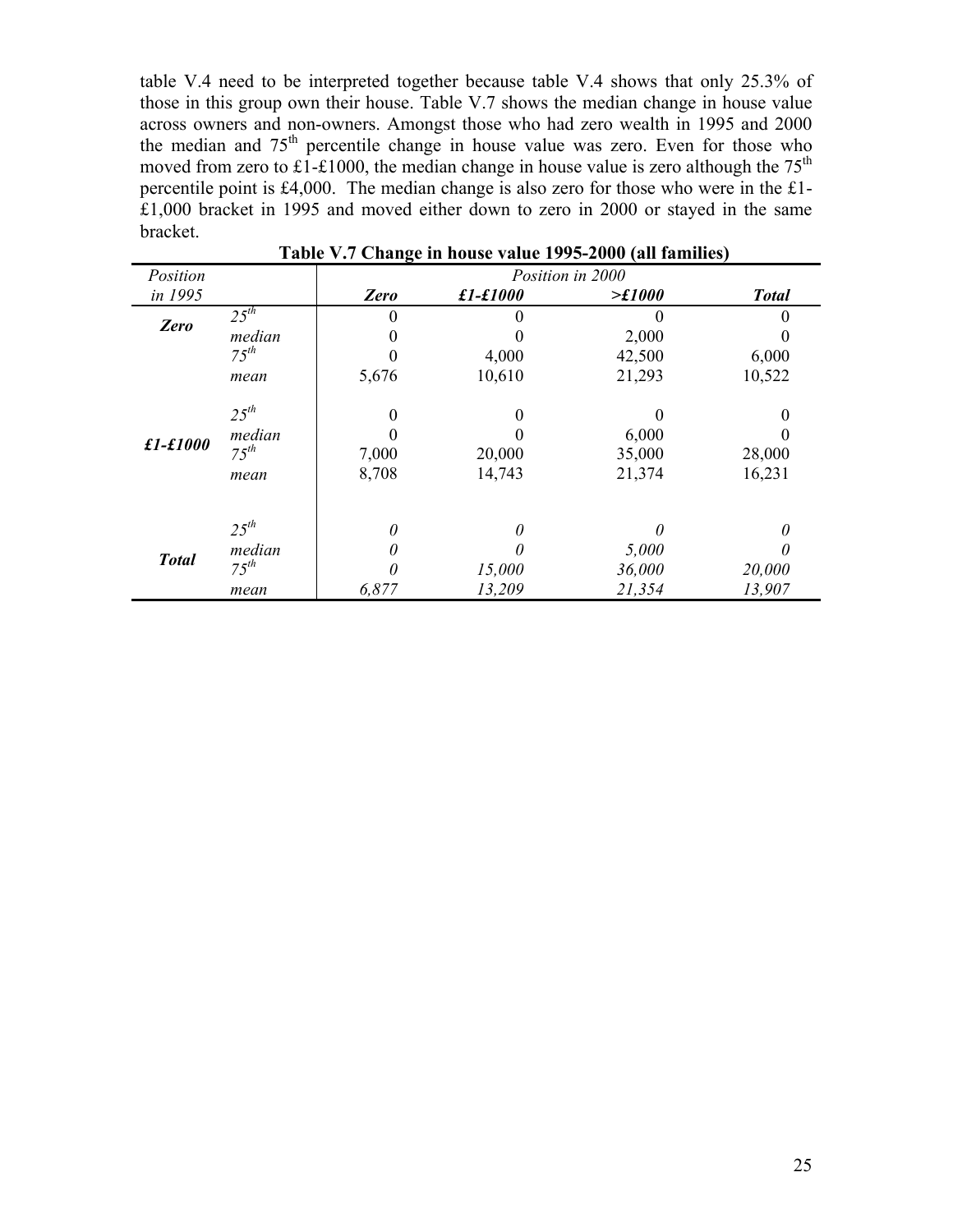## **VI. Conclusions and lessons for policy**

In this paper we have undertaken a detailed analysis of new data on (non-pension) financial wealth from the 2000 wave of the British Household Panel Study. Where possible we have also compared this data to that from the 1995 wave of the survey in order to see how families have changed their holdings of wealth over this five year period. Much of our analysis has focussed on net financial wealth, which is the sum of money held in savings and investments minus that held in debt. Median holding amongst families in the sample is £600, whilst the mean amount of wealth is some 20 times greater than this at £12,363. The quarter of the population of families with the lowest balances of net wealth are all £200 or more in debt, but the wealthiest quarter all have positive net balances exceeding £9,000 in value. These disparities indicate the inequality that exists in the distribution of wealth and also the skewed nature of the distribution.

In order to learn something about what might be driving these disparities in wealth our analysis considered how holdings of financial wealth vary with characteristics such as age and income. Median holdings of wealth have a hump-shaped profile across age-bands within the population, with holding being highest for families of around state pension age. Wealth also increases strongly with income. Since age and income tend to vary systematically, we also considered wealth holdings within groups defined by age and income together. The broad patterns persist: families with a head aged less than thirtyfive tend to have low wealth even if they have high income, and families with lowincomes also tend to have low wealth even in older age-groups; the families with the highest wealth balances tend to be those in older, high-income groups.

As well as allowing us to look at the net financial wealth of families, our data also allow us to split that wealth into holdings of saving, investments and debts. We discuss some of the circumstances in which it might be sensible to accumulate assets even while debt is being paid off and observe that almost 40 per cent of families in the sample do in fact hold both (non-pension) financial assets and debts. We also find those with larger asset holdings have a slightly lower propensity to be in debt than is found across the whole sample, and similarly those with sizeable liabilities are less likely than average to hold any assets.

Just looking at holdings of financial wealth does not give a complete picture of how families are managing their finances in order to smooth consumption in the short-run and across their lifetimes. With relation to smoothing consumption across work and retirement, pension wealth is extremely important for many families. For homeowners, the physical asset of the house is also likely to represent a large part of the overall portfolio. Unfortunately our data do not allow us to consider how wealth levels in financial assets vary with wealth holdings in pensions. With regard to housing, we discuss briefly the conceptual issues that make it difficult to separate the 'investment' value of a house from its 'consumption' value.

We do, however, look at how non-pension wealth varies with the type of pension plan(s) held, and with the gross value of any housing wealth. Over one half of the least wealthy ten percent of the population (i.e. those with the lowest net financial wealth) owns a house, and the values of these houses can be substantial, particularly in comparison to the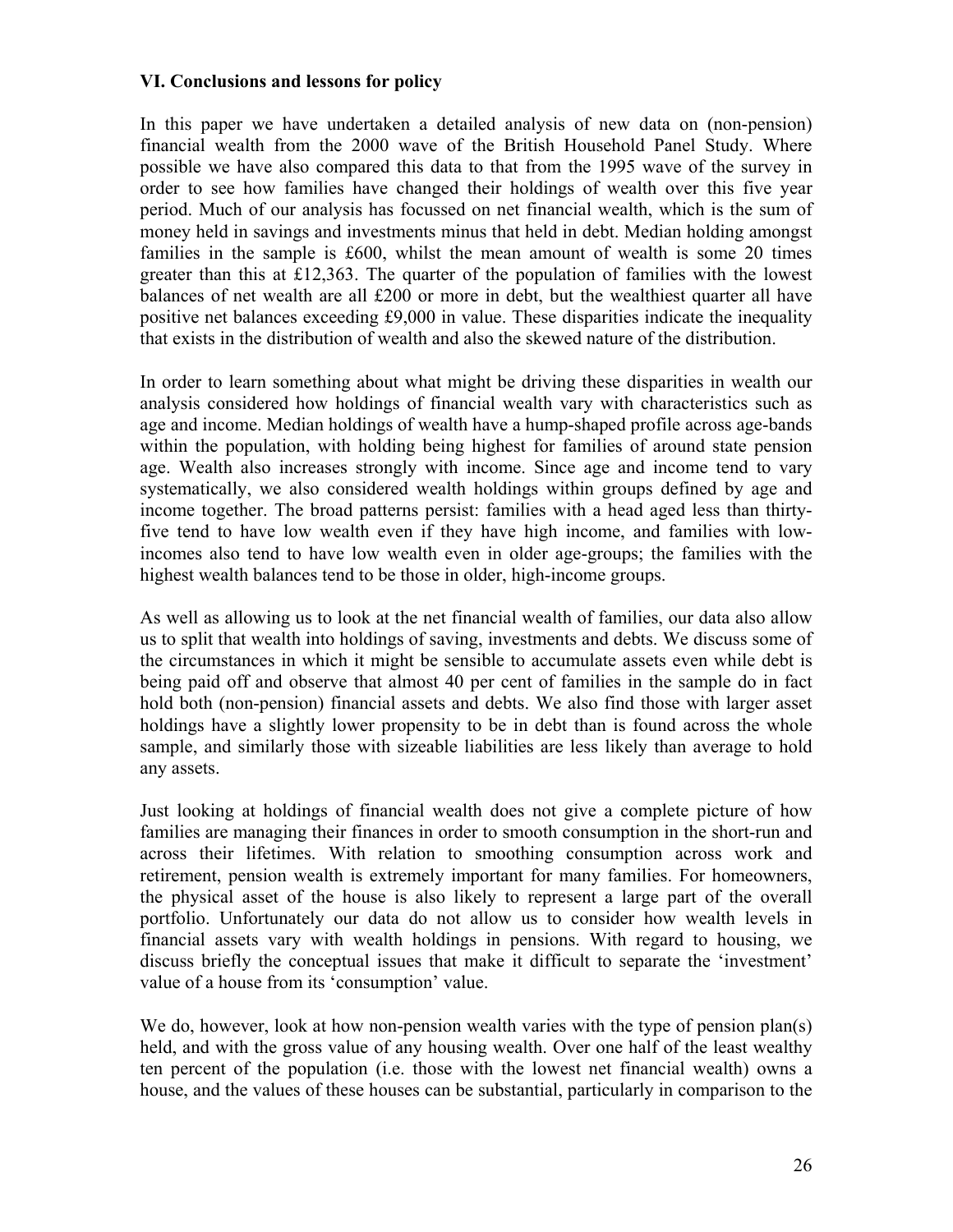value of accumulated financial assets. Interestingly, the level of housing wealth among this group is somewhat higher than that amongst families with slightly larger balances in net financial wealth. There are also important positive correlations between pension and non-pension financial saving, and those with pension wealth tend to have larger balances in financial wealth than those without. Better data would allow a more thorough investigation of what might explain these patterns.

We also find interesting patterns when we look at changes in wealth over the period 1995 to 2000. Our analysis has concentrated on looking at those who had zero or low holdings of financial assets (either savings or investments) in 1995 and tracked their assets over the following five years. Over half of those who started with no assets accumulated some over the five year period, and forty percent of those with  $\pounds1-\pounds1000$  in 1995 had more than £1000 by the time they were interviewed in 2000. This in accordance with the crosssectional data described earlier where many of the low wealth families are young and at a stage of the life-cycle where wealth accumulation is yet to begin. On the other hand, this evidence also shows that almost half of the low wealth population remain in the low wealth group after five years and, whilst the proportion staying in the same group is higher amongst young families as expected, there is certainly evidence of a substantial group of middle aged households who are not managing to accumulate financial assets over the period 1995-2000.

Once again, housing wealth should be considered alongside changes in financial assets, although again noting that increases in house values might represent increased living costs rather than increased 'investment' value. In the lower wealth subgroup we look at, increases in gross housing wealth over the period 1995 to 2000 have dwarfed increases in financial assets over the same period — one quarter of those with no financial assets in either 1995 or 2000 owned a house, and for this group the median increase in the house value was £16,000 and the mean increase was around £27,500. Even amongst those with zero or low financial wealth in 1995 the gains in house value could be substantial. However, since home-ownership is less prevalent amongst lower wealth groups than it is at or near the top of the financial wealth distribution, the impact of gains in the housing market will not tend to offset inequalities in financial wealth. For example, amongst the whole group with zero assets in 1995, over half did not accumulate any housing wealth over the period, and seventy five percent accumulated only £6,000 or less.

Our analysis has highlighted many interesting patterns in holdings of financial wealth in the 2000 BHPS sample. Many of these patterns are in accordance with the predictions of the standard economic theory of consumption smoothing, at the group level at least. Wealth is lower for younger, low income or low education groups, and as such many of those with low savings might be thought to come from groups of the population with (relatively) low life-time incomes. For people in such groups it is not clear that extensive private non-pension financial wealth accumulation is a 'rational' response to their current and expected future circumstances (for more on this see Banks, Blundell, Disney and Emmerson (2002)). This is not to say that there are no people in the population who are saving too little (or indeed too much) to provide the level of resources that they might want if faced with a 'rainy day' when needs are unexpectedly high relative to income, or to provide for their retirement. However, the nature of the data, coupled with the complexity of the underlying economic problem, means that it is hard to find *prima facie*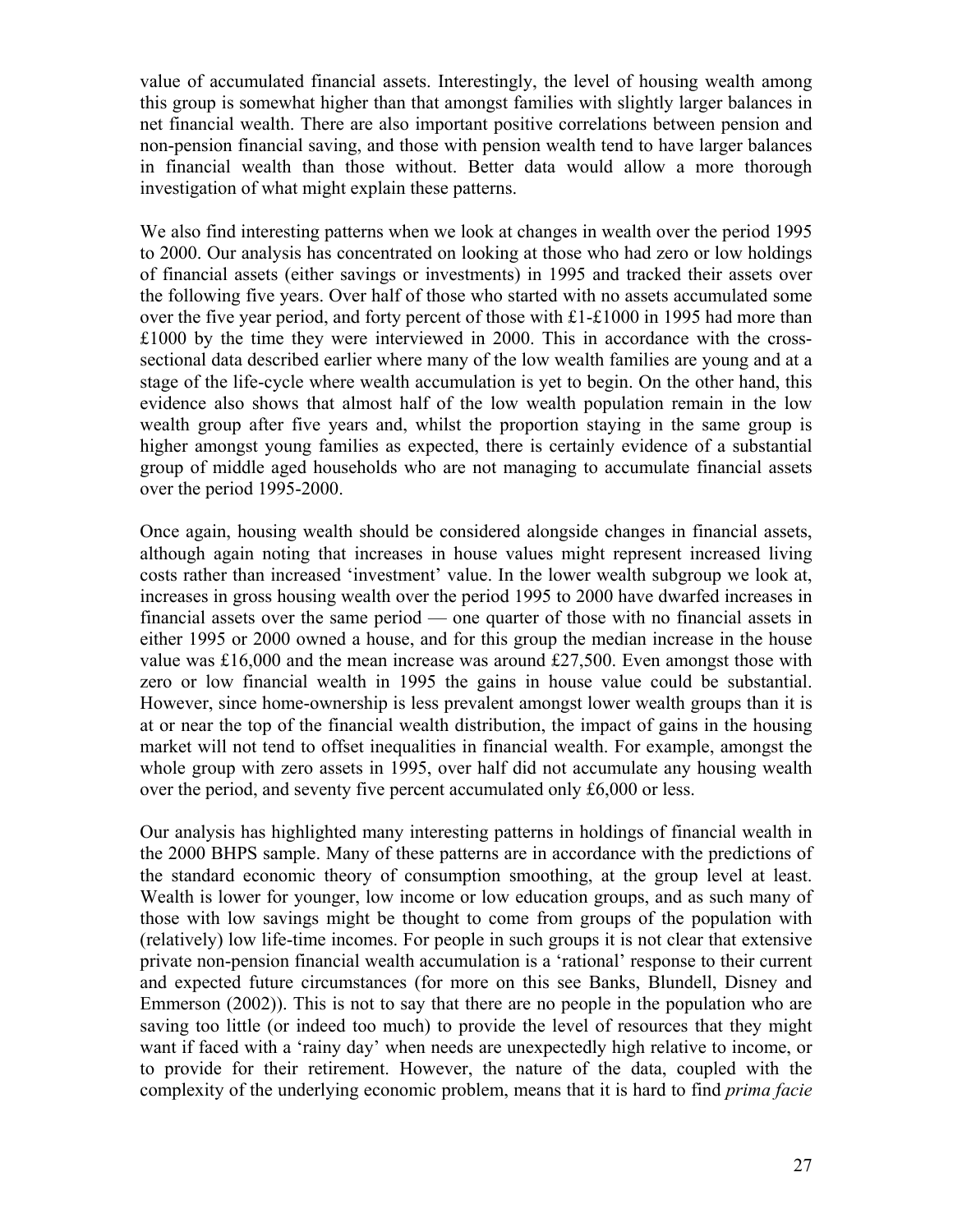evidence that well-defined, easily identifiable, groups of the population are systematically saving too little.

Our analysis also highlighted that even within groups defined by specific characteristics, there are often large variations in the amount wealth that people hold. This reflects that savings behaviour should, according to economic theory, be sensitive to individual circumstances that can vary widely within the broad groups that we are able to analyse. The fact that what amounts to rational savings behaviour is sensitive to individual characteristics is another factor that that makes it difficult to identify large groups across which there is a 'savings problem'. That it is difficult to do this suggests that it is also difficult to accurately target policies specifically intended to affect savings behaviour.

Whilst we can offer these tentative conclusions, we must also note where our analysis is, by necessity, incomplete. The aim of saving is to smooth consumption, both in short-run across comfortable times and 'rainy-days', and between the working life and retirement in the longer-term. Financial wealth will be an important element of the portfolio held to facilitate smoothing over both of these time horizons. However, pension and physical wealth will also be important elements, especially for funding consumption after retirement. We have seen interesting covariations between financial, housing and pension asset ownership at various different points of the wealth, income and age distributions but we have not been able to give a complete picture of the amount of wealth that people hold in each element of their portfolio.

Ultimately, our analysis has been limited by the coverage and level of detail of the data available in the BHPS. Despite being the best data available on the wealth of the British population, more detail for pensions, as well as for particular dimensions of housing and financial wealth, would be required in order to undertake a full characterisation of the nature and extent of saving by individuals and families in Britain. Such a characterisation could help to inform a debate about how many people are saving adequately to provide for 'rainy days' or for their retirement. The number and complexity of the questions required in a survey questionnaire to elicit such detailed information suggests that it could only feasibly be collected in a dedicated survey of assets and debts, specifically designed to measure components of wealth. The recent importance of savings and retirement income provision issues in the policy debate suggests that such a survey would be hugely beneficial to policy analysis as well as research.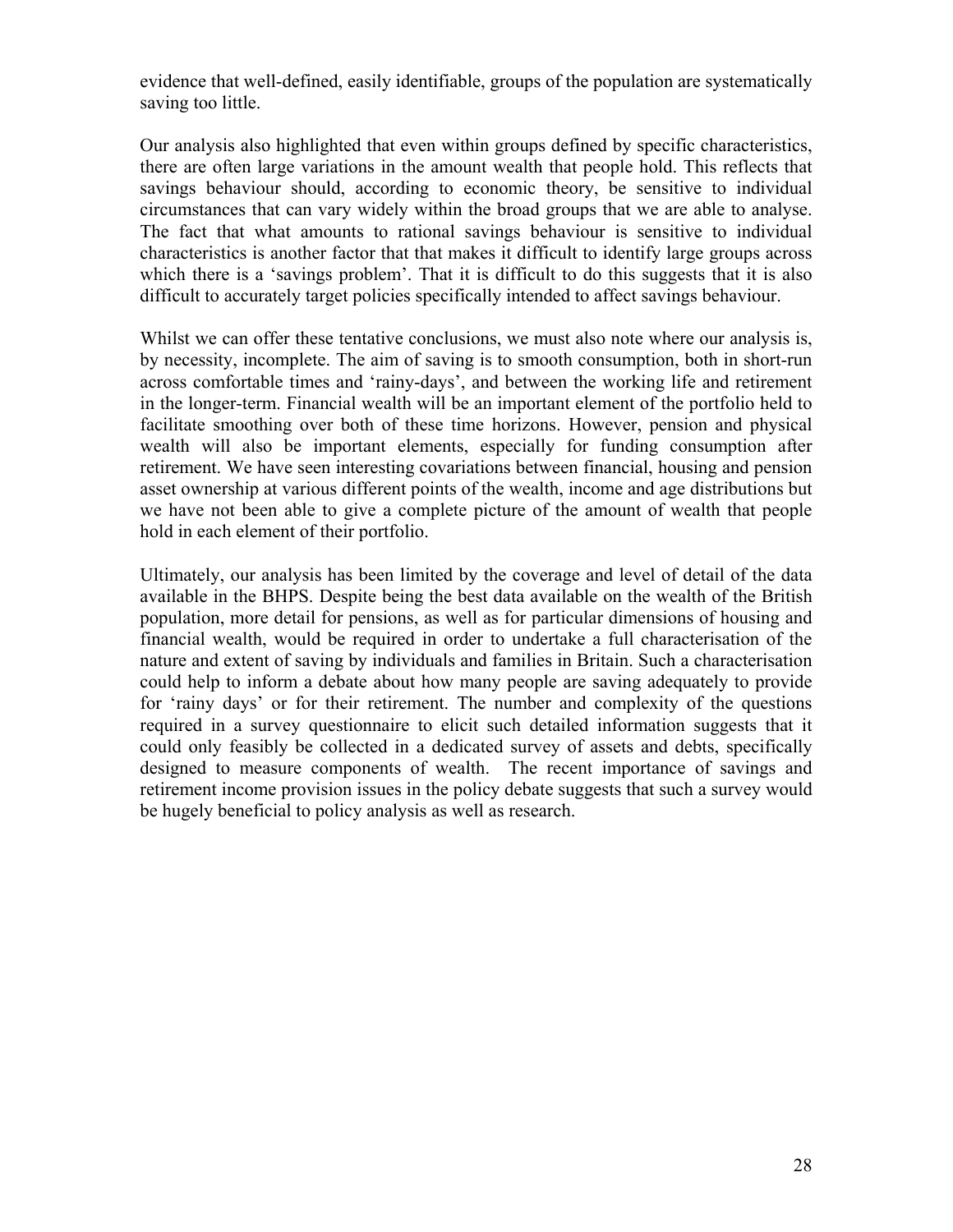## **ANNEX A: THE DISTRIBUTION OF FINANCIAL WEALTH, BHPS 2000 DATA**

Tables A1-A4 describe how the level of savings, investments, debts and net financial assets (defined as Saving + Investments – Debts) varies by income, age, education, housing tenure and pension status. For subgroups defined by each of these latter variables we present the mean, median,  $25<sup>th</sup>$  and  $75<sup>th</sup>$  percentiles of the wealth distribution within the subgroup. Where appropriate we also present the fraction of the subgroup who report positive values, and then report the same four statistics (mean, median,  $25<sup>th</sup>$  and  $75<sup>th</sup>$ percentiles) for only those within the subgroup who report positive values.

Tables A5-A8 repeat the analysis of the earlier tables, but focusing on breakdowns by income, education, housing and pension status *within* broad age groups, to allow at least some degree of life-cycle behaviour to be controlled for.

## **Notes to tables**

The following notes apply to all the tables in this annex:

\* The boundary points of the income quintiles are specified in figure III.3.

\*\* Three tax-units do not report educational attainment, and so when the population is split by education the sample size is 5,999.

## \*\*\* *Note on pension status breakdown*

In order to split the population by pension status we need to focus on just those of working age. As a result we take the sample of employees aged 20-59 who are routed into the pension questions. This cuts the sample size from 6,002 to 2,811 benefit units. Of these, in 388 benefit units at least one adult says that they have at least one personal pension **and** at least one occupational pension. A further 297 families have at least one personal pension (so in total there are 685 families in the sample with personal pensions) and a further 1261 have at least one occupational pension (making a total of 1649 with occupational pensions). 771 families say that they have no private pensions. Summing these totals gives 2,717 benefit units: the information on the remaining 94 is missing (for couples this may mean information is missing for both partners, or that one partner says they have no pension and information on the second is missing). When we give statistics across all families with pensions, the sample is that with 2,717 families in it. Hence when we split the population by age groups there will be no breakdown by pension status for the oldest age group. In addition, the split by pension status within younger age groups will not come from the full set of benefit units in that age-range, since the sample is restricted to just employed benefit units who responded to the pensions questions in the survey. All other breakdowns are unaffected by this issue since they utilize the whole sample.

Figures in a pale typeface are measured for a sample of less than fifty families.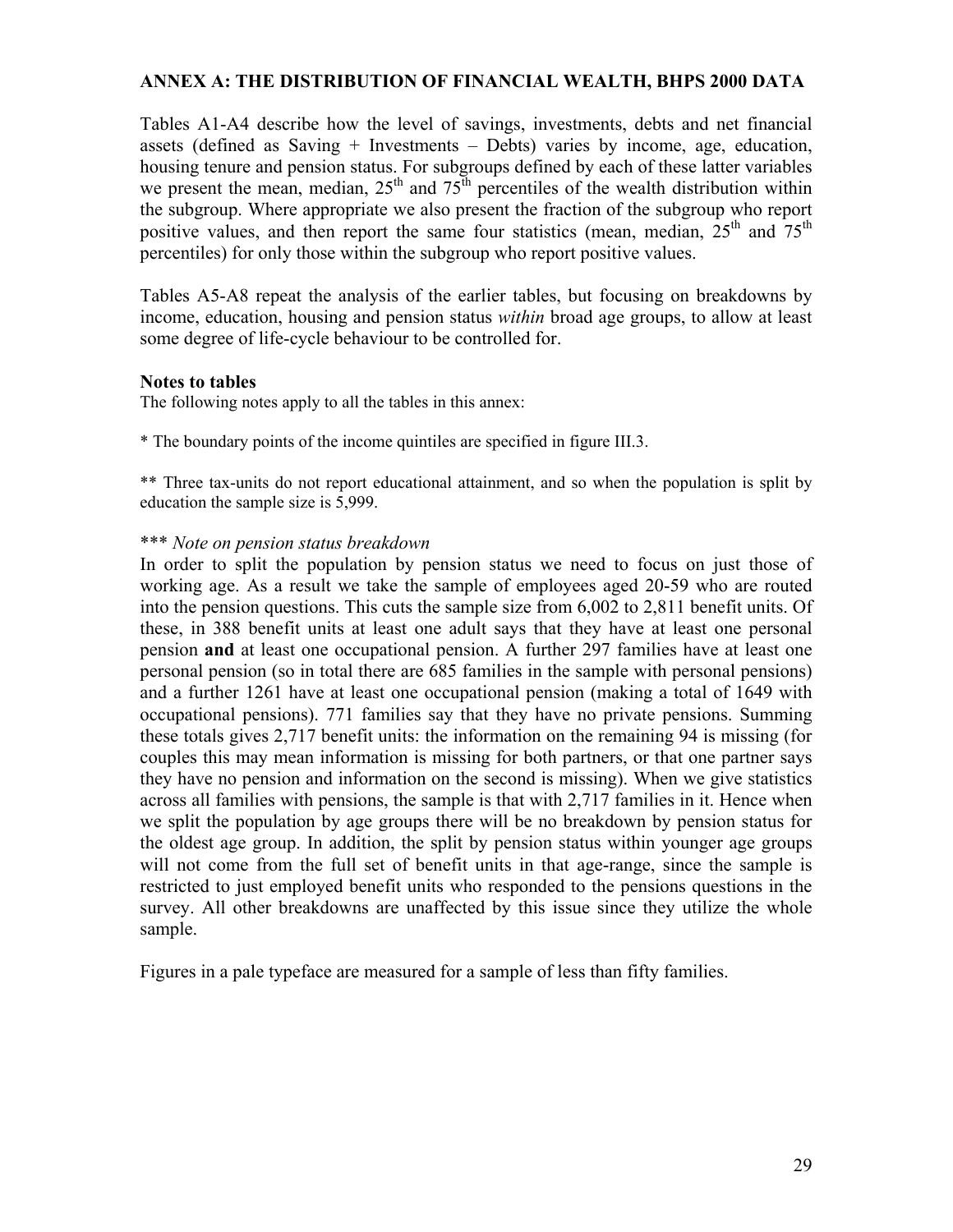|                   |        | Savings at percentiles & mean |       |                  |        |          | Savings at percentiles & mean, among savers |       |                  |        |
|-------------------|--------|-------------------------------|-------|------------------|--------|----------|---------------------------------------------|-------|------------------|--------|
|                   | No.Obs | 25 <sub>th</sub>              | Med   | 75 <sub>th</sub> | Mean   | $%$ with | 25th                                        | Med   | 75 <sub>th</sub> | Mean   |
| Income quintile*  |        |                               |       |                  |        |          |                                             |       |                  |        |
| Poorest           | 1201   | $\boldsymbol{0}$              | 50    | 1,500            | 3,000  | 61       | 110                                         | 800   | 3,200            | 4,908  |
| 2 <sup>nd</sup>   | 1200   | $\boldsymbol{0}$              | 400   | 3,500            | 4,260  | 70       | 300                                         | 1,500 | 6,000            | 6,107  |
| $3^{\text{rd}}$   | 1200   | $\overline{4}$                | 700   | 5,000            | 6,951  | 78       | 367                                         | 2,000 | 7,900            | 8,940  |
| 4 <sup>th</sup>   | 1200   | 100                           | 2,000 | 7,000            | 7,929  | 84       | 600                                         | 3,000 | 10,000           | 9,495  |
| Richest           | 1201   | 700                           | 4,400 | 12,000           | 12,886 | 90       | 1,500                                       | 5,500 | 14,000           | 14,396 |
| Age band          |        |                               |       |                  |        |          |                                             |       |                  |        |
| <25               | 1005   | $\boldsymbol{0}$              | 50    | 800              | 930    | 65       | 80                                          | 500   | 1,849            | 1,440  |
| 25-29             | 562    | $\boldsymbol{0}$              | 300   | 2,000            | 1,956  | 74       | 150                                         | 775   | 3,000            | 2,636  |
| 30-34             | 542    | 1                             | 627   | 3,500            | 3,895  | 76       | 270                                         | 1,400 | 5,500            | 5,136  |
| 35-39             | 579    | $\mathfrak{Z}$                | 700   | 4,300            | 4,069  | 78       | 300                                         | 1,800 | 6,000            | 5,212  |
| 40-44             | 519    | 5                             | 1,000 | 5,500            | 7,054  | 77       | 500                                         | 2,015 | 7,700            | 9,152  |
| 45-49             | 456    | 10                            | 2,000 | 9,000            | 7,769  | 77       | 800                                         | 4,500 | 12,000           | 10,151 |
| 50-54             | 445    | 150                           | 3,000 | 9,000            | 8,343  | 84       | 1,000                                       | 4,200 | 12,000           | 9,981  |
| 55-59             | 386    | 47                            | 3,000 | 11,000           | 11,445 | 82       | 800                                         | 5,000 | 15,000           | 14,024 |
| 60-64             | 297    | 88                            | 3,750 | 15,000           | 16,339 | 79       | 1,500                                       | 6,500 | 21,000           | 20,650 |
| 65-69             | 296    | 447                           | 5,000 | 12,500           | 16,125 | 83       | 2,000                                       | 7,200 | 16,000           | 19,323 |
| 70-74             | 305    | 150                           | 4,000 | 15,000           | 13,591 | 80       | 2,000                                       | 6,500 | 20,000           | 16,920 |
| $75+$             | 610    | 200                           | 2,625 | 10,000           | 10,557 | 80       | 1,100                                       | 4,000 | 14,000           | 13,169 |
| Education         |        |                               |       |                  |        |          |                                             |       |                  |        |
| level**           |        |                               |       |                  |        |          |                                             |       |                  |        |
| o-level or lower  | 3211   | $\boldsymbol{0}$              | 450   | 4,500            | 5,834  | 71       | 300                                         | 2,000 | 7,000            | 8,212  |
| a-level or equiv. | 1285   | 15                            | 1,000 | 5,000            | 6,196  | 80       | 367                                         | 2,000 | 6,600            | 7,708  |
| degree or higher  | 1503   | 160                           | 2,500 | 10,000           | 10,214 | 84       | 1,000                                       | 4,000 | 12,000           | 12,116 |
| <b>Tenure</b>     |        |                               |       |                  |        |          |                                             |       |                  |        |
| Other             | 2601   | $\boldsymbol{0}$              | 100   | 1,500            | 2,751  | 64       | 140                                         | 800   | 3000             | 4283   |
| have mortgage     | 2123   | 103                           | 1,800 | 6,500            | 6,577  | 84       | 650                                         | 3,000 | 8,077            | 7,854  |
| own outright      | 1278   | 900                           | 6,000 | 16,100           | 16,373 | 89       | 2,000                                       | 7,005 | 20,000           | 18,485 |
|                   |        |                               |       |                  |        |          |                                             |       |                  |        |
| Pension           |        |                               |       |                  |        |          |                                             |       |                  |        |
| status***         |        |                               |       |                  |        |          |                                             |       |                  |        |
| No pension        | 771    | $\boldsymbol{0}$              | 65    | 1,000            | 2,177  | 64       | 100                                         | 500   | 2,100            | 3,426  |
| Pers. pension     | 685    | 200                           | 2,000 | 7,000            | 6,434  | 86       | 700                                         | 3,000 | 8,500            | 7,508  |
| Occ. pension      | 1649   | 150                           | 1,800 | 6,300            | 6,045  | 84       | 600                                         | 2,500 | 8,000            | 7,166  |
| Both              | 388    | 500                           | 3,000 | 8,600            | 7,375  | 87       | 1,000                                       | 4,000 | 10,000           | 8,517  |
|                   |        |                               |       |                  |        |          |                                             |       |                  |        |
| All: pens. sample | 2717   | 9                             | 800   | 4,500            | 4,855  | 78       | 400                                         | 2,000 | 6,005            | 6,188  |
| All               | 6002   | $\mathbf{1}$                  | 1,000 | 6,000            | 7,005  | 76       | 400                                         | 2,300 | 8,500            | 9,178  |

**Table A1: The distribution of savings wealth**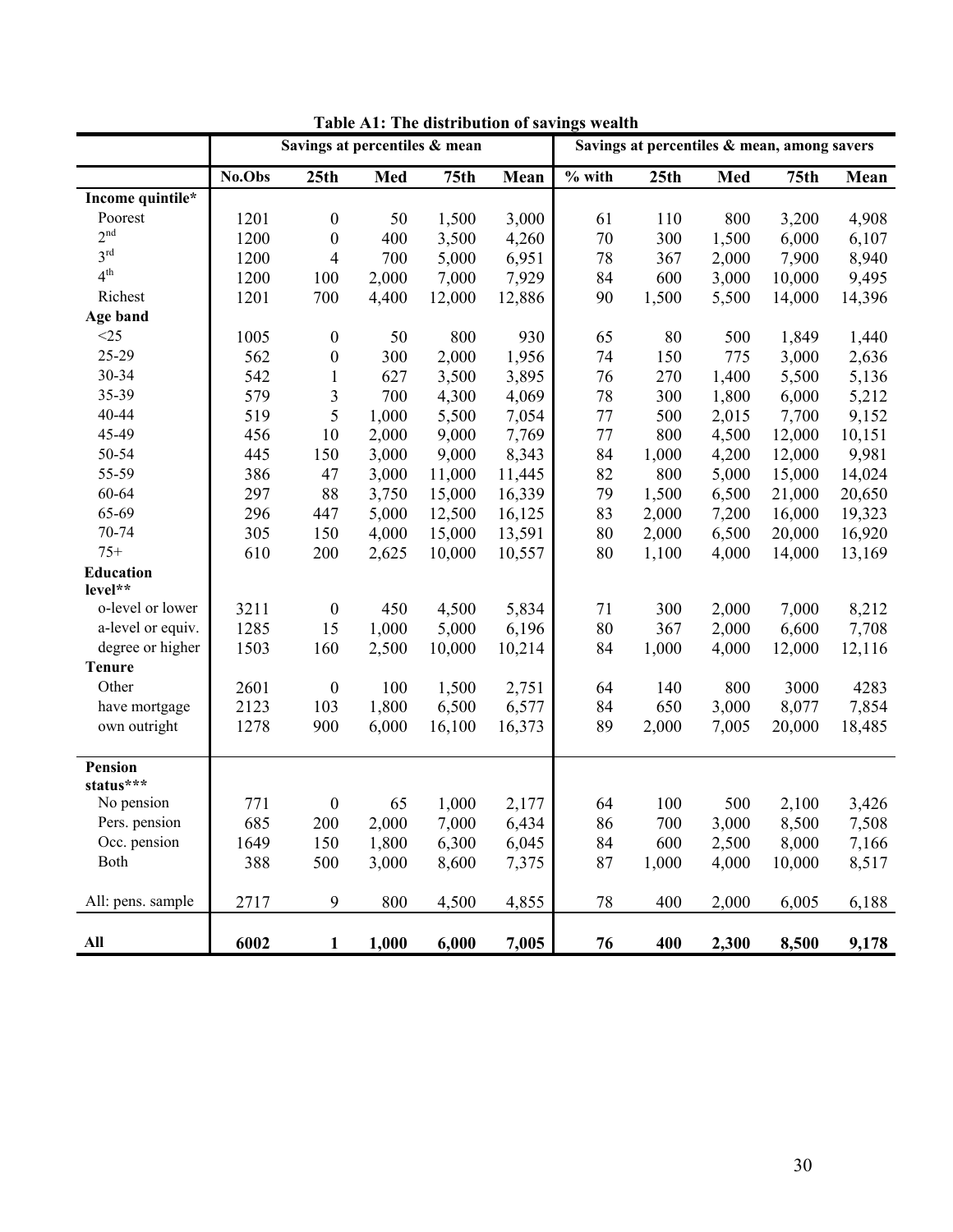|                        |        |                  |                  | Investments at percentiles & mean |        |          |       | Investments at percentiles & mean, if invest>0 |                  |        |
|------------------------|--------|------------------|------------------|-----------------------------------|--------|----------|-------|------------------------------------------------|------------------|--------|
|                        | No.Obs | $25^{\text{th}}$ | Med              | 75 <sub>th</sub>                  | Mean   | $%$ with | 25th  | Med                                            | 75 <sub>th</sub> | Mean   |
| Income quintile        |        |                  |                  |                                   |        |          |       |                                                |                  |        |
| Poorest                | 1201   | $\boldsymbol{0}$ | $\boldsymbol{0}$ | $\boldsymbol{0}$                  | 1,984  | 21       | 50    | 1,000                                          | 6,000            | 9,568  |
| 2 <sup>nd</sup>        | 1200   | $\boldsymbol{0}$ | $\boldsymbol{0}$ | 100                               | 3,958  | 34       | 70    | 1,400                                          | 9,500            | 11,527 |
| $3^{\text{rd}}$        | 1200   | $\boldsymbol{0}$ | $\boldsymbol{0}$ | 1,500                             | 5,148  | 43       | 250   | 2,500                                          | 12,000           | 12,089 |
| 4 <sup>th</sup>        | 1200   | $\boldsymbol{0}$ | 21               | 4,500                             | 9,582  | 55       | 500   | 3,000                                          | 12,000           | 17,449 |
| Richest                | 1201   | $\boldsymbol{0}$ | 1,200            | 11,000                            | 16,551 | 72       | 1,000 | 5,000                                          | 18,000           | 23,140 |
| Age band               |        |                  |                  |                                   |        |          |       |                                                |                  |        |
| <25                    | 1005   | $\boldsymbol{0}$ | $\boldsymbol{0}$ | $\boldsymbol{0}$                  | 636    | 18       | 70    | 500                                            | 2,000            | 3,513  |
| 25-29                  | 562    | $\boldsymbol{0}$ | $\boldsymbol{0}$ | 100                               | 890    | 30       | 200   | 1,000                                          | 3,000            | 2,958  |
| 30-34                  | 542    | $\boldsymbol{0}$ | $\boldsymbol{0}$ | 1,200                             | 4,304  | 44       | 300   | 2,000                                          | 10,103           | 9,884  |
| 35-39                  | 579    | $\boldsymbol{0}$ | $\boldsymbol{0}$ | 2,000                             | 4,822  | 47       | 200   | 2,000                                          | 8,000            | 10,301 |
| 40-44                  | 519    | $\boldsymbol{0}$ | 20               | 3,000                             | 8,413  | 55       | 300   | 2,034                                          | 10,000           | 15,162 |
| 45-49                  | 456    | $\boldsymbol{0}$ | 25               | 5,000                             | 8,451  | 57       | 800   | 3,900                                          | 12,000           | 14,709 |
| 50-54                  | 445    | $\boldsymbol{0}$ | 60               | 6,000                             | 10,171 | 59       | 400   | 3,163                                          | 14,000           | 17,275 |
| 55-59                  | 386    | $\boldsymbol{0}$ | 114              | 7,000                             | 14,815 | 60       | 500   | 4,800                                          | 20,000           | 24,863 |
| 60-64                  | 297    | $\boldsymbol{0}$ | 300              | 12,000                            | 18,096 | 59       | 1,000 | 7,500                                          | 30,000           | 30,711 |
| 65-69                  | 296    | $\boldsymbol{0}$ | 500              | 12,365                            | 17,516 | 62       | 1,075 | 7,000                                          | 27,000           | 28,332 |
| 70-74                  | 305    | $\boldsymbol{0}$ | 30               | 13,070                            | 16,411 | 55       | 2,000 | 10,000                                         | 28,500           | 29,795 |
| $75+$                  | 610    | $\boldsymbol{0}$ | $\boldsymbol{0}$ | 1,500                             | 7,200  | 43       | 200   | 3,500                                          | 15,000           | 16,636 |
| <b>Education level</b> |        |                  |                  |                                   |        |          |       |                                                |                  |        |
| o-level or lower       | 3211   | $\boldsymbol{0}$ | $\boldsymbol{0}$ | 500                               | 4,824  | 37       | 200   | 2,500                                          | 12,000           | 13,138 |
| a-level or equiv.      | 1285   | $\boldsymbol{0}$ | $\boldsymbol{0}$ | 2,000                             | 6,381  | 48       | 300   | 2,000                                          | 10,000           | 13,247 |
| degree or higher       | 1503   | $\boldsymbol{0}$ | 170              | 6,000                             | 13,969 | 59       | 800   | 4,000                                          | 20,000           | 23,537 |
| <b>Tenure</b>          |        |                  |                  |                                   |        |          |       |                                                |                  |        |
| Other                  | 2601   | $\boldsymbol{0}$ | $\boldsymbol{0}$ | $\boldsymbol{0}$                  | 1,799  | 22       | 100   | 1,000                                          | 4,500            | 8,123  |
| have mortgage          | 2123   | $\boldsymbol{0}$ | 77               | 4,000                             | 7,753  | 59       | 350   | 2,850                                          | 10,400           | 13,252 |
| own outright           | 1278   | $\boldsymbol{0}$ | 1,250            | 15,000                            | 18,425 | 68       | 1,000 | 7,000                                          | 27,000           | 27,003 |
| <b>Pension status</b>  |        |                  |                  |                                   |        |          |       |                                                |                  |        |
| No pension             | 771    | $\boldsymbol{0}$ | $\boldsymbol{0}$ | $\boldsymbol{0}$                  | 1,483  | 23       | 150   | 1,000                                          | 6,000            | 6,461  |
| Pers. pension          | 685    | $\boldsymbol{0}$ | 101              | 4,000                             | 7,062  | 61       | 200   | 2,057                                          | 10,000           | 11,518 |
| Occ. pension           | 1649   | $\boldsymbol{0}$ | 100              | 3,500                             | 6,434  | 59       | 300   | 2,014                                          | 9,000            | 10,848 |
| Both                   | 388    | $\boldsymbol{0}$ | 900              | 6,000                             | 7,433  | 69       | 500   | 2,750                                          | 9,750            | 10,762 |
| All: pens. sample      | 2717   | $\boldsymbol{0}$ | $\boldsymbol{0}$ | 2,000                             | 5,045  | 48       | 245   | 2,000                                          | 8,500            | 10,487 |
| All                    | 6002   | $\bf{0}$         | $\bf{0}$         | 2,000                             | 7,445  | 45       | 300   | 3,000                                          | 14,000           | 16,611 |

**Table A2: The distribution of investment wealth**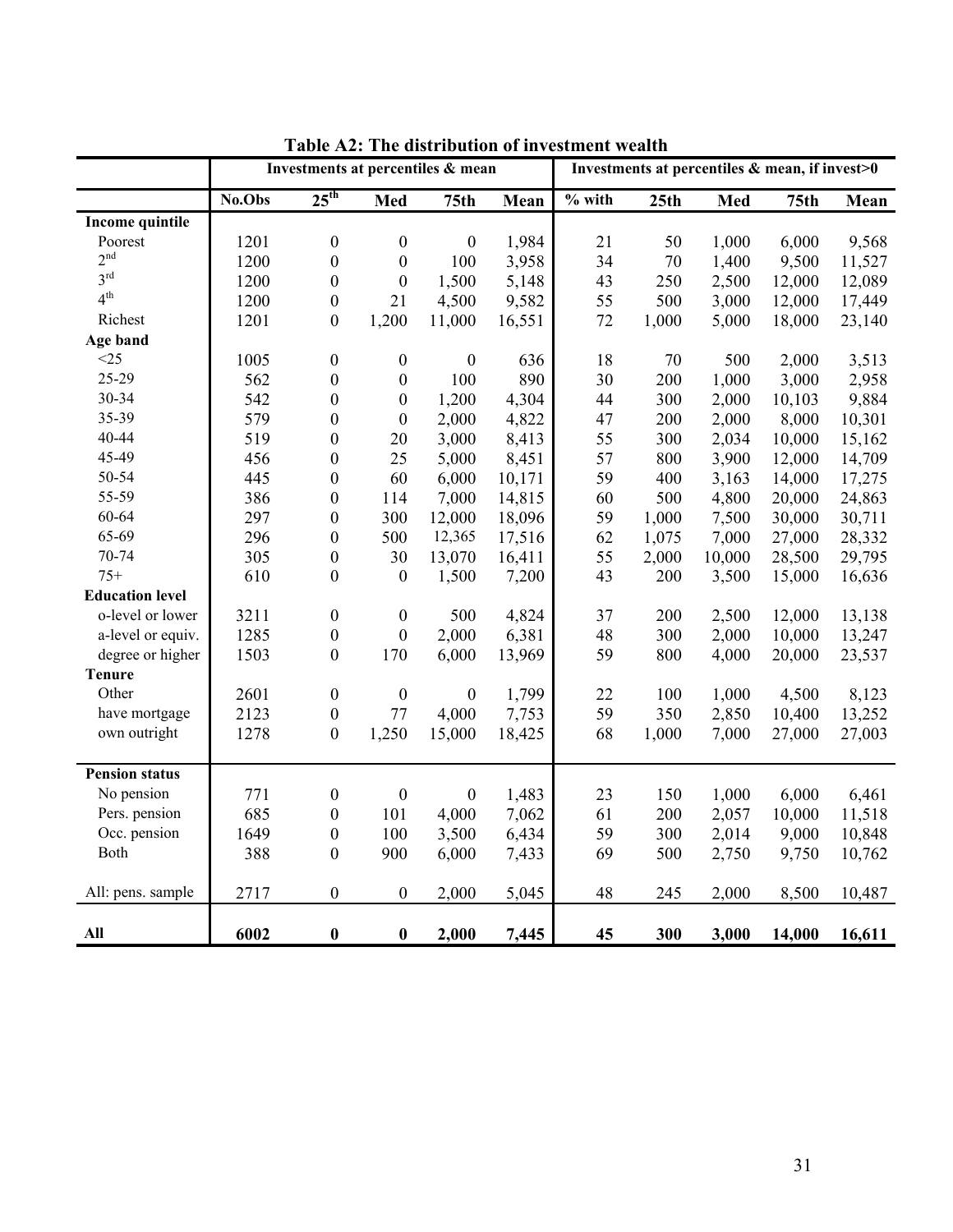|                        |        |                  | Debts at percentiles & mean |                  |       |          |       | Debts at percentiles & mean, among debtors |                  |       |
|------------------------|--------|------------------|-----------------------------|------------------|-------|----------|-------|--------------------------------------------|------------------|-------|
|                        | No.Obs | 25th             | Med                         | 75 <sub>th</sub> | Mean  | $%$ with | 25th  | Med                                        | 75 <sub>th</sub> | Mean  |
| <b>Income quintile</b> |        |                  |                             |                  |       |          |       |                                            |                  |       |
| Poorest                | 1201   | $\boldsymbol{0}$ | $\boldsymbol{0}$            | 400              | 1,161 | 34       | 300   | 1,500                                      | 5,000            | 3,337 |
| 2 <sup>nd</sup>        | 1200   | $\boldsymbol{0}$ | $\boldsymbol{0}$            | 600              | 1,263 | 40       | 300   | 1,160                                      | 4,000            | 3,178 |
| 3 <sup>rd</sup>        | 1200   | $\boldsymbol{0}$ | $\boldsymbol{0}$            | 1,357            | 1,593 | 48       | 400   | 1,500                                      | 4,550            | 3,295 |
| 4 <sup>th</sup>        | 1200   | $\boldsymbol{0}$ | 445                         | 3,925            | 2,735 | 60       | 900   | 3,000                                      | 6,200            | 4,565 |
| Richest                | 1201   | $\boldsymbol{0}$ | 600                         | 5,000            | 3,683 | 58       | 1,400 | 4,000                                      | 8,000            | 6,346 |
| Age band               |        |                  |                             |                  |       |          |       |                                            |                  |       |
| $<$ 25                 | 1005   | $\boldsymbol{0}$ | 50                          | 3,000            | 1,872 | 51       | 500   | 2,725                                      | 5,000            | 3,639 |
| 25-29                  | 562    | $\boldsymbol{0}$ | 1,125                       | 4,400            | 3,177 | 69       | 1,000 | 3,000                                      | 6,000            | 4,578 |
| 30-34                  | 542    | $\boldsymbol{0}$ | 700                         | 4,200            | 3,687 | 70       | 600   | 2,500                                      | 6,600            | 5,301 |
| 35-39                  | 579    | $\boldsymbol{0}$ | 1,000                       | 5,000            | 3,773 | 66       | 1,000 | 3,500                                      | 8,000            | 5,674 |
| 40-44                  | 519    | $\boldsymbol{0}$ | 600                         | 4,000            | 2,984 | 64       | 800   | 2,434                                      | 6,000            | 4,693 |
| 45-49                  | 456    | $\boldsymbol{0}$ | 200                         | 2,759            | 2,536 | 58       | 560   | 2,000                                      | 5,600            | 4,380 |
| 50-54                  | 445    | $\boldsymbol{0}$ | $\boldsymbol{0}$            | 2,000            | 1,959 | 47       | 700   | 2,000                                      | 5,000            | 4,170 |
| 55-59                  | 386    | $\boldsymbol{0}$ | $\boldsymbol{0}$            | 1,000            | 1,636 | 46       | 320   | 1,500                                      | 5,000            | 3,568 |
| 60-64                  | 297    | $\boldsymbol{0}$ | $\boldsymbol{0}$            | 170              | 721   | 36       | 100   | 500                                        | 2,500            | 1,982 |
| 65-69                  | 296    | $\boldsymbol{0}$ | $\boldsymbol{0}$            | $\boldsymbol{0}$ | 445   | 21       | 200   | 900                                        | 3,500            | 2,123 |
| 70-74                  | 305    | $\boldsymbol{0}$ | $\boldsymbol{0}$            | $\boldsymbol{0}$ | 176   | 11       | 200   | 1,000                                      | 2,500            | 1,628 |
| $75+$                  | 610    | $\boldsymbol{0}$ | $\boldsymbol{0}$            | $\boldsymbol{0}$ | 116   | 6        | 90    | 300                                        | 2,500            | 1,814 |
| <b>Education level</b> |        |                  |                             |                  |       |          |       |                                            |                  |       |
| o-level or lower       | 3211   | $\boldsymbol{0}$ | $\boldsymbol{0}$            | 550              | 1,222 | 39       | 300   | 1,200                                      | 4,000            | 3,118 |
| a-level or equiv.      | 1285   | $\boldsymbol{0}$ | 400                         | 3,150            | 2,398 | 60       | 800   | 2,540                                      | 5,000            | 4,018 |
| degree or higher       | 1503   | $\boldsymbol{0}$ | 600                         | 5,000            | 3,675 | 58       | 1,400 | 4,000                                      | 8,000            | 6,385 |
| <b>Tenure</b>          |        |                  |                             |                  |       |          |       |                                            |                  |       |
| Other                  | 2601   | $\boldsymbol{0}$ | $\boldsymbol{0}$            | 1,500            | 1,724 | 46       | 400   | 2,000                                      | 5,000            | 3,722 |
| have mortgage          | 2123   | $\boldsymbol{0}$ | 900                         | 4,900            | 3,389 | 66       | 1,000 | 3,000                                      | 7,000            | 5,118 |
| own outright           | 1278   | $\boldsymbol{0}$ | $\mathbf{0}$                | $\boldsymbol{0}$ | 663   | 22       | 300   | 1,085                                      | 4,000            | 3,028 |
| <b>Pension status</b>  |        |                  |                             |                  |       |          |       |                                            |                  |       |
| No pension             | 771    | $\boldsymbol{0}$ | 300                         | 3,780            | 2,262 | 59       | 517   | 2,000                                      | 5,000            | 3,817 |
| Pers. pension          | 685    | $\boldsymbol{0}$ | 1,000                       | 4,400            | 3,354 | 68       | 900   | 3,000                                      | 6,450            | 4,909 |
| Occ. pension           | 1649   | $\boldsymbol{0}$ | 1,000                       | 5,000            | 3,318 | 66       | 1,000 | 3,060                                      | 7,000            | 5,052 |
| Both                   | 388    | $\boldsymbol{0}$ | 1,650                       | 5,000            | 3,657 | 73       | 1,000 | 3,100                                      | 7,000            | 4,980 |
| All: pens. sample      | 2717   | $\boldsymbol{0}$ | 600                         | 4,000            | 2,979 | 63       | 900   | 3,000                                      | 6,000            | 4,698 |
| All                    | 6002   | $\bf{0}$         | $\boldsymbol{0}$            | 2,000            | 2,087 | 48       | 520   | 2,400                                      | 6,000            | 4,333 |

**Table A3: The distribution of debt**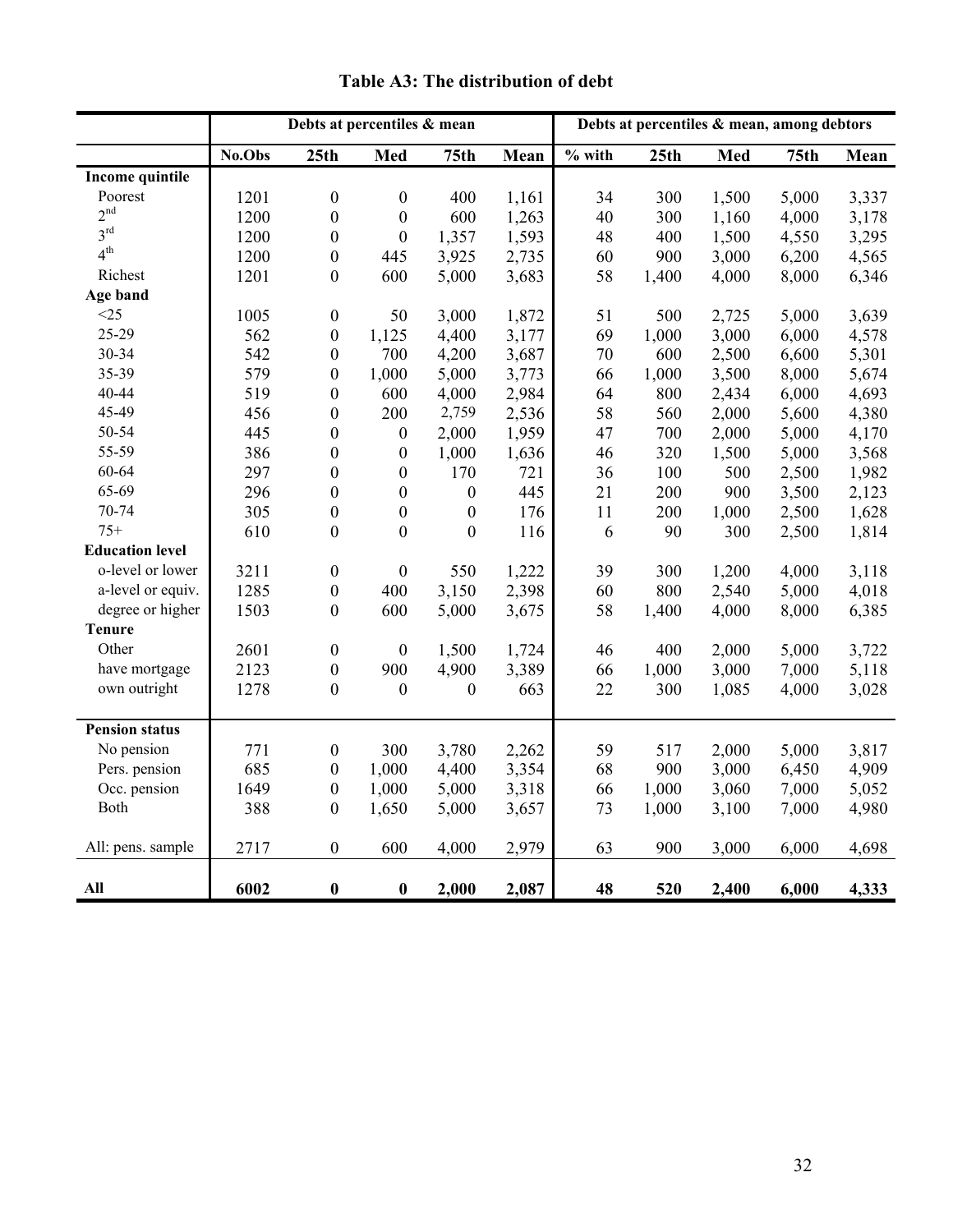|                        |        |                  | Net financial assets at percentiles & mean |                  |        |                        |
|------------------------|--------|------------------|--------------------------------------------|------------------|--------|------------------------|
|                        | No.Obs | 25th             | Med                                        | 75 <sub>th</sub> | Mean   | % with net             |
|                        |        |                  |                                            |                  |        | financial assets $> 0$ |
| Income quintile        |        |                  |                                            |                  |        |                        |
| Poorest                | 1201   | $-50$            | $\mathbf{1}$                               | 1,500            | 3,822  | 51                     |
| 2 <sup>nd</sup>        | 1200   | $-80$            | 341                                        | 5,000            | 6,954  | 59                     |
| 3 <sup>rd</sup>        | 1200   | $-300$           | 620                                        | 8,925            | 10,506 | 63                     |
| 4 <sup>th</sup>        | 1200   | $-1,000$         | 1,513                                      | 12,445           | 14,776 | 63                     |
| Richest                | 1201   | $-19$            | 6,500                                      | 24,000           | 25,753 | 72                     |
| Age band               |        |                  |                                            |                  |        |                        |
| <25                    | 1005   | $-1,500$         | $\boldsymbol{0}$                           | 400              | $-306$ | 43                     |
| 25-29                  | 562    | $-3,000$         | $-77$                                      | 1,100            | $-331$ | 40                     |
| 30-34                  | 542    | $-1,255$         | 10                                         | 5,000            | 4,512  | 51                     |
| 35-39                  | 579    | $-2,015$         | 41                                         | 6,200            | 5,117  | 51                     |
| 40-44                  | 519    | $-1,000$         | 600                                        | 9,000            | 12,483 | 57                     |
| 45-49                  | 456    | $-160$           | 2,375                                      | 15,000           | 13,685 | 65                     |
| 50-54                  | 445    | $\boldsymbol{0}$ | 3,610                                      | 16,500           | 16,556 | 74                     |
| 55-59                  | 386    | $\boldsymbol{0}$ | 4,000                                      | 23,000           | 24,623 | 73                     |
| 60-64                  | 297    | 200              | 6,020                                      | 32,300           | 33,714 | 78                     |
| 65-69                  | 296    | 1,200            | 9,956                                      | 35,435           | 33,196 | 84                     |
| 70-74                  | 305    | 400              | 8,000                                      | 35,600           | 29,826 | 84                     |
| $75+$                  | 610    | 400              | 4,000                                      | 15,500           | 17,641 | 84                     |
| <b>Education level</b> |        |                  |                                            |                  |        |                        |
| o-level or lower       | 3211   | $\boldsymbol{0}$ | 400                                        | 6,700            | 9,436  | 61                     |
| a-level or equiv.      | 1285   | $-970$           | 500                                        | 7,300            | 10,180 | 59                     |
| degree or higher       | 1503   | $-1,500$         | 2,300                                      | 19,505           | 20,508 | 65                     |
| <b>Tenure</b>          |        |                  |                                            |                  |        |                        |
| other                  | 2601   | $-555$           | $\boldsymbol{0}$                           | 1,200            | 2,826  | 89                     |
| have mortgage          | 2123   | $-1,170$         | 1,400                                      | 11,000           | 10.941 | 61                     |
| own outright           | 1278   | 2,010            | 10,500                                     | 39,215           | 34,135 | 48                     |
|                        |        |                  |                                            |                  |        |                        |
| <b>Pension status</b>  |        |                  |                                            |                  |        |                        |
| No pension             | 771    | $-1,500$         | $\boldsymbol{0}$                           | 825              | 1,398  | 39                     |
| Pers. pension          | 685    | $-1,200$         | 1,700                                      | 10,840           | 10,142 | 63                     |
| Occ. pension           | 1649   | $-1,670$         | 1,200                                      | 10,000           | 9,160  | 62                     |
| Both                   | 388    | $-1,400$         | 3,073                                      | 13,500           | 11,151 | 65                     |
|                        |        |                  |                                            |                  |        |                        |
| All: pens. sample      | 2717   | $-1,500$         | 250                                        | 6,500            | 6,291  | 55                     |
| All                    | 6002   | $-200$           | 600                                        | 9,050            | 12,363 | 61                     |

**Table A4: The distribution of net financial wealth**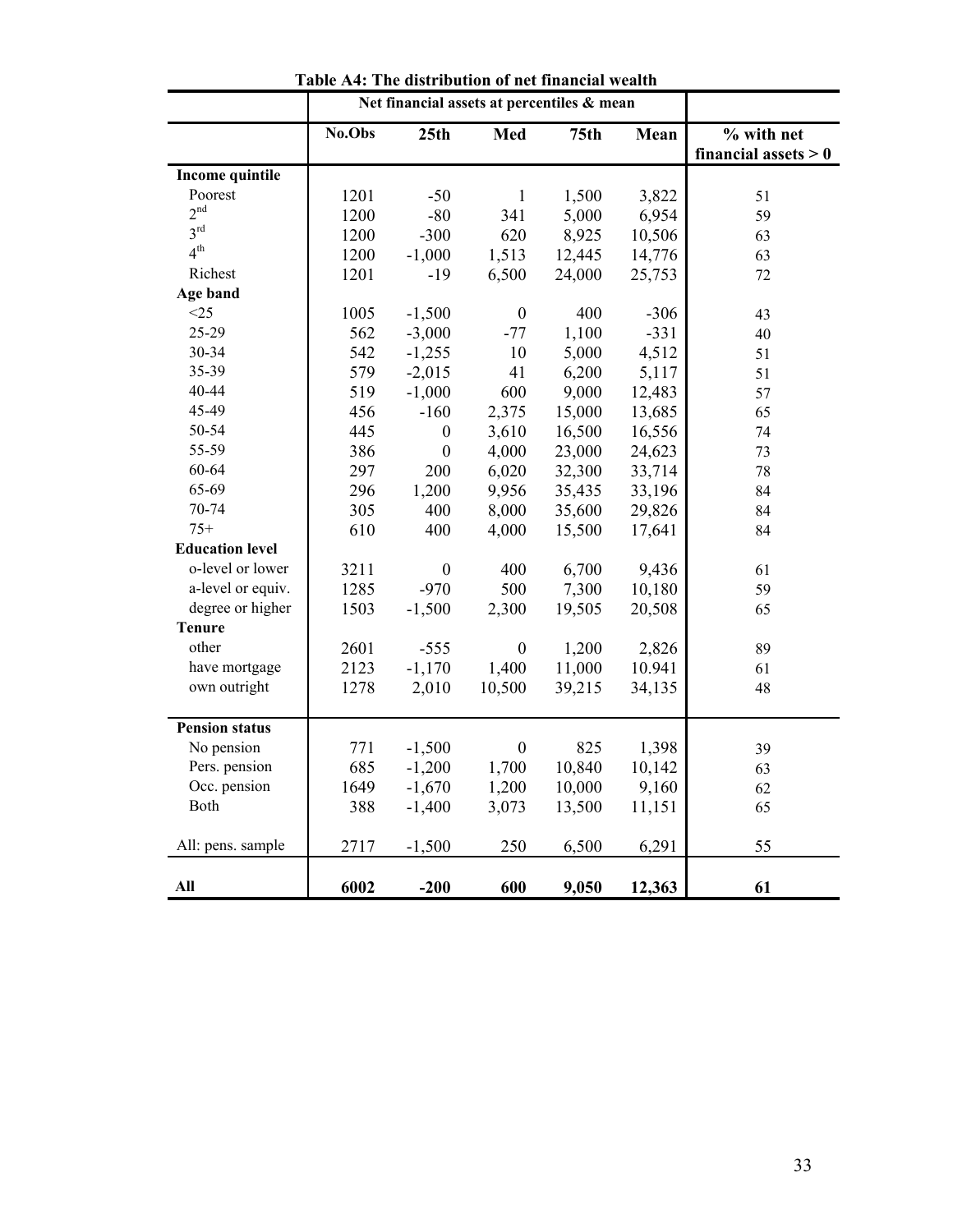|                        | Savings at percentiles & mean | Savings at percentiles & mean, among savers |       |                  |        |          |       |       |        |        |
|------------------------|-------------------------------|---------------------------------------------|-------|------------------|--------|----------|-------|-------|--------|--------|
|                        | No.Obs                        | 25 <sup>th</sup>                            | Med   | 75 <sub>th</sub> | Mean   | $%$ with | 25th  | Med   | 75th   | Mean   |
| Age $<$ 35             |                               |                                             |       |                  |        |          |       |       |        |        |
| Income quintile        |                               |                                             |       |                  |        |          |       |       |        |        |
| Poorest                | 652                           | $\boldsymbol{0}$                            | 10    | 500              | 827    | 60       | 50    | 350   | 1,500  | 1,390  |
| 2 <sup>nd</sup>        | 345                           | $\boldsymbol{0}$                            | 50    | 800              | 925    | 64       | 63    | 415   | 1,705  | 1,450  |
| 3 <sup>rd</sup>        | 394                           | $\boldsymbol{0}$                            | 110   | 1,000            | 1,151  | 69       | 100   | 500   | 2,000  | 1,674  |
| 4 <sup>th</sup>        | 384                           | 15                                          | 500   | 2,500            | 2,414  | 82       | 200   | 1,000 | 3,000  | 2,952  |
| Richest                | 334                           | 200                                         | 2,000 | 6,000            | 5,707  | 85       | 950   | 3,000 | 7,000  | 6,711  |
| <b>Education</b> level |                               |                                             |       |                  |        |          |       |       |        |        |
| o-level or lower       | 869                           | $\boldsymbol{0}$                            | 10    | 500              | 773    | 60       | 50    | 370   | 1,200  | 1,285  |
| a-level or equiv.      | 613                           | $\,1$                                       | 300   | 2,000            | 1,851  | 76       | 160   | 800   | 2,600  | 2,435  |
| degree or higher       | 626                           | 5                                           | 800   | 3,500            | 3,735  | 78       | 300   | 1,700 | 5,000  | 4,791  |
| Tenure                 |                               |                                             |       |                  |        |          |       |       |        |        |
| Other                  | 1491                          | $\boldsymbol{0}$                            | 54    | 900              | 1,163  | 64       | 100   | 500   | 2,000  | 1,823  |
| have mortgage          | 591                           | 60                                          | 1,000 | 3,500            | 3,936  | 86       | 300   | 1,500 | 4,500  | 4,588  |
| own outright           | 27                            | $\sqrt{ }$                                  | 600   | 5,000            | 3,150  | 70       | 500   | 3,500 | 6,600  | 4,476  |
| Pension status         |                               |                                             |       |                  |        |          |       |       |        |        |
| No pension             | 505                           | $\boldsymbol{0}$                            | 50    | 700              | 1,010  | 64       | 60    | 415   | 1,500  | 1,584  |
| Pers. pension          | 240                           | 100                                         | 1,000 | 4,250            | 4,794  | 84       | 350   | 2,000 | 6,000  | 5,696  |
| Occ. pension           | 578                           | 20                                          | 1,000 | 4,000            | 3,417  | 81       | 400   | 1,700 | 5,000  | 4,193  |
| Both                   | 112                           | 200                                         | 2,000 | 6,000            | 5,786  | 88       | 800   | 2,900 | 7,000  | 6,613  |
| All: pens. & <35       | 1211                          | $\boldsymbol{0}$                            | 350   | 2,100            | 2,467  | 74       | 200   | 1,000 | 3,400  | 3,331  |
|                        |                               |                                             |       |                  |        |          |       |       |        |        |
| All $35$               | 2109                          | $\pmb{0}$                                   | 200   | 1,550            | 1,965  | 70       | 115   | 700   | 2,700  | 2,806  |
| Age 35-59:             |                               |                                             |       |                  |        |          |       |       |        |        |
| Income quintile        |                               |                                             |       |                  |        |          |       |       |        |        |
| Poorest                | 236                           | $\boldsymbol{0}$                            | 19    | 1,500            | 2,923  | 57       | 150   | 850   | 5,000  | 5,149  |
| 2 <sup>nd</sup>        | 303                           | $\boldsymbol{0}$                            | 67    | 1,300            | 3,561  | 64       | 150   | 700   | 3,000  | 5,591  |
| 3 <sup>rd</sup>        | 464                           | $\overline{4}$                              | 600   | 4,812            | 4,900  | 78       | 366   | 1,888 | 6,750  | 6,316  |
| 4 <sup>th</sup>        | 630                           | 150                                         | 2,000 | 7,000            | 6,460  | 82       | 1,000 | 3,300 | 10,000 | 7,872  |
| Richest                | 752                           | 818                                         | 5,100 | 13,000           | 12,736 | 91       | 1,900 | 6,000 | 15,000 | 14,002 |
| <b>Education</b> level |                               |                                             |       |                  |        |          |       |       |        |        |
| o-level or lower       | 1142                          | $\boldsymbol{0}$                            | 500   | 4,400            | 4,876  | 72       | 300   | 2,000 | 7,000  | 6,775  |
| a-level or equiv.      | 555                           | 100                                         | 2,000 | 8,000            | 8,483  | 83       | 685   | 3,300 | 10,000 | 10,213 |
| degree or higher       | 687                           | 700                                         | 4,000 | 12,000           | 10,791 | 88       | 1,800 | 5,500 | 14,000 | 12,253 |
| Tenure                 |                               |                                             |       |                  |        |          |       |       |        |        |
| Other                  | 397                           | $\boldsymbol{0}$                            | 41    | 1,500            | 3,460  | 60       | 114   | 750   | 3,600  | 5,724  |
| Have mortgage          | 1399                          | 200                                         | 2,000 | 8,000            | 7,223  | 84       | 800   | 3,505 | 10,000 | 8,622  |
| own outright           | 589                           | 700                                         | 5,000 | 15,000           | 13,972 | 91       | 1,500 | 7,000 | 16,000 | 15,408 |
| Pension status         |                               |                                             |       |                  |        |          |       |       |        |        |
| No pension             | 266                           | $\boldsymbol{0}$                            | 133   | 2,200            | 4,393  | 63       | 200   | 1,475 | 5,500  | 6,956  |
| Pers. pension          | 445                           | 400                                         | 2,500 | 8,000            | 7,318  | 87       | 900   | 4,000 | 10,000 | 8,459  |
| Occ. pension           | 1071                          | 300                                         | 2,000 | 8,500            | 7,436  | 86       | 805   | 3,500 | 10,000 | 8,688  |
| Both                   | 276                           | 650                                         | 4,000 | 10,000           | 8,020  | 86       | 1,500 | 5,000 | 10,000 | 9,301  |
| All: pens & 35-59      | 1506                          | 100                                         | 1,626 | 7,000            | 6,776  | 82       | 650   | 3,000 | 9,000  | 8,263  |
| All 35-59              | 2385                          | 20                                          | 1,500 | 7,010            | 7,417  | 79       | 600   | 3,000 | 10,000 | 9,370  |

**Table A5: The distribution of savings wealth, by age band**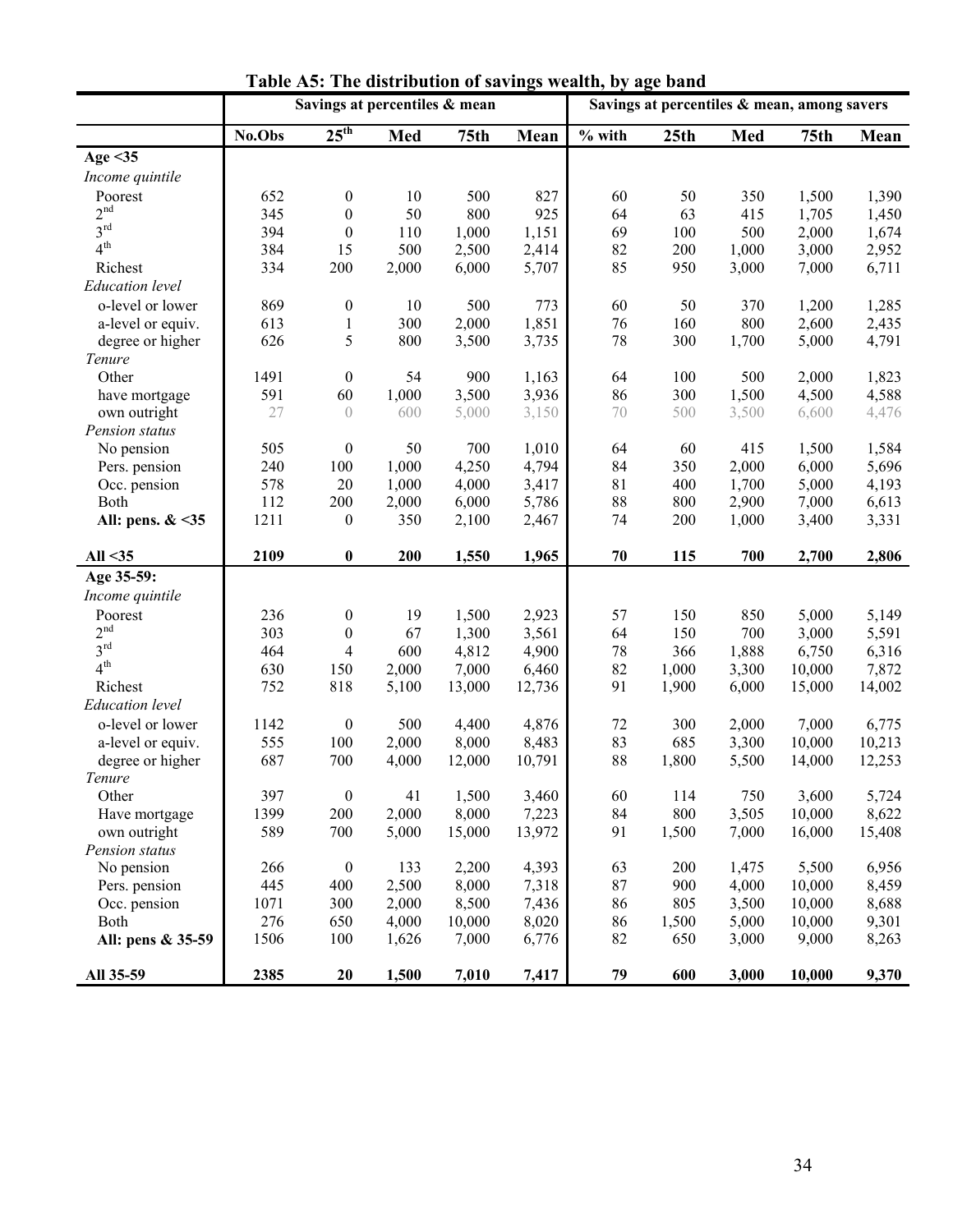| Age $60 +$ &:     |      |                  |        |        |        |    |       |        |        |        |
|-------------------|------|------------------|--------|--------|--------|----|-------|--------|--------|--------|
| Income quintile   |      |                  |        |        |        |    |       |        |        |        |
| Poorest           | 313  | $\mathbf{0}$     | 1,000  | 5,500  | 7,582  | 68 | 800   | 3,000  | 10,000 | 11,195 |
| 2 <sup>nd</sup>   | 552  | 20               | 2,000  | 7,700  | 6,728  | 77 | 1,000 | 4,000  | 10,000 | 8,759  |
| 3 <sup>rd</sup>   | 342  | 700              | 5,750  | 18,000 | 16,414 | 88 | 2,000 | 7,000  | 20,000 | 18,588 |
| 4 <sup>th</sup>   | 186  | 3,000            | 10,000 | 25,000 | 24,290 | 92 | 4,000 | 12,000 | 28,000 | 26,420 |
| Richest           | 115  | 4,000            | 12,000 | 38,000 | 34,715 | 93 | 6,000 | 15,000 | 47,000 | 37,311 |
| Education level   |      |                  |        |        |        |    |       |        |        |        |
| o-level or lower  | 1200 | 54               | 2,500  | 9.000  | 10,409 | 78 | 1.000 | 4,650  | 12,750 | 13,345 |
| a-level or equiv. | 117  | 2,000            | 8,000  | 20,000 | 18,116 | 91 | 3,000 | 9,000  | 23,000 | 19,996 |
| Degree or higher  | 190  | 3,500            | 12,000 | 30,000 | 29,475 | 92 | 6,000 | 14,000 | 33,000 | 32,185 |
| Tenure            |      |                  |        |        |        |    |       |        |        |        |
| Other             | 854  | $\mathbf{0}$     | 900    | 5,000  | 6,497  | 70 | 700   | 3,000  | 8,000  | 9,299  |
| have mortgage     | 133  | $\boldsymbol{0}$ | 3,000  | 11,000 | 11,521 | 74 | 2,000 | 6,000  | 20,000 | 15,478 |
| own outright      | 521  | 1,000            | 6,000  | 20,000 | 17,908 | 88 | 2,568 | 8,500  | 21,000 | 20,310 |
| All $60+$         | 1508 | 200              | 3,200  | 12,000 | 13,402 | 81 | 1,500 | 6,000  | 18,000 | 16,620 |
| All               | 6002 |                  | 1,000  | 6,000  | 7,005  | 76 | 400   | 2,300  | 8,500  | 9,178  |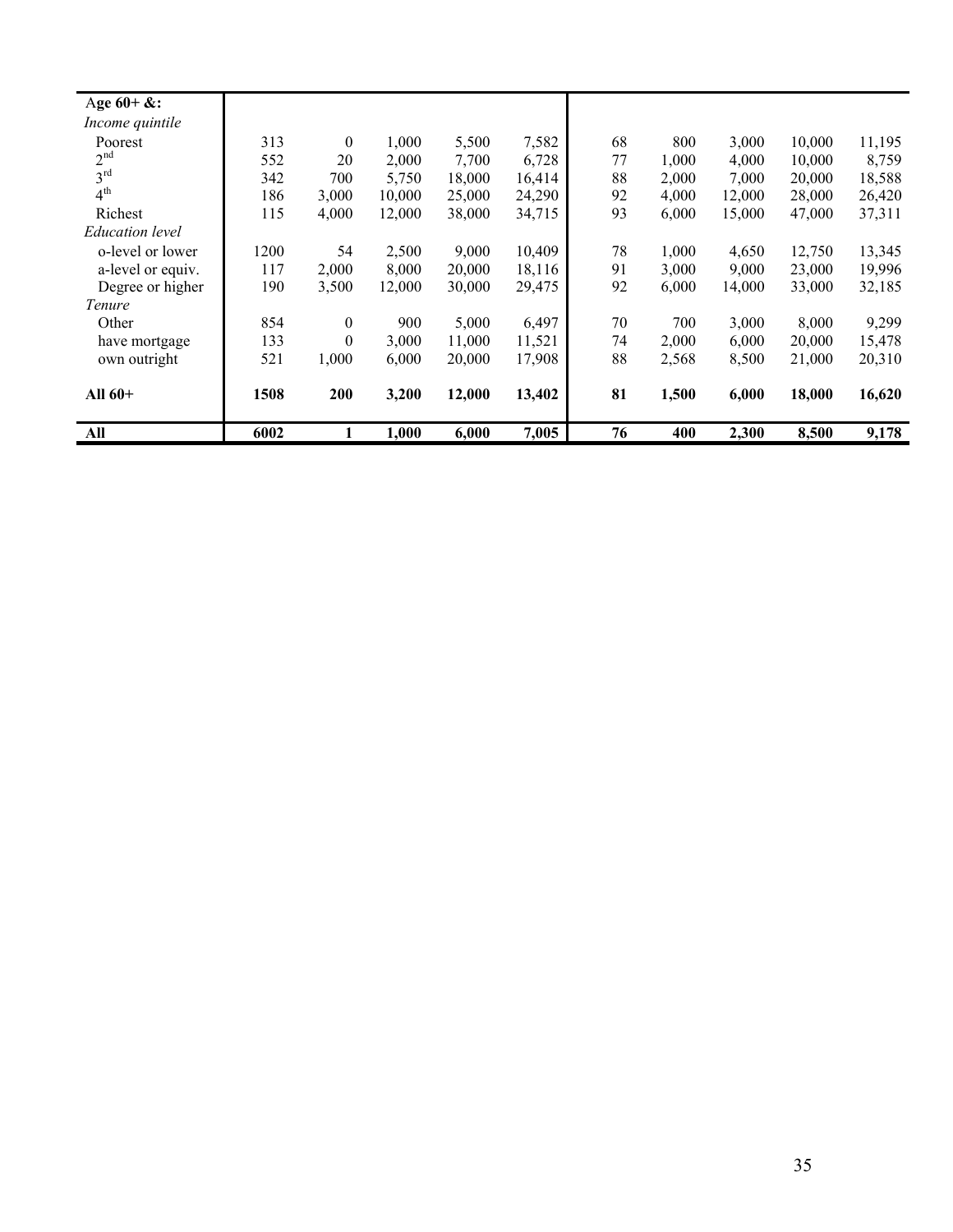|                        | Investments at percentiles & mean |                  | Investments at percentiles & mean, if invest>0 |                  |        |          |       |       |                  |        |
|------------------------|-----------------------------------|------------------|------------------------------------------------|------------------|--------|----------|-------|-------|------------------|--------|
|                        | No.Obs                            | $25^{\text{th}}$ | Med                                            | $75^{\text{th}}$ | Mean   | $%$ with | 25th  | Med   | 75 <sub>th</sub> | Mean   |
| Age $\leq$ 35:         |                                   |                  |                                                |                  |        |          |       |       |                  |        |
| Income quintile        |                                   |                  |                                                |                  |        |          |       |       |                  |        |
| Poorest                | 652                               | $\boldsymbol{0}$ | $\boldsymbol{0}$                               | $\boldsymbol{0}$ | 312    | 13       | 100   | 500   | 2,000            | 2,336  |
| 2 <sup>nd</sup>        | 345                               | $\boldsymbol{0}$ | $\boldsymbol{0}$                               | $\boldsymbol{0}$ | 833    | 22       | 60    | 300   | 2,000            | 3,831  |
| 3 <sup>rd</sup>        | 394                               | $\boldsymbol{0}$ | $\boldsymbol{0}$                               | $\theta$         | 948    | 25       | 50    | 450   | 1,500            | 3,812  |
| 4 <sup>th</sup>        | 384                               | $\boldsymbol{0}$ | $\boldsymbol{0}$                               | 395              | 1,813  | 36       | 220   | 1,500 | 5,000            | 5,045  |
| Richest                | 334                               | $\boldsymbol{0}$ | 100                                            | 3,000            | 5,723  | 57       | 700   | 2,100 | 10,000           | 10,113 |
| <b>Education</b> level |                                   |                  |                                                |                  |        |          |       |       |                  |        |
| o-level or lower       | 869                               | $\boldsymbol{0}$ | $\boldsymbol{0}$                               | $\boldsymbol{0}$ | 620    | 17       | 100   | 500   | 3,000            | 3,663  |
| a-level or equiv.      | 613                               | $\boldsymbol{0}$ | $\boldsymbol{0}$                               | 100              | 1,295  | 31       | 200   | 1,200 | 3,150            | 4,133  |
| degree or higher       | 626                               | $\boldsymbol{0}$ | $\boldsymbol{0}$                               | 800              | 3,418  | 40       | 233   | 1,500 | 6,300            | 8,628  |
| Tenure                 |                                   |                  |                                                |                  |        |          |       |       |                  |        |
| other                  | 1491                              | $\boldsymbol{0}$ | $\boldsymbol{0}$                               | $\boldsymbol{0}$ | 580    | 19       | 100   | 700   | 2,000            | 3,089  |
| have mortgage          | 591                               | $\boldsymbol{0}$ | $\boldsymbol{0}$                               | 1,600            | 4,055  | 50       | 200   | 1,600 | 6,000            | 8,123  |
| own outright           | 27                                | $\left( \right)$ | $\overline{0}$                                 | 3000             | 7,796  | 44       | 625   | 3600  | 25,400           | 17,541 |
| Pension status         |                                   |                  |                                                |                  |        |          |       |       |                  |        |
| No pension             | 505                               | $\boldsymbol{0}$ | 0                                              | $\boldsymbol{0}$ | 892    | 17       | 135   | 900   | 3,000            | 5,121  |
| Pers. pension          | 240                               | $\boldsymbol{0}$ | 3                                              | 1,500            | 3,268  | 51       | 200   | 1,500 | 5,500            | 6,377  |
| Occ. pension           | 578                               | $\boldsymbol{0}$ | $\boldsymbol{0}$                               | 1,500            | 2,945  | 49       | 200   | 1,500 | 5,000            | 6,037  |
| Both                   | 112                               | $\boldsymbol{0}$ | 150                                            | 2,150            | 4,184  | 60       | 390   | 2,000 | 5,000            | 6,994  |
| All: pens $<35$        | 1211                              | $\boldsymbol{0}$ | $\boldsymbol{0}$                               | 300              | 2,039  | 35       | 200   | 1,325 | 5,000            | 5,795  |
|                        |                                   |                  |                                                |                  |        |          |       |       |                  |        |
| All $35$               | 2109                              | $\boldsymbol{0}$ | $\boldsymbol{0}$                               | 20               | 1,646  | 28       | 200   | 1,000 | 4,500            | 5,914  |
| Age 35-59:             |                                   |                  |                                                |                  |        |          |       |       |                  |        |
| Income quintile        |                                   |                  |                                                |                  |        |          |       |       |                  |        |
| Poorest                | 236                               | $\boldsymbol{0}$ | $\boldsymbol{0}$                               | $\mathbf{0}$     | 4,027  | 24       | 10    | 1,600 | 10,000           | 16,673 |
| 2 <sup>nd</sup>        | 303                               | $\boldsymbol{0}$ | $\boldsymbol{0}$                               | 40               | 3,634  | 33       | 40    | 1,500 | 8,500            | 11,123 |
| 3 <sup>rd</sup>        | 464                               | $\boldsymbol{0}$ | $\boldsymbol{0}$                               | 1,200            | 4,518  | 45       | 135   | 2,000 | 6,505            | 10,079 |
| $4^{\rm th}$           | 630                               | $\boldsymbol{0}$ | 100                                            | 5,000            | 9,600  | 60       | 482   | 3,000 | 10,000           | 15,958 |
| Richest                | 752                               | $\overline{c}$   | 2,000                                          | 11,000           | 14,708 | 76       | 800   | 5,000 | 16,000           | 19,404 |
| <b>Education</b> level |                                   |                  |                                                |                  |        |          |       |       |                  |        |
| o-level or lower       | 1142                              | $\boldsymbol{0}$ | $\boldsymbol{0}$                               | 1000             | 4397   | 42       | 200   | 2,000 | 10,000           | 10,375 |
| a-level or equiv.      | 555                               | $\boldsymbol{0}$ | 100                                            | 5000             | 9627   | 61       | 350   | 3,000 | 10,100           | 15,668 |
| degree or higher       | 687                               | $\boldsymbol{0}$ | 1202                                           | 10,000           | 15854  | 71       | 1,000 | 4,000 | 18,000           | 22,320 |
| Tenure                 |                                   |                  |                                                |                  |        |          |       |       |                  |        |
| other                  | 397                               | $\boldsymbol{0}$ | $\boldsymbol{0}$                               | $\mathbf{1}$     | 2827   | 25       | 40    | 1,000 | 6,000            | 11,101 |
| have mortgage          | 1399                              | $\boldsymbol{0}$ | 200                                            | 5,000            | 8846   | 62       | 400   | 3,000 | 11,000           | 14,209 |
| own outright           | 589                               | $\boldsymbol{0}$ | 1,600                                          | 14,000           | 18175  | 74       | 850   | 6,000 | 22,500           | 24,710 |
| Pension status         |                                   |                  |                                                |                  |        |          |       |       |                  |        |
| No pension             | 266                               | $\boldsymbol{0}$ | $\boldsymbol{0}$                               | 200              | 2,605  | 33       | 200   | 2,000 | 8,000            | 7,786  |
| Pers. pension          | 445                               | $\boldsymbol{0}$ | 200                                            | 6,000            | 9,108  | 67       | 200   | 3,000 | 14,000           | 13,646 |
| Occ. pension           | 1071                              | $\boldsymbol{0}$ | 300                                            | 5,800            | 8,317  | 65       | 400   | 3,000 | 10,750           | 12,798 |
| Both                   | 276                               | $\boldsymbol{0}$ | 1,300                                          | 7,000            | 8,752  | 73       | 500   | 3,025 | 12,000           | 12,018 |
| All: pens & 35-59      | 1506                              | $\boldsymbol{0}$ | 60                                             | 4,000            | 7,462  | 58       | 300   | 2,500 | 10,400           | 12,755 |
| All 35-59              |                                   | $\boldsymbol{0}$ |                                                |                  |        |          |       |       |                  |        |
|                        | 2385                              |                  | 12                                             | 4,000            | 8,913  | 55       | 300   | 3,000 | 12,000           | 16,189 |

**Table A6: The distribution of investment wealth, by age band**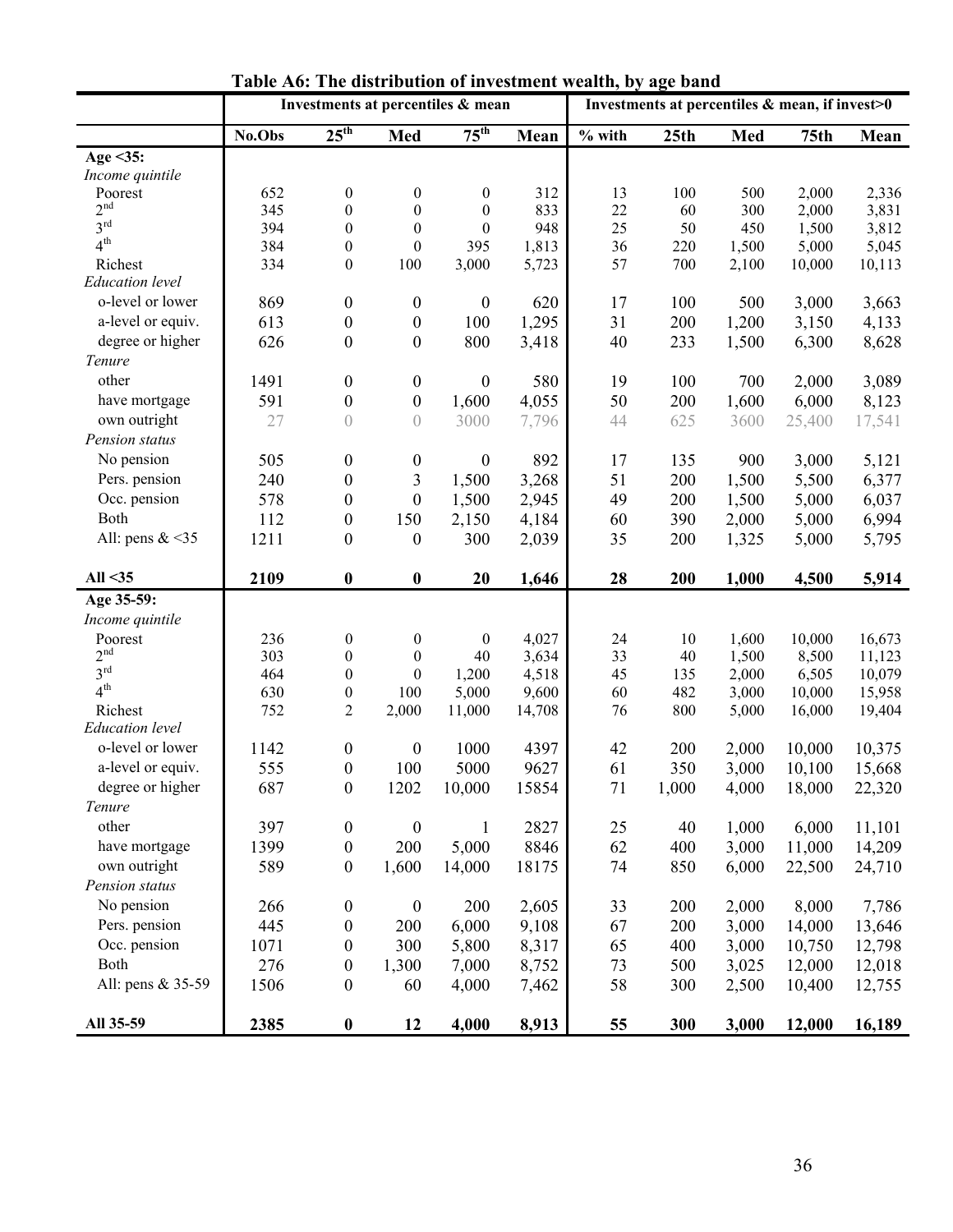| Age $60 + \&$ :        |      |                  |                  |        |        |    |       |        |        |        |
|------------------------|------|------------------|------------------|--------|--------|----|-------|--------|--------|--------|
| Income quintile        |      |                  |                  |        |        |    |       |        |        |        |
| Poorest                | 313  | $\boldsymbol{0}$ | $\mathbf{0}$     | 50     | 3,926  | 34 | 50    | 1,500  | 12,100 | 11,704 |
| 2 <sup>nd</sup>        | 552  | $\theta$         | $\theta$         | 1,000  | 6,088  | 43 | 100   | 2,600  | 12,500 | 14,120 |
| 3 <sup>rd</sup>        | 342  | $\mathbf{0}$     | 750              | 12,000 | 10,840 | 60 | 2,000 | 7,500  | 20,000 | 18,085 |
| 4 <sup>th</sup>        | 186  | $\overline{2}$   | 6,000            | 27,000 | 25,562 | 76 | 3,000 | 11,500 | 40,000 | 33,483 |
| Richest                | 115  | 1,000            | 18,000           | 78,000 | 60,047 | 87 | 5,000 | 26,000 | 87,500 | 69,054 |
| <i>Education level</i> |      |                  |                  |        |        |    |       |        |        |        |
| o-level or lower       | 1200 | $\boldsymbol{0}$ | $\mathbf{0}$     | 3,575  | 8275   | 46 | 350   | 5,000  | 15,500 | 18,120 |
| a-level or equiv.      | 117  | $\overline{0}$   | 1,500            | 15,000 | 17639  | 74 | 600   | 5,810  | 22,000 | 23,998 |
| Degree or higher       | 190  | 200              | 8,520            | 50,000 | 41912  | 82 | 3,575 | 18,200 | 70,500 | 51,047 |
| Tenure                 |      |                  |                  |        |        |    |       |        |        |        |
| Other                  | 854  | $\boldsymbol{0}$ | $\overline{0}$   | 5      | 4,124  | 28 | 30    | 1,850  | 8,020  | 14,717 |
| have mortgage          | 133  | $\boldsymbol{0}$ | 100              | 8,020  | 12,684 | 57 | 550   | 6,250  | 15,000 | 22,198 |
| own outright           | 521  | $\boldsymbol{0}$ | 1,250            | 15,000 | 18,887 | 67 | 1,300 | 8,260  | 30,000 | 28,382 |
|                        |      |                  |                  |        |        |    |       |        |        |        |
| All $60+$              | 1508 | $\bf{0}$         | 5                | 7,000  | 13,234 | 52 | 700   | 6,000  | 22,000 | 25,262 |
|                        |      |                  |                  |        |        |    |       |        |        |        |
| All                    | 6002 | $\bf{0}$         | $\boldsymbol{0}$ | 2,000  | 7,445  | 45 | 300   | 3,000  | 14,000 | 16,611 |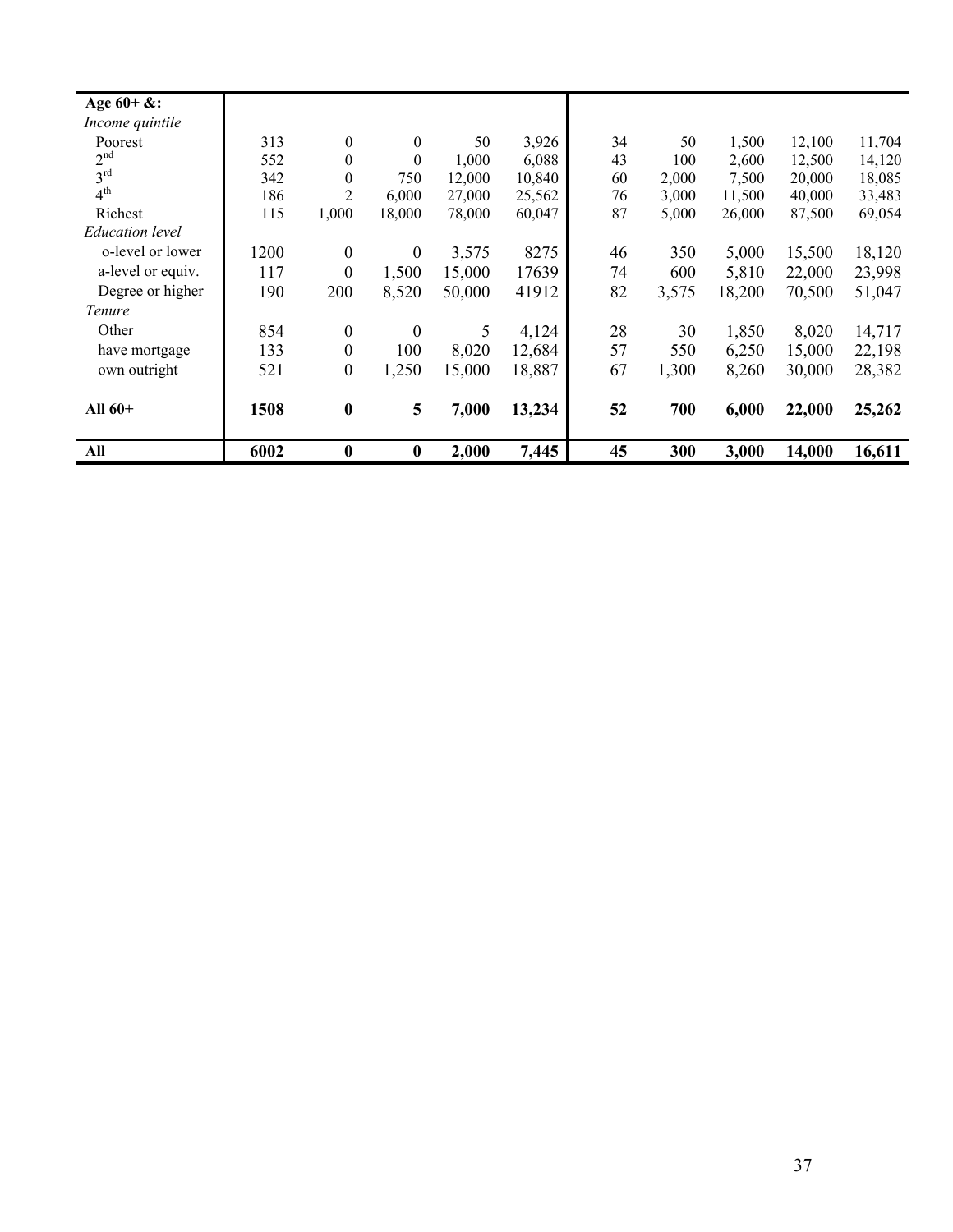|                        |        | Debts at percentiles & mean   | Debts at percentiles & mean, among debtors |                  |       |          |       |       |             |       |
|------------------------|--------|-------------------------------|--------------------------------------------|------------------|-------|----------|-------|-------|-------------|-------|
|                        | No.Obs | 25th                          | Med                                        | 75 <sub>th</sub> | Mean  | $%$ with | 25th  | Med   | <b>75th</b> | Mean  |
| Age $\leq$ 35:         |        |                               |                                            |                  |       |          |       |       |             |       |
| Income quintile        |        |                               |                                            |                  |       |          |       |       |             |       |
| Poorest                | 652    | $\boldsymbol{0}$              | $\boldsymbol{0}$                           | 1,900            | 1,596 | 46       | 447   | 2,700 | 5,000       | 3,503 |
| 2 <sup>nd</sup>        | 345    | $\boldsymbol{0}$              | 200                                        | 2,600            | 1,821 | 61       | 330   | 1,800 | 5,000       | 2,977 |
| 3 <sup>rd</sup>        | 394    | $\boldsymbol{0}$              | 425                                        | 3,000            | 2,275 | 66       | 450   | 2,000 | 4,100       | 3,434 |
| 4 <sup>th</sup>        | 384    | $\boldsymbol{0}$              | 1,800                                      | 5,000            | 3,692 | 70       | 1,200 | 3,500 | 7,000       | 5,251 |
| Richest                | 334    | $\boldsymbol{0}$              | 2,000                                      | 6,500            | 5,037 | 73       | 1,700 | 4,000 | 8,000       | 6,867 |
| <b>Education</b> level |        |                               |                                            |                  |       |          |       |       |             |       |
| o-level or lower       | 869    | $\boldsymbol{0}$              | 50                                         | 1,500            | 1,585 | 53       | 300   | 1,300 | 4,000       | 2,987 |
| a-level or equiv.      | 613    | $\boldsymbol{0}$              | 700                                        | 3,300            | 2,512 | 65       | 800   | 2,520 | 5,000       | 3,849 |
| degree or higher       | 626    | $\boldsymbol{0}$              | 2,000                                      | 6,000            | 4,390 | 67       | 2,000 | 4,400 | 8,000       | 6,512 |
| Tenure                 |        |                               |                                            |                  |       |          |       |       |             |       |
| other                  | 1491   | $\boldsymbol{0}$              | 135                                        | 3,000            | 2,216 | 55       | 500   | 2,500 | 5000        | 4,030 |
| have mortgage          | 591    | 35                            | 1,800                                      | 6,000            | 3,892 | 76       | 1,000 | 3,040 | 7150        | 5,123 |
| own outright           | 27     | $\begin{matrix} \end{matrix}$ | 75                                         | 3,287            | 2,221 | 56       | 550   | 2,500 | 4000        | 3,997 |
| Pension status         |        |                               |                                            |                  |       |          |       |       |             |       |
| No pension             | 505    | $\boldsymbol{0}$              | 500                                        | 3,000            | 2,590 | 64       | 650   | 2,200 | 5,000       | 4,074 |
| Pers. pension          | 240    | $\boldsymbol{0}$              | 1,000                                      | 5,000            | 3,583 | 75       | 700   | 3,000 | 6,000       | 4,803 |
| Occ. pension           | 578    | $\boldsymbol{0}$              | 2,000                                      | 6,000            | 3,843 | 74       | 1,200 | 3,500 | 7,000       | 5,178 |
| Both                   | 112    | 300                           | 2,000                                      | 4,850            | 3,562 | 84       | 1,000 | 3,000 | 7,000       | 4,244 |
| All: pens $<35$        | 1211   | $\boldsymbol{0}$              | 1,000                                      | 4,400            | 3,295 | 69       | 1,000 | 3,000 | 6,000       | 4,779 |
|                        |        |                               |                                            |                  |       |          |       |       |             |       |
| All $35$               | 2109   | $\pmb{0}$                     | 400                                        | 3,500            | 2,686 | 61       | 650   | 2,850 | 6,000       | 4,412 |
| Age 35-59:             |        |                               |                                            |                  |       |          |       |       |             |       |
| Income quintile        |        |                               |                                            |                  |       |          |       |       |             |       |
| Poorest                | 236    | $\boldsymbol{0}$              | $\boldsymbol{0}$                           | 500              | 1,388 | 41       | 200   | 800   | 3,000       | 3,378 |
| 2 <sup>nd</sup>        | 303    | $\boldsymbol{0}$              | 200                                        | 2,000            | 2,512 | 59       | 470   | 1,250 | 4,500       | 4,253 |
| 3 <sup>rd</sup>        | 464    | $\boldsymbol{0}$              | 160                                        | 2,000            | 2,000 | 56       | 450   | 1,500 | 5,000       | 3,582 |
| 4 <sup>th</sup>        | 630    | $\boldsymbol{0}$              | 700                                        | 4,000            | 2,755 | 64       | 800   | 3,000 | 6,000       | 4,329 |
| Richest                | 752    | $\boldsymbol{0}$              | 500                                        | 5,000            | 3,511 | 57       | 1,100 | 4,000 | 7,500       | 6,154 |
| <b>Education</b> level |        |                               |                                            |                  |       |          |       |       |             |       |
| o-level or lower       | 1142   | $\boldsymbol{0}$              | 100                                        | 2,000            | 1,993 | 55       | 400   | 1,400 | 5,000       | 3,641 |
| a-level or equiv.      | 555    | $\boldsymbol{0}$              | 500                                        | 4,000            | 2,644 | 61       | 900   | 3,000 | 5,800       | 4,355 |
| degree or higher       | 687    | $\boldsymbol{0}$              | 650                                        | 5,000            | 3,856 | 59       | 1,250 | 4,000 | 8,800       | 6,574 |
| Tenure                 |        |                               |                                            |                  |       |          |       |       |             |       |
| other                  | 397    | $\boldsymbol{0}$              | 100                                        | 1,300            | 1,883 | 54       | 400   | 1,010 | 4,360       | 3,488 |
| have mortgage          | 1399   | $\boldsymbol{0}$              | 800                                        | 4,900            | 3,409 | 65       | 900   | 3,000 | 7,000       | 5,270 |
| own outright           | 589    | $\boldsymbol{0}$              | $\boldsymbol{0}$                           | 700              | 1,295 | 36       | 400   | 2,000 | 5,000       | 3,621 |
| Pension status         |        |                               |                                            |                  |       |          |       |       |             |       |
| No pension             | 266    | $\boldsymbol{0}$              | 30                                         | 1,200            | 1,641 | 51       | 350   | 1,150 | 3,900       | 3,209 |
| Pers. pension          | 445    | $\boldsymbol{0}$              | 800                                        | 4,150            | 3,230 | 65       | 1,000 | 3,000 | 7,000       | 4,974 |
| Occ. pension           | 1071   | $\boldsymbol{0}$              | 500                                        | 4,000            | 3,035 | 61       | 1,000 | 3,000 | 7,000       | 4,970 |
| Both                   | 276    | $\boldsymbol{0}$              | 1,500                                      | 5,000            | 3,697 | 69       | 1,350 | 3,500 | 8,000       | 5,342 |
| All: pens & 35-59      | 1506   | $\boldsymbol{0}$              | 350                                        | 3,500            | 2,725 | 59       | 800   | 2,525 | 6,000       | 4,622 |
| All 35-59              | 2385   | $\pmb{0}$                     | 200                                        | 3,000            | 2,680 | 57       | 650   | 2,500 | 6,000       | 4,683 |

| Table A7: The distribution of debt, by age band |
|-------------------------------------------------|
|-------------------------------------------------|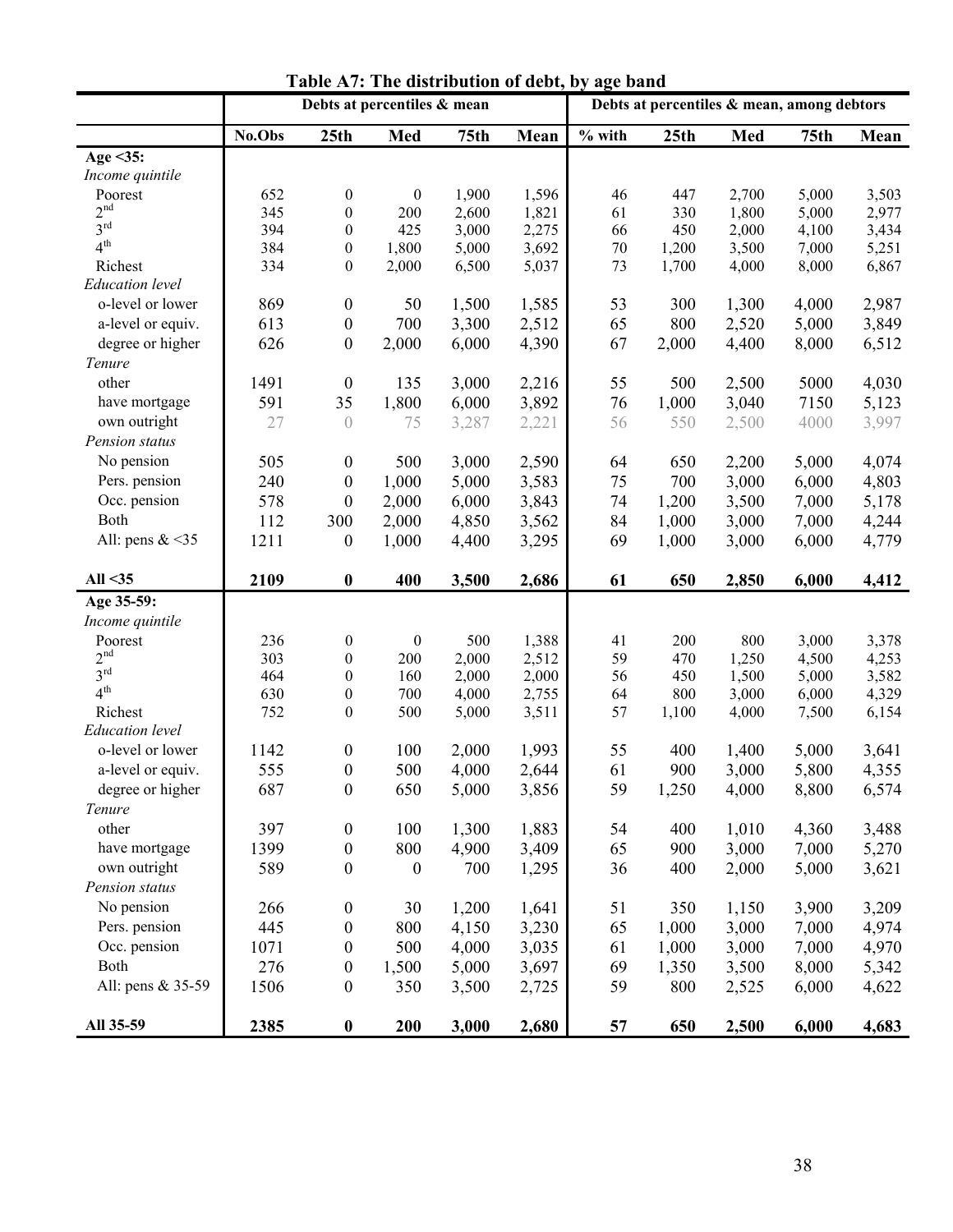| Age $60+$ :            |      |                  |                  |                  |       |    |     |       |       |       |
|------------------------|------|------------------|------------------|------------------|-------|----|-----|-------|-------|-------|
| Income quintile        |      |                  |                  |                  |       |    |     |       |       |       |
| Poorest                | 313  | $\mathbf{0}$     | $\mathbf{0}$     | $\mathbf{0}$     | 86    | 8  | 95  | 175   | 1,800 | 1,124 |
| 2 <sup>nd</sup>        | 552  | $\boldsymbol{0}$ | $\theta$         | $\boldsymbol{0}$ | 229   | 16 | 120 | 500   | 2,045 | 1,456 |
| 3 <sup>rd</sup>        | 342  | $\mathbf{0}$     | $\theta$         | $\theta$         | 255   | 18 | 120 | 500   | 2,000 | 1,452 |
| 4 <sup>th</sup>        | 186  | $\boldsymbol{0}$ | $\theta$         | 30               | 690   | 26 | 240 | 1,020 | 3,000 | 2,673 |
| Richest                | 115  | $\boldsymbol{0}$ | $\theta$         | $\theta$         | 879   | 20 | 170 | 2,150 | 6,000 | 4,395 |
| <b>Education</b> level |      |                  |                  |                  |       |    |     |       |       |       |
| o-level or lower       | 1200 | $\boldsymbol{0}$ | $\boldsymbol{0}$ | $\boldsymbol{0}$ | 225   | 14 | 100 | 500   | 2,098 | 1,570 |
| a-level or equiv.      | 117  | $\boldsymbol{0}$ | $\boldsymbol{0}$ | 25               | 635   | 26 | 200 | 550   | 3,000 | 2,477 |
| degree or higher       | 190  | $\boldsymbol{0}$ | $\overline{0}$   | $\theta$         | 662   | 21 | 350 | 1,000 | 3,250 | 3,143 |
| Tenure                 |      |                  |                  |                  |       |    |     |       |       |       |
| other                  | 854  | $\boldsymbol{0}$ | $\boldsymbol{0}$ | $\boldsymbol{0}$ | 136   | 13 | 100 | 200   | 1,000 | 1,054 |
| have mortgage          | 133  | $\boldsymbol{0}$ | $\boldsymbol{0}$ | 500              | 946   | 39 | 190 | 1,650 | 3,000 | 2,420 |
| own outright           | 521  | $\boldsymbol{0}$ | $\boldsymbol{0}$ | $\boldsymbol{0}$ | 320   | 14 | 200 | 800   | 3,000 | 2,225 |
| All $60+$              | 1508 | $\boldsymbol{0}$ | $\boldsymbol{0}$ | $\boldsymbol{0}$ | 312   | 16 | 135 | 600   | 2,500 | 1,943 |
| All                    | 6002 | $\boldsymbol{0}$ | $\bf{0}$         | 2,000            | 2,087 | 48 | 520 | 2,400 | 6,000 | 4,333 |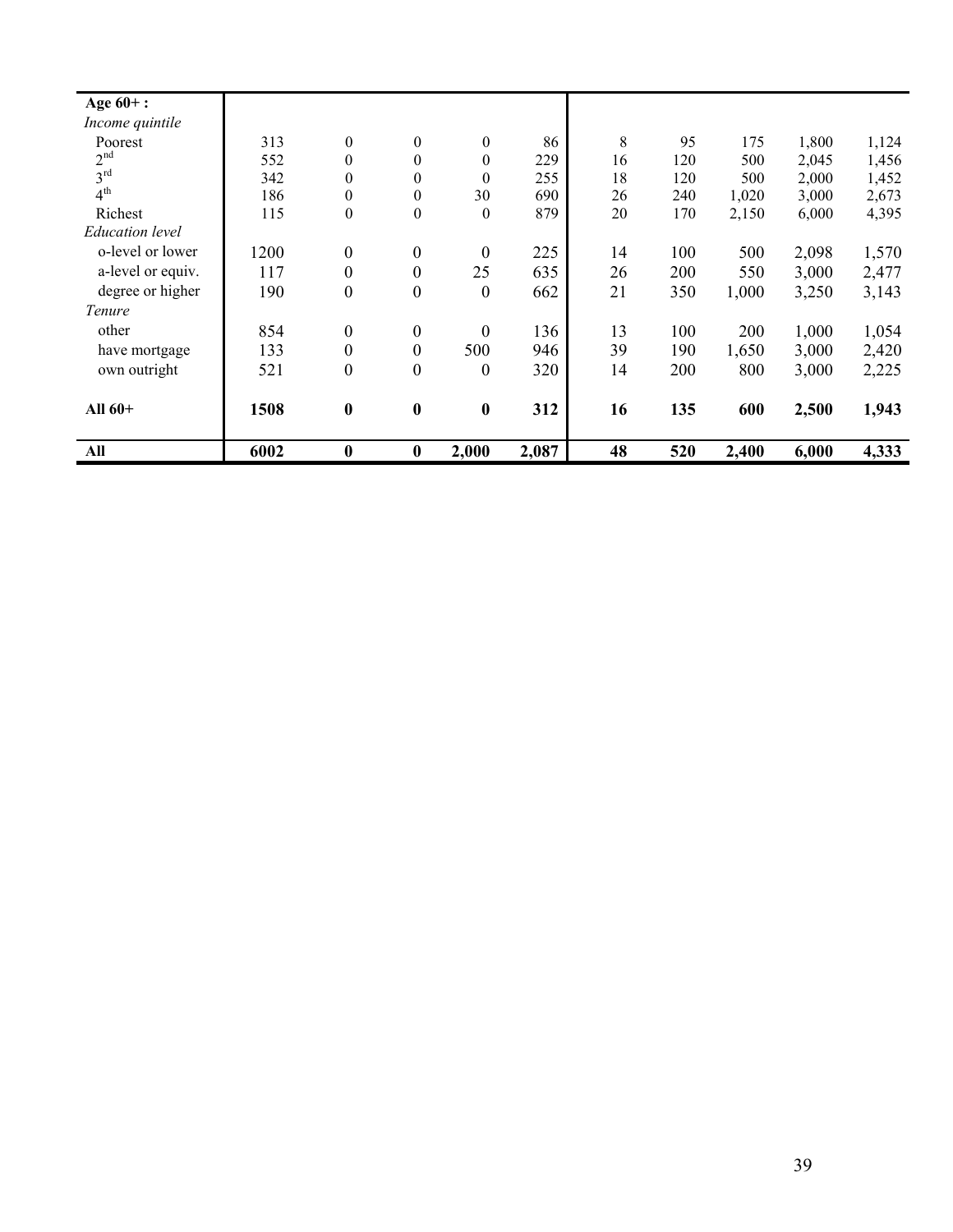|                            |            |                      |                                      | Net financial assets at percentiles & mean |                 |                                                 |
|----------------------------|------------|----------------------|--------------------------------------|--------------------------------------------|-----------------|-------------------------------------------------|
|                            | No.Obs     | 25 <sub>th</sub>     | Med                                  | 75 <sub>th</sub>                           | Mean            | % with net<br>financial<br>$\text{asserts} > 0$ |
| Age $<$ 35:                |            |                      |                                      |                                            |                 |                                                 |
| Income quintile            |            |                      |                                      |                                            |                 |                                                 |
| Poorest<br>2 <sup>nd</sup> | 652        | $-950$               | $\boldsymbol{0}$                     | 300                                        | $-457$          | 42                                              |
| $3^{\text{rd}}$            | 345<br>394 | $-1,500$<br>$-1,800$ | $\boldsymbol{0}$<br>$\boldsymbol{0}$ | 400<br>660                                 | $-63$<br>$-175$ | 39<br>41                                        |
| 4 <sup>th</sup>            | 384        | $-3,500$             | $\boldsymbol{0}$                     | 2,051                                      | 535             | 46                                              |
| Richest                    | 334        | $-3,000$             | 1,075                                | 9,000                                      | 6,392           | 57                                              |
| <b>Education</b> level     |            |                      |                                      |                                            |                 |                                                 |
| o-level or lower           | 869        | $-900$               | $\boldsymbol{0}$                     | 250                                        | $-192$          | 39                                              |
| a-level or equiv.          | 613        | $-1,900$             | $\boldsymbol{0}$                     | 1,550                                      | 643             | 46                                              |
| Degree or higher           | 626        | $-4,100$             | 1                                    | 3,000                                      | 2,762           | 50                                              |
| Tenure                     |            |                      |                                      |                                            |                 |                                                 |
| Other                      | 1491       | $-1,600$             | $\boldsymbol{0}$                     | 445                                        | $-474$          | 59                                              |
| have mortgage              | 591        | $-2,920$             | 11                                   | 5,100                                      | 4,099           | 51                                              |
| own outright               | 27         | $-400$               | 1,000                                | 7,200                                      | 8,725           | 41                                              |
| Pension status             |            |                      |                                      |                                            |                 |                                                 |
| No pension                 | 505        | $-2,000$             | $\boldsymbol{0}$                     | 350                                        | $-687$          | 35                                              |
| Pers. pension              | 240        | $-2,045$             | 200                                  | 5,850                                      | 4,479           | 55                                              |
| Occ. pension               | 578        | $-3,345$             | 8                                    | 4,500                                      | 2,520           | 51                                              |
| Both                       | 112        | $-1,899$             | 1,413                                | 7,500                                      | 6,409           | 59                                              |
| All: pens. $<35$           | 1211       | $-2,800$             | $\boldsymbol{0}$                     | 2,000                                      | 1,211           | 44                                              |
|                            |            |                      |                                      |                                            |                 |                                                 |
| All $35$                   | 2109       | $-1,900$             | $\boldsymbol{0}$                     | 1,000                                      | 925             | 44                                              |
| Age 35-59 :                |            |                      |                                      |                                            |                 |                                                 |
| Income quintile            |            |                      |                                      |                                            |                 |                                                 |
| Poorest                    | 236        | $-90$                | $\boldsymbol{0}$                     | 2,250                                      | 5,562           | 49                                              |
| 2 <sup>nd</sup>            | 303        | $-970$               | $\boldsymbol{0}$                     | 2,000                                      | 4,683           | 42                                              |
| 3 <sup>rd</sup>            | 464        | $-500$               | 468                                  | 7,000                                      | 7,419           | 60                                              |
| 4 <sup>th</sup>            | 630        | $-800$               | 2,005                                | 13,000                                     | 13,304          | 65                                              |
| Richest                    | 752        | 88                   | 8,000                                | 25,001                                     | 23,934          | 76                                              |
| <b>Education</b> level     |            |                      |                                      |                                            |                 |                                                 |
| o-level or lower           | 1142       | $-400$               | 300                                  | 7,300                                      | 7,281           | 57                                              |
| a-level or equiv.          | 555        | $-400$               | 2000                                 | 14,020                                     | 15,465          | 67                                              |
| degree or higher           | 687        | $-300$               | 5950                                 | 23,000                                     | 22,788          | 70                                              |
| Tenure                     |            |                      |                                      |                                            |                 |                                                 |
| Other                      | 397        | $-670$               | $\boldsymbol{0}$                     | 1,200                                      | 4,404           | 86                                              |
| have mortgage              | 1399       | $-800$               | 2,030                                | 13,770                                     | 12,660          | 64                                              |
| own outright               | 589        | 1,250                | 9,000                                | 31,100                                     | 30,851          | 43                                              |
| Pension status             |            |                      |                                      |                                            |                 |                                                 |
| No pension                 | 266        | $-500$               | $\boldsymbol{0}$                     | 3,125                                      | 5,357           | 48                                              |
| Pers. pension              | 445        | $-750$               | 3,000                                | 14,950                                     | 13,196          | 67                                              |
| Occ. pension               | 1071       | $-695$               | 2,500                                | 14,000                                     | 12,745          | 68                                              |
| Both                       | 276        | 1,050                | 5,000                                | 16,165                                     | 13,075          | 68                                              |
| All: pens & 35-            | 1506       | $-555$               | 1,500                                | 11,950                                     | 11,513          |                                                 |
| 59                         |            |                      |                                      |                                            |                 | 64                                              |
| All 35-59                  | 2385       | $-397$               | 1,500                                | 12,050                                     | 13,649          | 63                                              |

|  |  |  |  |  |  | Table A8: The distribution of net financial wealth, by age band |  |  |  |
|--|--|--|--|--|--|-----------------------------------------------------------------|--|--|--|
|--|--|--|--|--|--|-----------------------------------------------------------------|--|--|--|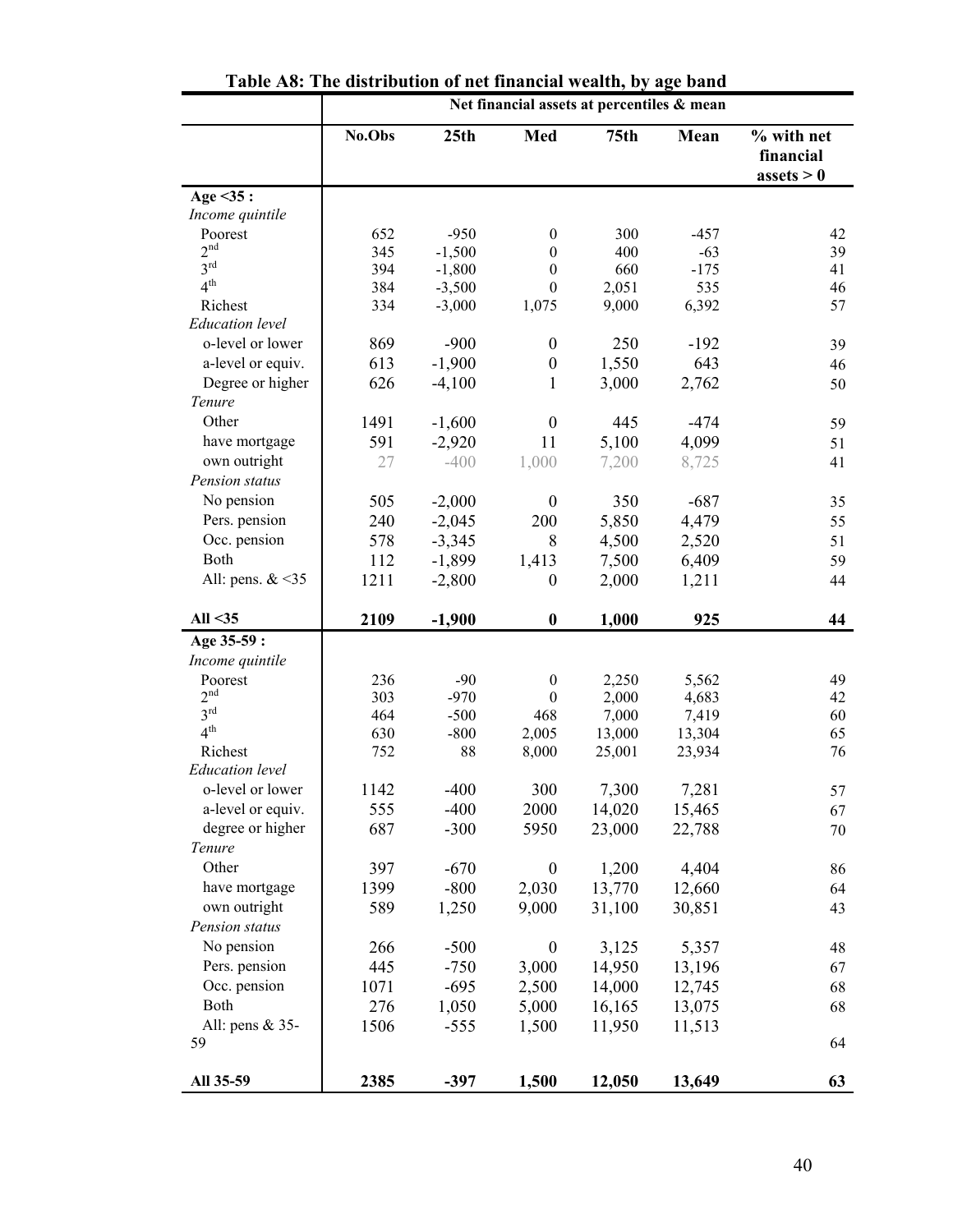| Age $60+$ :            |      |                  |        |         |        |    |
|------------------------|------|------------------|--------|---------|--------|----|
| Income quintile        |      |                  |        |         |        |    |
| Poorest                | 313  | $\theta$         | 1,721  | 9,800   | 11,422 | 70 |
| 2 <sup>nd</sup>        | 552  | 200              | 3,010  | 11,182  | 12,586 | 80 |
| 3 <sup>rd</sup>        | 342  | 2,000            | 10,800 | 36,000  | 26,999 | 92 |
| 4 <sup>th</sup>        | 186  | 6,000            | 23,002 | 64,000  | 49,162 | 91 |
| Richest                | 115  | 8,707            | 48,000 | 130,000 | 93,883 | 93 |
| <i>Education level</i> |      |                  |        |         |        |    |
| o-level or lower       | 1200 | 200              | 4000   | 17461   | 18459  | 81 |
| a-level or equiv.      | 117  | 2700             | 12350  | 40002   | 35120  | 91 |
| degree or higher       | 190  | 9500             | 32500  | 102000  | 70725  | 94 |
| <i>Tenure</i>          |      |                  |        |         |        |    |
| other                  | 854  | $\boldsymbol{0}$ | 1,005  | 7,000   | 10,486 | 91 |
| have mortgage          | 133  | $\theta$         | 4,000  | 20,000  | 23,259 | 74 |
| own outright           | 521  | 3,000            | 12,000 | 41,500  | 36,464 | 71 |
| All $60+$              | 1508 | 412              | 6,000  | 25,140  | 26,324 | 83 |
| All                    | 6002 | $-200$           | 600    | 9,050   | 12,363 | 61 |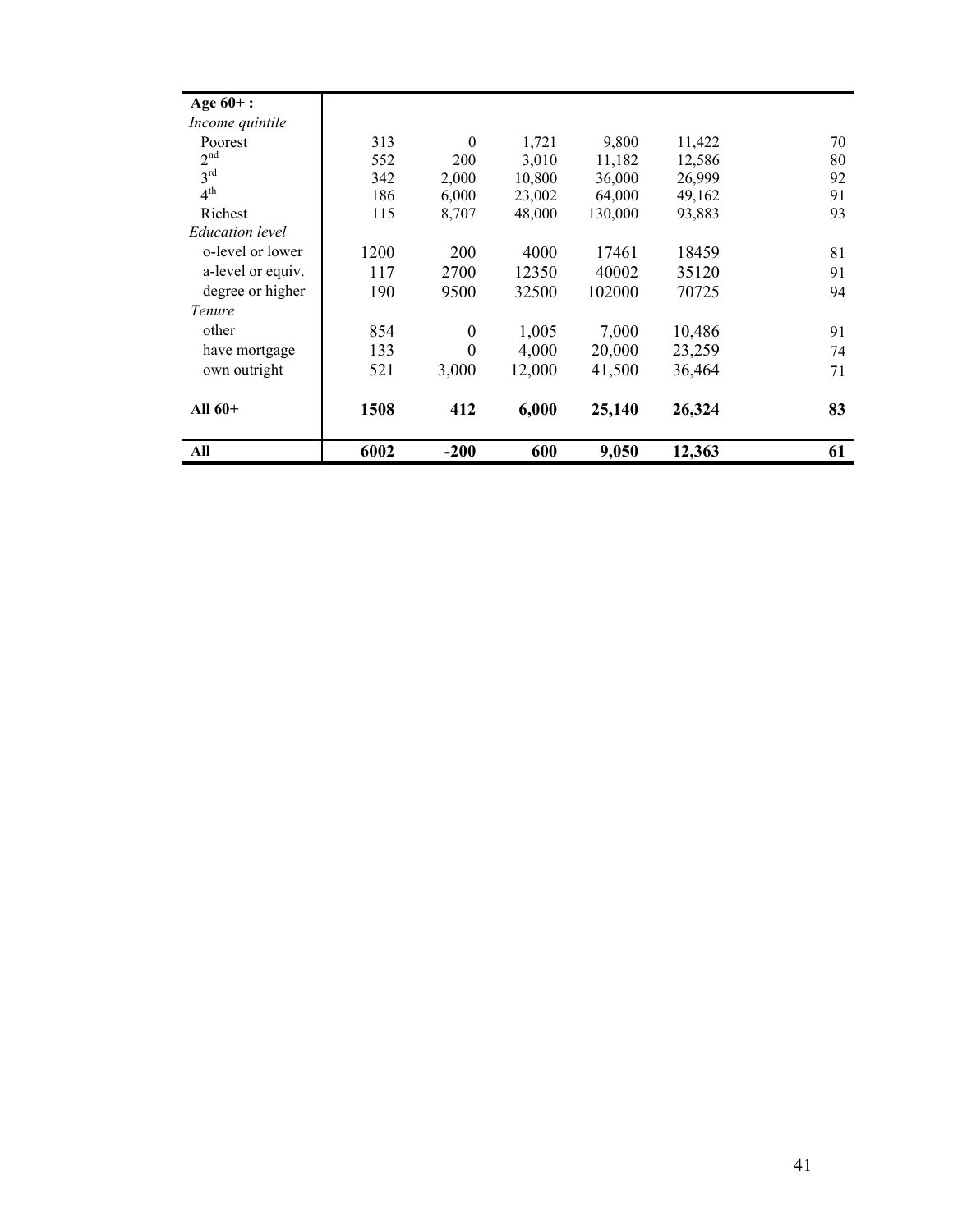|            |                | $£$ thousands, 2000 prices |                                   |              |                  |      |                                                  |                  |     |      |      |
|------------|----------------|----------------------------|-----------------------------------|--------------|------------------|------|--------------------------------------------------|------------------|-----|------|------|
|            |                |                            | House value at percentiles & mean |              |                  |      | House value at percentiles & mean,<br>homeowners |                  |     |      |      |
|            |                | No.Obs                     | 25 <sub>th</sub>                  | Med          | 75 <sub>th</sub> | Mean | $%$ with                                         | 25 <sub>th</sub> | Med | 75th | Mean |
| Net wealth | Max wealth     |                            |                                   |              |                  |      |                                                  |                  |     |      |      |
| decile     | in decile      |                            |                                   |              |                  |      |                                                  |                  |     |      |      |
| Lowest     | $-£4,248$      | 601                        | $\boldsymbol{0}$                  | 38           | 85               | 54   | 54                                               | 55               | 81  | 120  | 100  |
| 2          | -£899          | 600                        | 0                                 | $\theta$     | 70               | 39   | 47                                               | 48               | 70  | 100  | 84   |
| 3          | £0             | 600                        | 0                                 | 0            | 40               | 24   | 30                                               | 45               | 62  | 90   | 80   |
| 4          | £10            | 600                        | 0                                 | 0            | 40               | 25   | 31                                               | 42               | 65  | 99   | 79   |
| 5          | £600           | 600                        | $\Omega$                          | $\mathbf{0}$ | 50               | 30   | 38                                               | 45               | 62  | 100  | 79   |
| 6          | £2,500         | 600                        | $\theta$                          | 30           | 77               | 50   | 52                                               | 54               | 75  | 110  | 96   |
| 7          | £6,000         | 600                        | $\theta$                          | 50           | 90               | 63   | 64                                               | 53               | 80  | 120  | 99   |
| 8          | £13,770        | 600                        | 30                                | 74           | 120              | 87   | 77                                               | 60               | 92  | 135  | 114  |
| 9          | £35,000        | 600                        | 52                                | 90           | 150              | 114  | 87                                               | 64               | 100 | 170  | 131  |
| Highest    | $\blacksquare$ | 601                        | 65                                | 120          | 190              | 136  | 87                                               | 85               | 130 | 200  | 156  |
|            |                |                            |                                   |              |                  |      |                                                  |                  |     |      |      |
| All        |                | 6002                       | $\boldsymbol{0}$                  | 40           | 94               | 62   | 57                                               | 55               | 85  | 135  | 110  |

**Table A9: House value by net financial wealth decile** 

| Table A10: House value by gross financial wealth decile |  |  |  |  |  |  |  |  |  |
|---------------------------------------------------------|--|--|--|--|--|--|--|--|--|
|---------------------------------------------------------|--|--|--|--|--|--|--|--|--|

|             |                          | Tuble Tribe House value by gross infuncion wealth acche<br>£ thousands, 2000 prices |                  |          |          |      |          |                                               |     |                  |      |
|-------------|--------------------------|-------------------------------------------------------------------------------------|------------------|----------|----------|------|----------|-----------------------------------------------|-----|------------------|------|
|             |                          | House value at percentiles & mean                                                   |                  |          |          |      |          | H. value at percentiles $\&$ mean, homeowners |     |                  |      |
|             |                          | No.Obs                                                                              | 25 <sub>th</sub> | Med      | 75th     | Mean | $%$ with | 25 <sub>th</sub>                              | Med | $75^{\text{th}}$ | Mean |
| Gross       | Max wealth               |                                                                                     |                  |          |          |      |          |                                               |     |                  |      |
| wealth dec. | in decile                |                                                                                     |                  |          |          |      |          |                                               |     |                  |      |
| Lowest      | £0                       | 601                                                                                 | $\mathbf{0}$     | $\theta$ | $\theta$ | 15   | 22       | 40                                            | 50  | 90               | 71   |
| 2           | £1                       | 600                                                                                 | 0                | $\theta$ | 45       | 28   | 34       | 45                                            | 68  | 100              | 82   |
| 3           | £150                     | 600                                                                                 | 0                | 0        | 47       | 27   | 35       | 45                                            | 64  | 90               | 77   |
| 4           | £600                     | 600                                                                                 | 0                | $\theta$ | 55       | 32   | 42       | 42                                            | 62  | 99               | 78   |
| 5           | £1,900                   | 600                                                                                 | 0                | 35       | 80       | 52   | 55       | 52                                            | 75  | 110              | 94   |
| 6           | £3,775                   | 600                                                                                 | 0                | 46       | 83       | 56   | 60       | 55                                            | 75  | 110              | 95   |
| 7           | £7,500                   | 600                                                                                 | 0                | 60       | 100      | 69   | 68       | 58                                            | 85  | 130              | 102  |
| 8           | £15,000                  | 600                                                                                 | 32               | 75       | 120      | 90   | 78       | 60                                            | 90  | 140              | 115  |
| 9           | £36,750                  | 600                                                                                 | 54               | 94       | 150      | 114  | 87       | 65                                            | 100 | 170              | 131  |
| highest     | $\overline{\phantom{0}}$ | 601                                                                                 | 65               | 120      | 190      | 139  | 88       | 85                                            | 130 | 200              | 158  |
|             |                          |                                                                                     |                  |          |          |      |          |                                               |     |                  |      |
| All         |                          | 6002                                                                                | $\boldsymbol{0}$ | 40       | 94       | 62   | 57       | 55                                            | 85  | 135              | 110  |

| Table A11: House value in 2000 by income quintile |           |          |           |      |          |           |        |           |            |
|---------------------------------------------------|-----------|----------|-----------|------|----------|-----------|--------|-----------|------------|
| Income                                            | $25^{th}$ | median   | $75^{th}$ | mean | $%$ with | $25^{th}$ | median | $75^{th}$ | mean       |
| quintile                                          |           |          |           |      |          |           |        |           |            |
| Poorest                                           | $\Omega$  |          | 29        | 23   | 27       | 42        | 68     | 100       | 87         |
|                                                   | $\theta$  | $\theta$ | 60        | 38   | 44       | 45        | 69     | 100       | 85         |
|                                                   | $\theta$  | 40       | 80        | 54   | 56       | 50        | 75     | 120       | 96         |
|                                                   | $\theta$  | 62       | 105       | 76   | 73       | 55        | 80     | 125       | 104        |
| Richest                                           | 55        | 100      | 160       | 120  | 83       | 80        | 120    | 180       | 145        |
| <b>Total</b>                                      | 0         | 40       | 94        | 62   | 57       | 55        | 85     | 135       | <b>110</b> |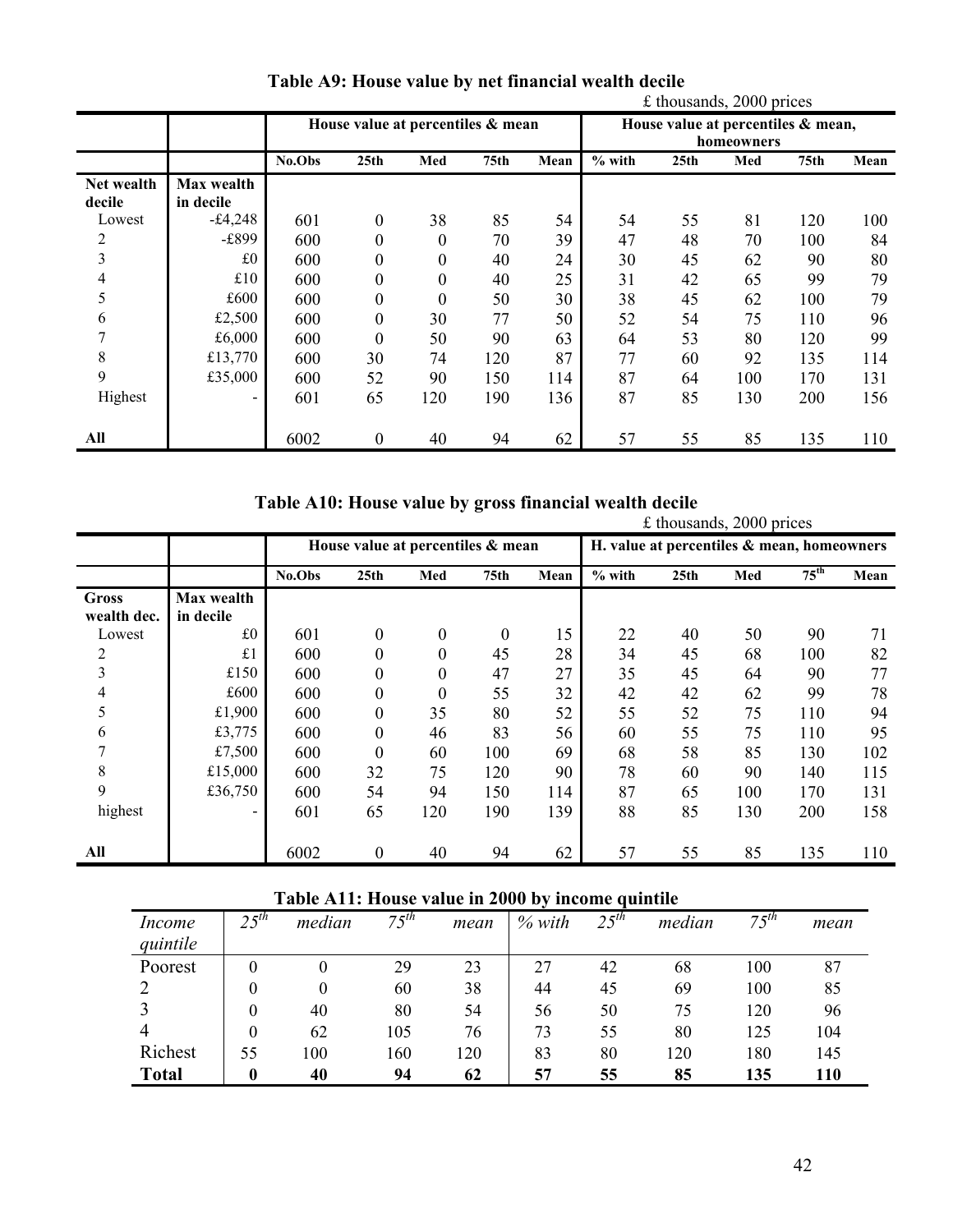|               |                     |          |                        | Percent of age group with each combination |       |
|---------------|---------------------|----------|------------------------|--------------------------------------------|-------|
|               |                     | Not an   | House value            | House value                                | All   |
|               |                     | owner    | $\leq \pounds 100,000$ | £100,000+                                  |       |
|               |                     | occupier |                        |                                            |       |
| Age $\leq$ 35 | No private pension  | 35.4     | 6.7                    | 1.4                                        | 43.5  |
|               | Has private pension | 24.5     | 22.4                   | 6.9                                        | 56.5  |
|               | All                 | 59.9     | 29.1                   | 11.0                                       | 100.0 |
| Age 35-59     | No private pension  | 9.4      | 7.4                    | 3.8                                        | 20.6  |
|               | Has private pension | 11.3     | 37.3                   | 30.7                                       | 79.4  |
|               | All                 | 20.7     | 44.8                   | 34.6                                       | 100.0 |
| All           | No private pension  | 20.9     | 7.1                    | 27                                         | 30.8  |
|               | Has private pension | 17.2     | 30.7                   | 21.3                                       | 69.2  |
|               | All                 | 38.1     | 37.8                   | 24. I                                      | 100.0 |

**Table A12. Correlation between housing wealth and pension status in 2000**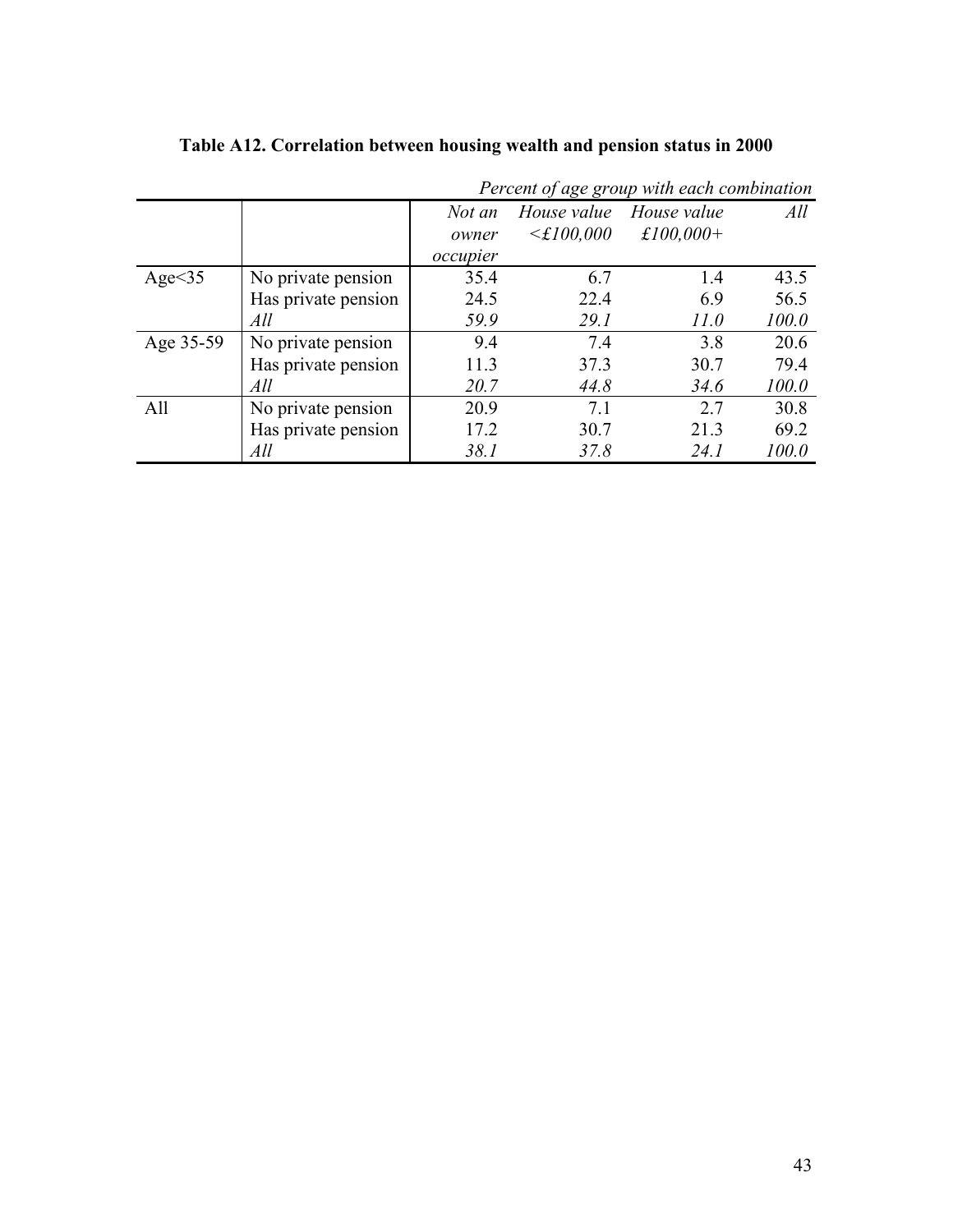## **ANNEX B: What does the BHPS count as Savings, as Investments and as Debts?**

Savings Savings or deposit account, (with a bank, post office or building society) National Savings Bank (Post Office) TESSA or ISA

Note that there is no distinction between cash, stocks and shares and life insurance ISA's.

Investments National Savings Certificates Premium Bonds Unit Trusts/Investment Trusts PEP, Personal Equity Plan Shares, (UK or foreign) National Savings Bonds (Capital, Income or Deposit) Other investments (government or company securities)

Debts

Hire purchase agreements Personal loans (from bank, building societyor other financial institution) Credit cards (inc store cards) Catalogue or mail order purchase agreements. DSS Social Fund loan Any other loans from a private individual **Overdrafts** Student loan **Other**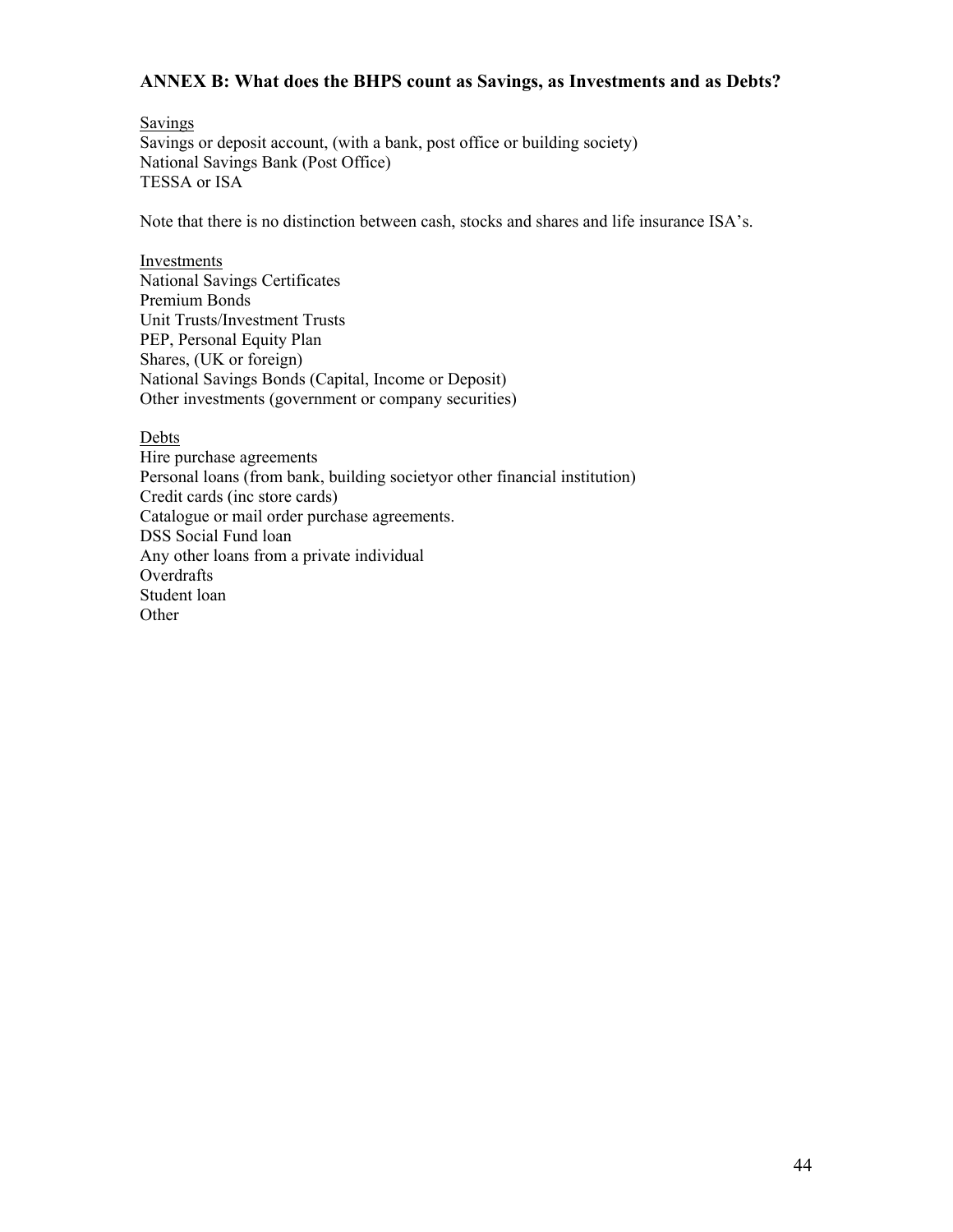#### **ANNEX C: BHPS questions.**

#### **1995 Questionnaire**

#### **Savings**

#### **Regular savers**

Do you save any amount of your income for example by putting something away now and then in a bank, building society, or Post Office account other than to meet regular bills? Please include share purchase schemes and Personal Equity Plan (PEP) schemes. INCLUDE TESSA SAVINGS ACCOUNTS

#### **Irregular savers**

#### *If respondent does not save any income*

Even though you don't save any amount of your income, do you have any savings in a bank, Post Office or Building Society account? INCLUDE TESSA SAVINGS ACCOUNTS

#### *If Yes to either regular or irregular saving*

About how much do you currently have in your savings account(s)? Please do not include money you have in share purchase schemes or Personal Equity Plans (PEP) schemes. INCLUDE TESSA SAVINGS ACCOUNTS

WRITE IN TO NEAREST £

*If 'don't know'*, the following series of questions is asked to determine a band for savings

Would it amount to

a)  $\pounds1,000$  or more? (if yes, ask (b), if no, ask (d))

- b) £5,000 or more? (if yes ask  $(c)$ )
- c) £10,000 or more?
- d) £500 or more?

 Are these savings in your name only, jointly held with someone else, or do you have both sole and jointly held accounts? (options are sole, joint or both sole and joint)

#### **Investments**

Do you currently have any money in any of the investments shown on this card? National Savings Certificate Premium Bonds Unit Trusts Personal Equity Plans Shares (UK or foreign) National Savings/Building Society/Insurance Bonds Other investments, government or company securities

#### *If yes*

And which of your investments is your largest asset? That is, in which do you have the most money invested?

Thinking of all your investments, about how much do you have invested in total? IF RANGE GIVEN ENTER LOWER FIGURE. WRITE IN TO NEAREST £

*If 'don't know'*, the following series of questions is asked to determine a band for investments

- a) £5,000 or more? (if yes, ask (b), if no, ask (d))
- b) £15,000 or more? (if yes ask  $(c)$ )
- c) £50,000 or more?
- d) £1000 or more?

Is your/are any of your investments held jointly with someone else? (yes or no)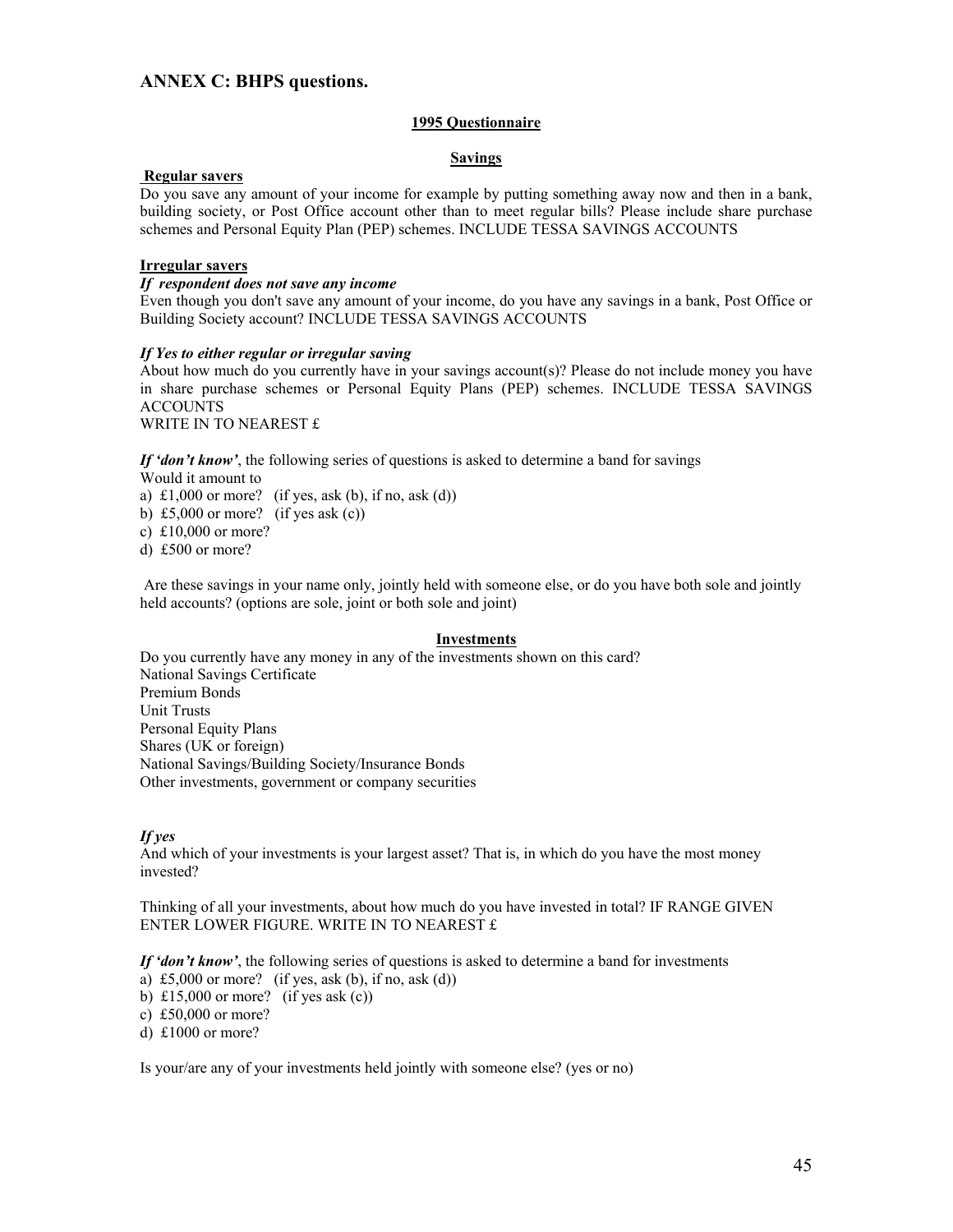#### **Debt**

I would like to ask you now about any other financial commitments you may have apart from mortgages and housing related loans. Do you currently owe any money on the things listed on this card? DO NOT INCLUDE CREDIT CARD AND OTHER BILLS BEING PAID OFF IN THE CURRENT **MONTH** 

Hire purchase agreements Personal loans (from bank, building society or other financial institution) Credit cards (inc store cards) Catalogue or mail order purchase agreements DSS Social Fund loan Any other loans from a private individual Anything else?

#### **If owes money**

About how much in total do you owe? WRITE IN TO NEAREST £

*If 'don't know'*, the following series of questions is asked to determine a band for debt Would it amount to<br>a) £500 or more?  $(if yes, ask (b), if no, ask (d))$ b) £1,500 or more? (if yes ask  $(c)$ )

c) £5,000 or more?

d) £100 or more?

Is this (are any of these) a joint commitment with someone else? (yes or no)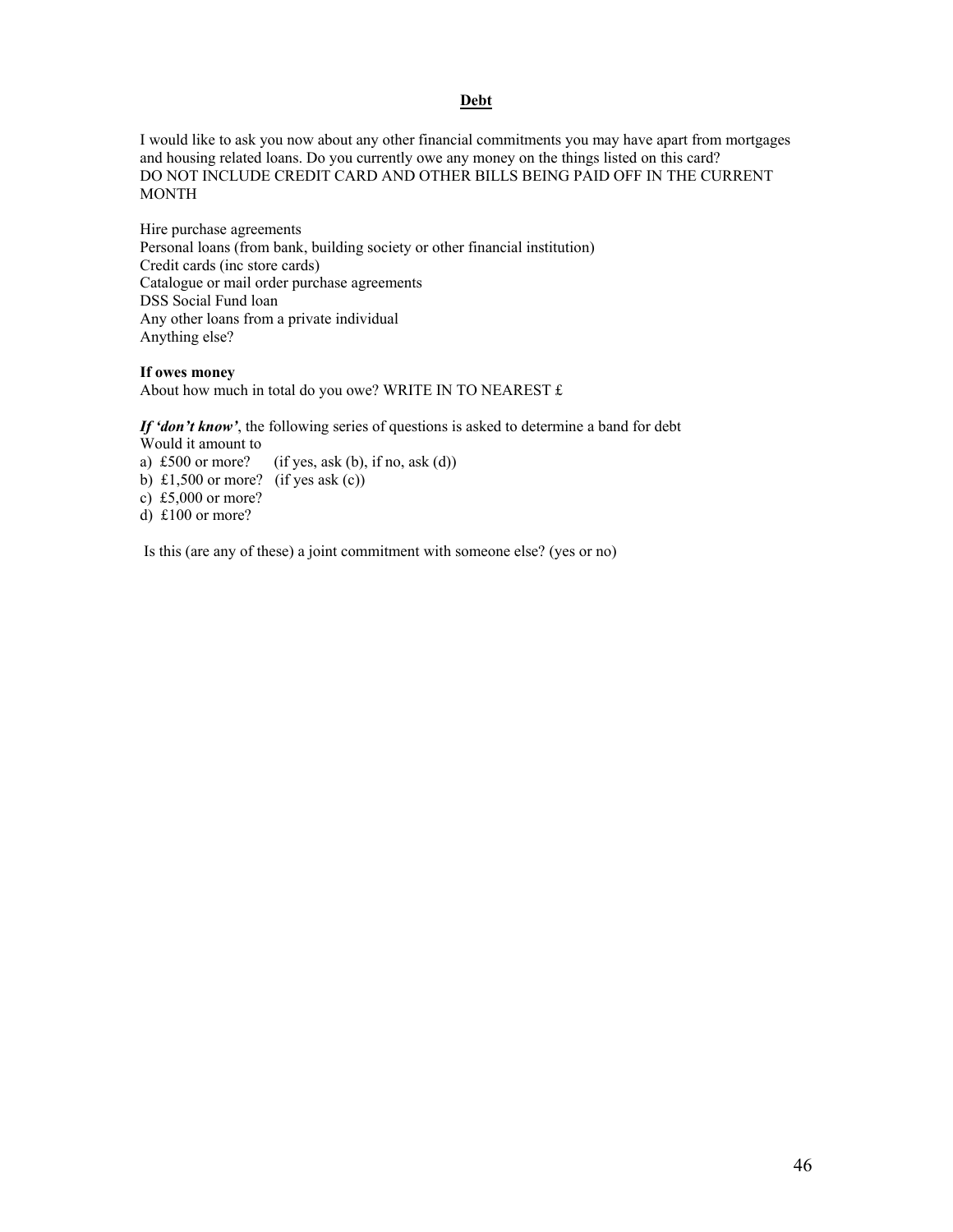#### **2000 Questionnaire**

#### Savings and Investments

Please look at this card and tell me which types of savings accounts or investments you have, if any. They can be in your name only or held jointly with someone else.

- 1. Savings or deposit account, (with a bank, post office or building society),
- 2. National Savings Bank (Post Office),
- 3. TESSA or ISA,
- 4. National Savings Certificates,
- 5. Premium Bonds,
- 6. Unit Trusts/Investment Trusts,
- 7. PEP, Personal Equity Plan,
- 8. Shares, (UK or foreign)
- 9. National Savings Bonds,(Capital, Income or Deposit)
- 10. Other investments, (government or company securities)

#### **If respondent has products 1,2 or 3**

Thinking first about your savings accounts, TESSA or ISA, about how much do you currently have in total in these accounts? WRITE IN TO NEAREST £

*If 'don't know'*, the following series of questions is asked to determine a band for savings

Would it amount to

- a)  $\text{\pounds}1,000$  or more? (if yes, ask (b), if no, ask (d))
- b) £5,000 or more? (if yes ask  $(c)$ )
- c) £10,000 or more?
- d) £500 or more?

Are these savings in your name sole only, jointly held with someone else, or do you have both sole and jointly held accounts? (options are sole only, joint only or both sole and joint)

#### **If has both sole and joint savings**

About how much of the amount you have in savings is held in your sole name?

#### **If has both sole and joint savings but can't give a figure for the amount held in sole name**

Can you tell me approximately what your personal share of the total amount you have in savings is?

#### **If respondent has any of products 4 to 10**

Thinking now about the investments you have, {NOT including the savings you have just told me about}, about how much is the total value of these investments? WRITE IN TO NEAREST  $f$ .

*If 'don't know'*, the following series of questions is asked to determine a band for investments

Would it amount to a) £5,000 or more? (if yes, ask (b), if no, ask (d)) b) £15,000 or more? (if yes ask  $(c)$ ) c) £100,000 or more? d) £1,000 or more?

Are these investments in your sole name only, jointly held with someone else or do you have both sole and jointly held investments (options are sole only, joint only or both sole and joint)

#### **If respondent holds both sold and joint investments**

About how much of amount you have in investments is held in your sole name? WRITE IN TO NEAREST £

**If has both sole and joint investments but can't give a figure for the amount held in sole name** Can you tell me approximately what your personal share of the total amount you have invested is?